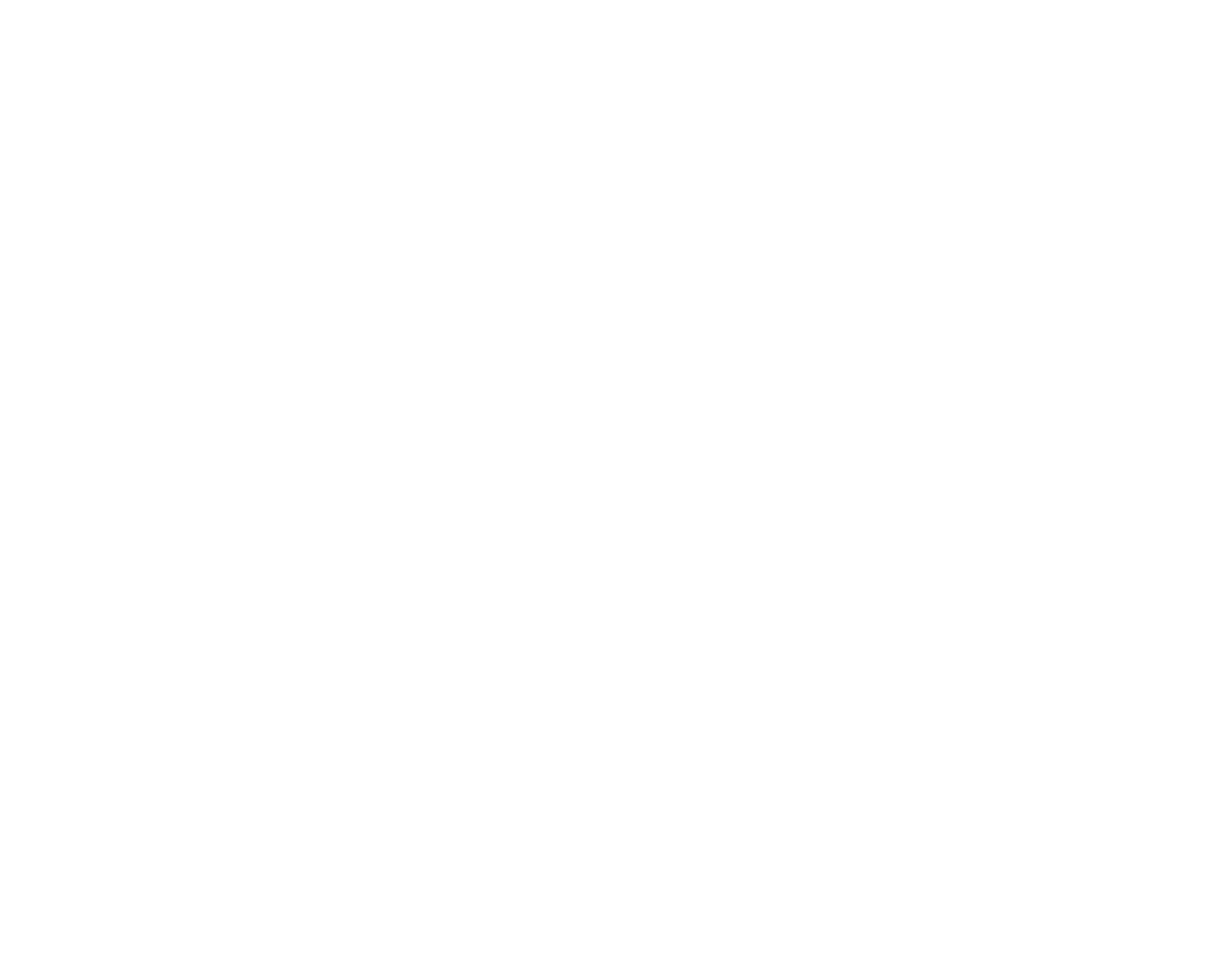## *WEIGHTED AVERAGE ITEM PRICE REPORT BY ITEM, REGION AND QUARTER*

|                                                                                   |               | CALENDAR      | NUMBER OF      | <b>TOTAL</b>            | <b>TOTAL</b>              | <b>AVERAGE</b>         | <b>AVERAGE</b>         |
|-----------------------------------------------------------------------------------|---------------|---------------|----------------|-------------------------|---------------------------|------------------------|------------------------|
| <b>ITEM</b>                                                                       | <b>REGION</b> | QUARTER       | OCCUR'S        | QUANTITY                | <b>DOLLARS</b>            | AWARDED                | OF LOW 3               |
| WOOD SIGN POSTS / FBM                                                             |               | $\frac{1}{2}$ |                | .                       | .                         | PRICE<br>.             | <b>BIDDERS</b>         |
|                                                                                   |               |               |                |                         |                           |                        |                        |
| 0910-0100000K                                                                     | CODE NOT      | 201703        | 2              | 14,560.00               | \$91,052                  | \$6.25                 | \$7.78                 |
|                                                                                   |               | 201704        | $\overline{2}$ | 3,178.00                | \$28,476                  | \$8.96                 | \$9.64                 |
|                                                                                   |               |               | 20             | 25,029.00               | \$175,570                 | \$7.01                 | \$7.98                 |
| SIGN SUPPORT FOOTINGS / CUYD                                                      |               |               |                |                         |                           |                        |                        |
| 0920-0100000A                                                                     | 0             | 201701        | 3              | 7.00                    | \$22,860                  | \$3,265.78             | \$4,089.57             |
|                                                                                   |               | 201702        | 7              | 67.00                   | \$61,946                  | \$924.56               | \$940.22               |
|                                                                                   |               | 201703        | 5              | 25.00                   | \$39,450                  | \$1,578.01             | \$1,424.09             |
|                                                                                   |               | 201704        | 9              | 21.00                   | \$33,227                  | \$1,582.22             | \$1,588.23             |
|                                                                                   | CODE NOT      | 201701        | 1              | 24.00                   | \$37,500                  | \$1,562.50             | \$1,406.25             |
|                                                                                   |               | 201702        | 4              | 104.00                  | \$114,817                 | \$1,104.01             | \$748.96               |
|                                                                                   |               | 201703        | 2              | 9.00                    | \$15,811                  | \$1,756.82             | \$1,830.12             |
|                                                                                   |               | 201704        | 3              | 155.00                  | \$208,843<br>.            | \$1,347.37<br><u>.</u> | \$1,024.06<br>.        |
|                                                                                   |               |               | 34             | 412.00                  | \$534,454                 | \$1,297.22             | \$1,085.97             |
| 36 IN DIA SIGN SUPP DRILL SHAFT FOUNDATN / FOOT                                   |               |               |                |                         |                           |                        |                        |
|                                                                                   |               |               |                |                         |                           |                        |                        |
|                                                                                   | CODE NOT      | 201701        | 1              | 48.00                   | \$74,400                  | \$1,550.00             |                        |
|                                                                                   |               | 201704        | $\mathbf{1}$   | 408.00                  | \$489,600                 | \$1,200.00             | \$766.67<br>\$1,100.00 |
|                                                                                   |               |               | $\mathbf{2}$   | $\sim$ $\sim$<br>456.00 | . <b>.</b> .<br>\$564,000 | .<br>\$1,236.84        | .<br>\$1,064.91        |
|                                                                                   |               |               |                |                         |                           |                        |                        |
|                                                                                   | 0             | 201701        | $\mathbf{1}$   | 20.00                   | \$29,343                  | \$1,467.16             | \$1,789.05             |
|                                                                                   | CODE NOT      | 201701        | $\mathbf{2}$   | 165.00                  | \$323,250                 | \$1,959.09             | \$2,607.58             |
| 0921-0101000F<br>60 IN DIA SIGN SUPP DRILL SHAFT FOUNDATN / FOOT<br>0921-0501000F |               | 201702        | 5              | 220.00                  | \$440,000                 | \$2,000.00             | \$2,000.00             |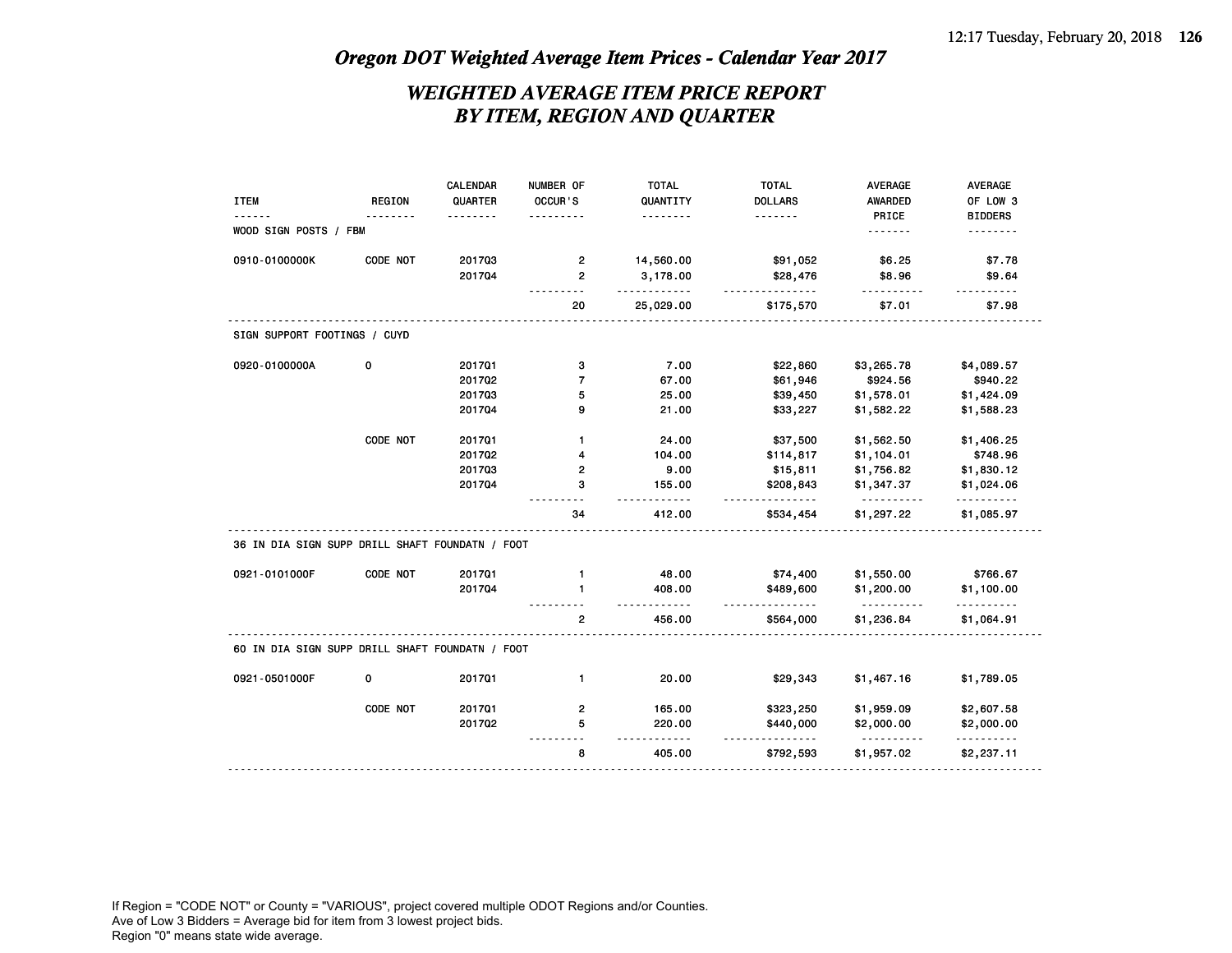## *WEIGHTED AVERAGE ITEM PRICE REPORT BY ITEM, REGION AND QUARTER*

|                                          |          | <b>CALENDAR</b> | NUMBER OF               | <b>TOTAL</b>         | <b>TOTAL</b>             | <b>AVERAGE</b> | <b>AVERAGE</b>                                                                                                                                                                                                                                                                                                                                                                                         |
|------------------------------------------|----------|-----------------|-------------------------|----------------------|--------------------------|----------------|--------------------------------------------------------------------------------------------------------------------------------------------------------------------------------------------------------------------------------------------------------------------------------------------------------------------------------------------------------------------------------------------------------|
| <b>ITEM</b>                              | REGION   | QUARTER         | OCCUR'S                 | QUANTITY             | <b>DOLLARS</b>           | <b>AWARDED</b> | OF LOW 3                                                                                                                                                                                                                                                                                                                                                                                               |
|                                          |          |                 |                         | .                    | .                        | PRICE          | <b>BIDDERS</b>                                                                                                                                                                                                                                                                                                                                                                                         |
| TRUSS SIGN BRIDGE / LB                   |          |                 |                         |                      |                          |                | <u>.</u>                                                                                                                                                                                                                                                                                                                                                                                               |
| 0930-0101000A                            | CODE NOT | 201702          | $\mathbf{1}$            | 59,000.00            | \$260,000                | \$4.41         | \$4.41                                                                                                                                                                                                                                                                                                                                                                                                 |
|                                          |          | 201704          | 3                       | 135,000.00<br>.      | \$650,000<br>.           | \$4.81<br>.    | \$4.72<br><u>.</u>                                                                                                                                                                                                                                                                                                                                                                                     |
|                                          |          |                 | 4                       | 194,000.00           | \$910,000                | \$4.69         | \$4.63                                                                                                                                                                                                                                                                                                                                                                                                 |
| MONOTUBE CANTILEVER SIGN STRUCTURES / LB |          |                 |                         |                      |                          |                |                                                                                                                                                                                                                                                                                                                                                                                                        |
| 0930-0104000A                            | CODE NOT | 201701          | 10                      | 119,128.00           | \$759,240                | \$6.37         | \$6.65                                                                                                                                                                                                                                                                                                                                                                                                 |
|                                          |          | 201702          | 5                       | 59,800.00            | \$321,000                | \$5.37         | \$5.88                                                                                                                                                                                                                                                                                                                                                                                                 |
|                                          |          | 201704          | з                       | 53,500.00<br>.       | \$265,000<br>.           | \$4.95<br>.    | \$4.83<br>$\frac{1}{2} \frac{1}{2} \frac{1}{2} \frac{1}{2} \frac{1}{2} \frac{1}{2} \frac{1}{2} \frac{1}{2} \frac{1}{2} \frac{1}{2} \frac{1}{2} \frac{1}{2} \frac{1}{2} \frac{1}{2} \frac{1}{2} \frac{1}{2} \frac{1}{2} \frac{1}{2} \frac{1}{2} \frac{1}{2} \frac{1}{2} \frac{1}{2} \frac{1}{2} \frac{1}{2} \frac{1}{2} \frac{1}{2} \frac{1}{2} \frac{1}{2} \frac{1}{2} \frac{1}{2} \frac{1}{2} \frac{$ |
|                                          |          |                 | 18                      | 232,428.00           | \$1,345,240              | \$5.79         | \$6.03                                                                                                                                                                                                                                                                                                                                                                                                 |
| BRIDGE STRUCTURE MOUNTS / LB             |          |                 |                         |                      |                          |                |                                                                                                                                                                                                                                                                                                                                                                                                        |
| 0930-0105000A                            | 0        | 201703          | $\mathbf{1}$            | 906.00               | \$12,650                 | \$13.96        | \$13.48                                                                                                                                                                                                                                                                                                                                                                                                |
|                                          | CODE NOT | 201702          | 10                      | 9,355.00             | \$147,000                | \$15.71        | \$15.71                                                                                                                                                                                                                                                                                                                                                                                                |
|                                          |          | 201704          | $\mathbf{1}$<br>$- - -$ | 2,230.00<br><u>.</u> | \$15,000<br>.            | \$6.73         | \$6.65                                                                                                                                                                                                                                                                                                                                                                                                 |
|                                          |          |                 | 12                      | 12,491.00            | \$174,650                | \$13.98        | \$13.93                                                                                                                                                                                                                                                                                                                                                                                                |
| EXIT NUMBER SIGN MOUNTS / LB             |          |                 |                         |                      |                          |                |                                                                                                                                                                                                                                                                                                                                                                                                        |
| 0930-0106000A                            | 0        | 201702          | $\mathbf{1}$            | 159.00               | \$946                    | \$5.95         | \$4.42                                                                                                                                                                                                                                                                                                                                                                                                 |
|                                          | CODE NOT | 201704          | $\mathbf{1}$            | 3,850.00<br>----     | \$6,500<br>$- - - - - -$ | \$1.69         | \$2.21                                                                                                                                                                                                                                                                                                                                                                                                 |
|                                          |          |                 | 2                       | 4,009.00             | \$7,446                  | \$1.86         | \$2.30                                                                                                                                                                                                                                                                                                                                                                                                 |
| SIGNAL POLE MOUNTS / LB                  |          |                 |                         |                      |                          |                |                                                                                                                                                                                                                                                                                                                                                                                                        |
| 0930-0107000A                            | 0        | 201701          | $\mathbf{1}$            | 80.00                | \$3,188                  | \$39.85        | \$37.56                                                                                                                                                                                                                                                                                                                                                                                                |
|                                          |          | 201703          | $\mathbf{1}$            | 423.00               | \$2,696                  | \$6.37         | \$6.72                                                                                                                                                                                                                                                                                                                                                                                                 |
|                                          |          | 201704          | 1                       | 396.00<br>.          | \$7,293<br>.             | \$18.42        | \$13.55<br>------                                                                                                                                                                                                                                                                                                                                                                                      |
|                                          |          |                 | 3                       | 899.00               | \$13,177                 | \$14.66        | \$12.47                                                                                                                                                                                                                                                                                                                                                                                                |
|                                          |          |                 |                         |                      |                          |                |                                                                                                                                                                                                                                                                                                                                                                                                        |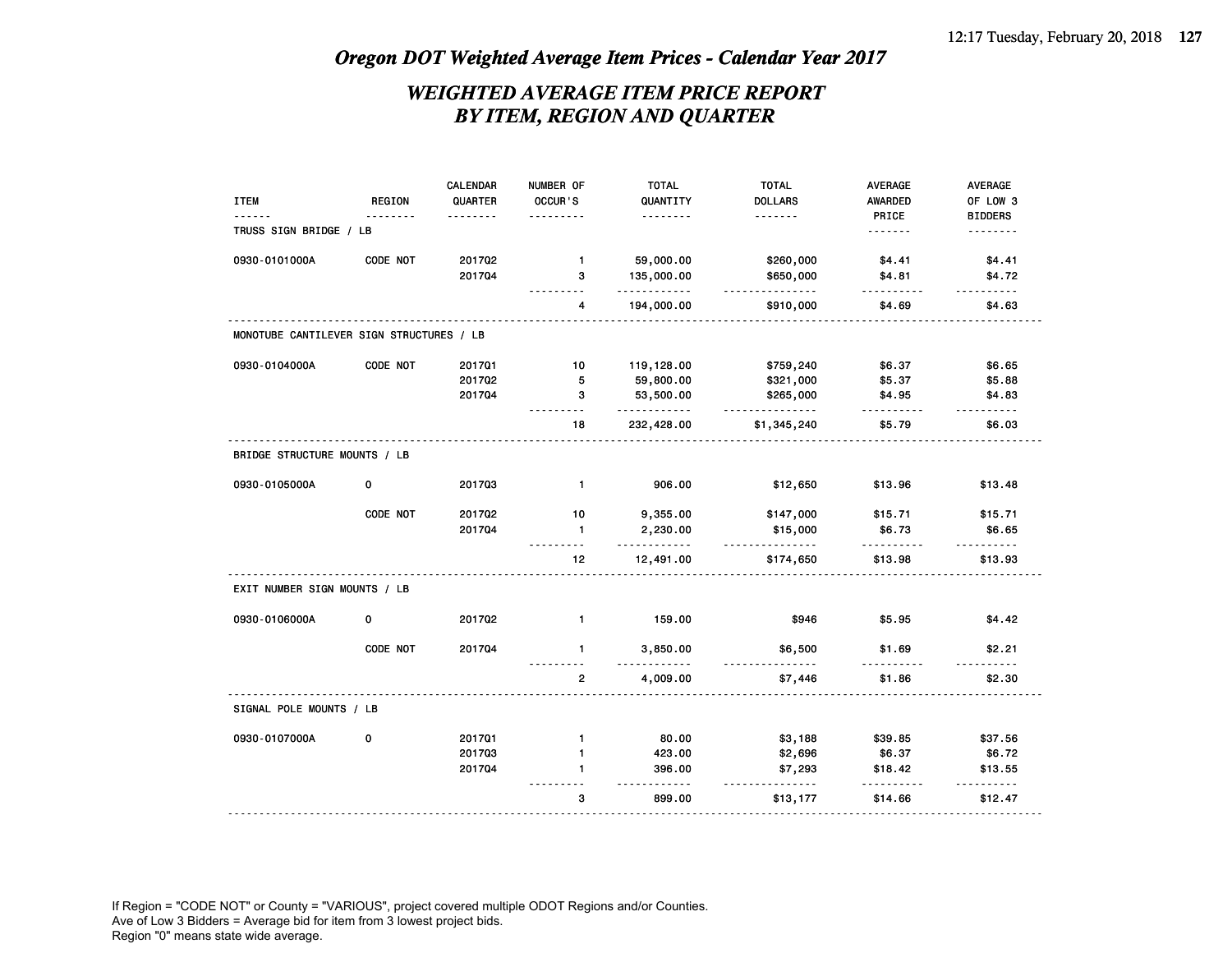## *WEIGHTED AVERAGE ITEM PRICE REPORT BY ITEM, REGION AND QUARTER*

|                                          |               | CALENDAR | NUMBER OF    | <b>TOTAL</b>     | <b>TOTAL</b>         | AVERAGE  | <b>AVERAGE</b> |
|------------------------------------------|---------------|----------|--------------|------------------|----------------------|----------|----------------|
| <b>ITEM</b>                              | <b>REGION</b> | QUARTER  | OCCUR'S      | QUANTITY         | <b>DOLLARS</b>       | AWARDED  | OF LOW 3       |
|                                          |               | .        |              | .                | .                    | PRICE    | <b>BIDDERS</b> |
| ADJUSTABLE SIGN MOUNTS / LB              |               |          |              |                  |                      | .        | <u>.</u>       |
| 0930-0108000A                            | CODE NOT      | 201704   | $\mathbf{1}$ | 2.00<br><u>.</u> | \$550                | \$275.00 | \$762.50       |
|                                          |               |          | 1            | 2.00             | \$550                | \$275.00 | \$762.50       |
| VERTICAL SIGN MOUNTS, EXISTING STRC / LB |               |          |              |                  |                      |          |                |
| 0930-0109000A                            | 0             | 201701   | $\mathbf{1}$ | 225.00           | \$3,000              | \$13.33  | \$23.33        |
|                                          | CODE NOT      | 201701   | $\mathbf{1}$ | 2,750.00         | \$19,250             | \$7.00   | \$6.76         |
|                                          |               | 201702   | 25           | 15,610.00        | \$141,501            | \$9.06   | \$9.06         |
|                                          |               | 201704   | 5            | 4,420.00<br>.    | \$42,000<br><u>.</u> | \$9.50   | \$10.10        |
|                                          |               |          | 32           | 23,005.00        | \$205,751            | \$8.94   | \$9.13         |
| SECONDARY SIGN MOUNTS / LB               |               |          |              |                  |                      |          |                |
| 0930-0110000A                            | 0             | 201701   | 2            | 45.00            | \$963                | \$21.40  | \$42.97        |
|                                          |               | 201703   | 1            | 83.00            | \$1,254              | \$15.11  | \$16.31        |
|                                          | CODE NOT      | 201701   | $\mathbf{1}$ | 362.00           | \$3,625              | \$10.01  | \$9.28         |
|                                          |               | 201702   | 1            | 70.00            | \$600                | \$8.57   | \$8.57         |
|                                          |               | 201703   | 1            | 340.00           | \$3,000<br><u>.</u>  | \$8.82   | \$15.89        |
|                                          |               |          | 6            | 900.00           | \$9,442              | \$10.49  | \$14.05        |
| MULTIPST BRKWY SIGN SUPPORTS / LB        |               |          |              |                  |                      |          |                |
| 0930-0111000A                            | 0             | 201702   | $\mathbf{1}$ | 7,894.00         | \$37,000             | \$4.69   | \$4.58         |
|                                          |               | 201703   | $\mathbf{2}$ | 2,343.00         | \$11,437             | \$4.88   | \$5.18         |
|                                          | CODE NOT      | 201701   | $\mathbf{1}$ | 2,300.00         | \$23,000             | \$10.00  | \$9.78         |
|                                          |               | 201702   | 1            | 517.00           | \$4,000              | \$7.74   | \$7.74         |
|                                          |               | 201704   | $\mathbf{1}$ | 1,300.00<br>.    | \$1,200<br><u>.</u>  | \$0.92   | \$7.22         |
|                                          |               |          | 6            | 14,354.00        | \$76,637             | \$5.34   | \$5.86         |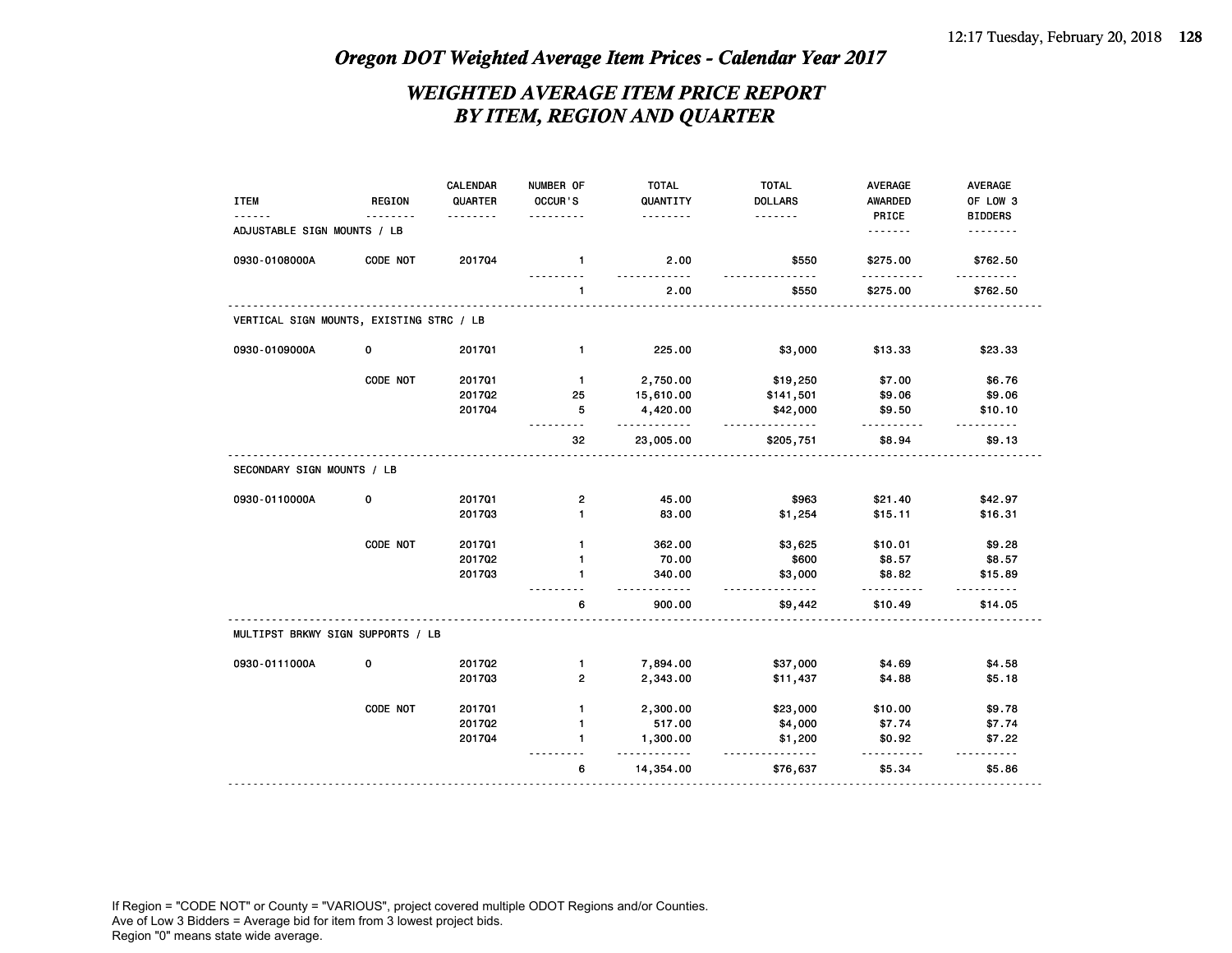## *WEIGHTED AVERAGE ITEM PRICE REPORT BY ITEM, REGION AND QUARTER*

|                                               |               | <b>CALENDAR</b> | NUMBER OF                | <b>TOTAL</b>   | <b>TOTAL</b>          | <b>AVERAGE</b>          | <b>AVERAGE</b> |
|-----------------------------------------------|---------------|-----------------|--------------------------|----------------|-----------------------|-------------------------|----------------|
| <b>ITEM</b>                                   | <b>REGION</b> | QUARTER         | OCCUR'S                  | QUANTITY       | <b>DOLLARS</b>        | <b>AWARDED</b>          | OF LOW 3       |
|                                               |               |                 | .                        | <u>.</u>       | .                     | PRICE                   | <b>BIDDERS</b> |
| TRIANG BASE BRKWY SIGN SUPP / LB              |               |                 |                          |                |                       | <u>.</u>                | .              |
| 0930-0112000A                                 | 0             | 201701          | $\overline{\mathbf{c}}$  | 1,716.00       | \$11,300              | \$6.59                  | \$6.53         |
|                                               |               | 201702          | $\mathbf{2}$             | 15,492.00      | \$57,987              | \$3.74                  | \$4.05         |
|                                               |               | 201703          | 3                        | 5,375.00       | \$23,024              | \$4.28                  | \$4.72         |
|                                               |               | 201704          | $\overline{2}$           | 2,851.00       | \$12,546              | \$4.40                  | \$4.86         |
|                                               | CODE NOT      | 201701          | $\mathbf{1}$             | 4,520.00       | \$21,000              | \$4.65                  | \$4.93         |
|                                               |               | 201702          | $\mathbf{2}$             | 2,979.00       | \$22,989              | \$7.72                  | \$7.72         |
|                                               |               | 201703          | $\mathbf{1}$             | 2,843.00       | \$17,994              | \$6.33                  | \$4.52         |
|                                               |               | 201704          | $\mathbf{1}$             | 1,270.00<br>.  | \$12,000<br><u>.</u>  | \$9.45<br>.             | \$9.05<br>.    |
|                                               |               |                 | 14                       | 37,046.00      | \$178,841             | \$4.83                  | \$4.93         |
| PERF STEEL SQR TUBE SLIP BASE SIGN SUPP / LB  |               |                 |                          |                |                       |                         |                |
| 0930-0114000A                                 | $\mathbf 0$   | 201701          | $\mathbf{1}$             | 337.00         | \$1,447               | \$4.29                  | \$3.80         |
|                                               |               | 201702          | 4                        | 11,095.00      | \$41,197              | \$3.71                  | \$3.48         |
|                                               |               | 201703          | 4                        | 10,645.00      | \$30,569              | \$2.87                  | \$3.09         |
|                                               |               | 201704          | 6                        | 4,239.00       | \$27,599              | \$6.51                  | \$6.65         |
|                                               | CODE NOT      | 201701          | $\mathbf{1}$             | 11,883.00      | \$21,500              | \$1.81                  | \$2.43         |
|                                               |               | 201702          | $\mathbf{1}$             | 1,000.00       | \$2,998               | \$3.00                  | \$3.00         |
|                                               |               | 201703          | $\overline{\mathbf{c}}$  | 1,813.00       | \$7,419               | \$4.09                  | \$3.48         |
|                                               |               | 201704          | $\overline{2}$           | 36,769.00<br>. | \$131,995<br><u>.</u> | \$3.59<br>$- - - - - -$ | \$4.59<br>.    |
|                                               |               |                 | 21                       | 77,781.00      | \$264,723             | \$3.40                  | \$3.96         |
| PIPE SIGN SUPPORTS / LB                       |               |                 |                          |                |                       |                         |                |
| 0930-0116000A                                 | 0             | 201701          | $\mathbf{1}$<br><u>.</u> | 641.00<br>.    | \$33,000<br>.         | \$51.48<br>.            | \$50.77<br>.   |
|                                               |               |                 | $\mathbf{1}$             | 641.00         | \$33,000              | \$51.48                 | \$50.77        |
| PERF STEEL SQR TUBE ANCHOR SIGN SUPPORTS / LB |               |                 |                          |                |                       |                         |                |
| 0930-0117000A                                 | $\mathbf 0$   | 201701          | $\overline{\mathbf{c}}$  | 342.00         | \$2,673               | \$7.82                  | \$7.92         |
|                                               |               | 201702          | 3                        | 931.00         | \$4,999               | \$5.37                  | \$4.12         |
|                                               |               | 201703          | 5                        | 1,962.00       | \$11,005              | \$5.61                  | \$8.43         |

(item continued)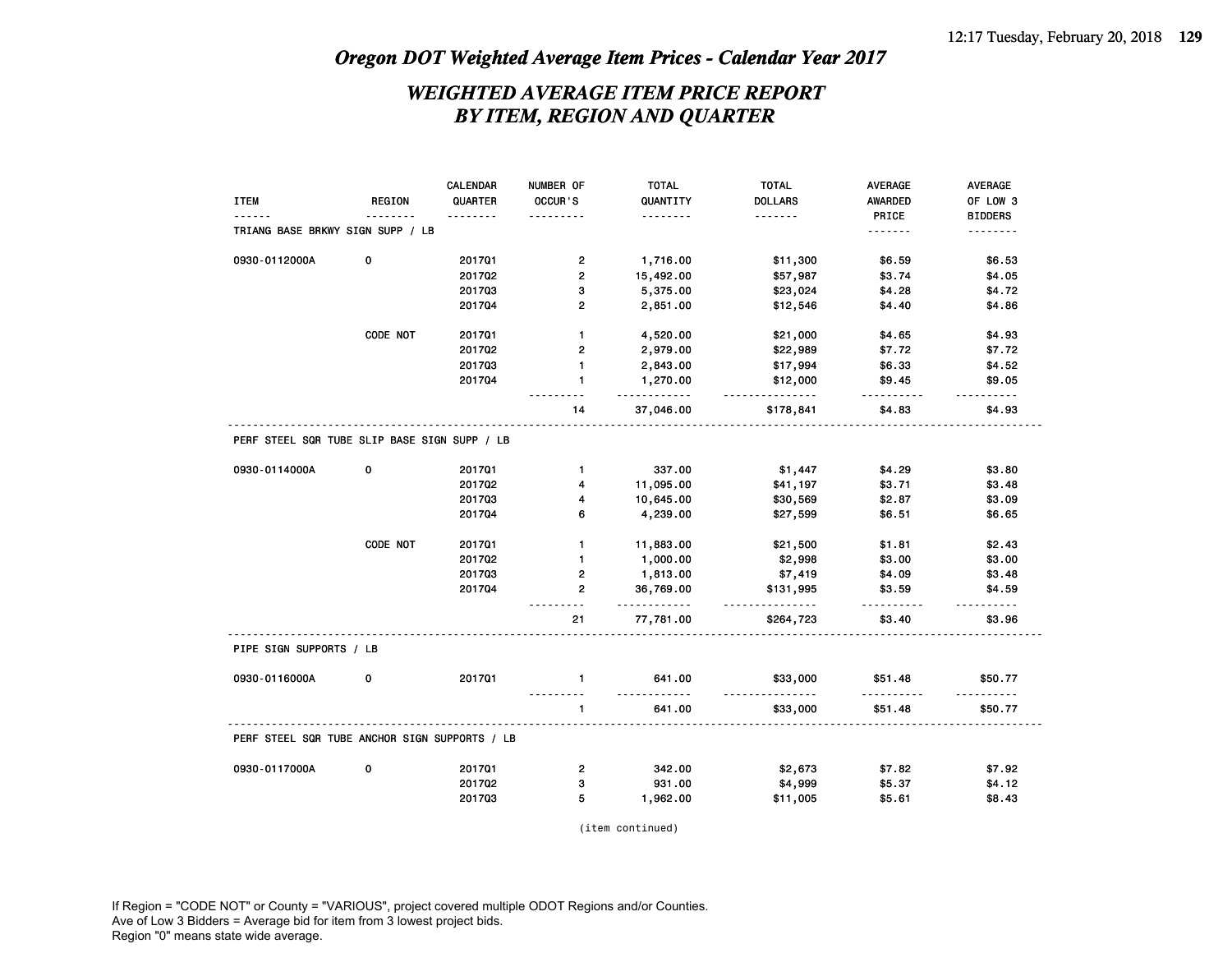## *WEIGHTED AVERAGE ITEM PRICE REPORT BY ITEM, REGION AND QUARTER*

|                                               |               | CALENDAR | NUMBER OF       | <b>TOTAL</b>                          | <b>TOTAL</b>      | AVERAGE                 | AVERAGE            |
|-----------------------------------------------|---------------|----------|-----------------|---------------------------------------|-------------------|-------------------------|--------------------|
| <b>ITEM</b>                                   | <b>REGION</b> | QUARTER  | OCCUR'S         | QUANTITY                              | <b>DOLLARS</b>    | AWARDED                 | OF LOW 3           |
|                                               |               | .        |                 | .                                     | .                 | PRICE                   | <b>BIDDERS</b>     |
| PERF STEEL SQR TUBE ANCHOR SIGN SUPPORTS / LB |               |          |                 |                                       |                   | .                       | <u>.</u>           |
| 0930-0117000A                                 | 0             | 201704   | 6               | 2,724.00                              | \$11,129          | \$4.09                  | \$4.74             |
|                                               | CODE NOT      | 201703   | 1               | 370.00                                | \$1,338           | \$3.61                  | \$3.56             |
|                                               |               | 201704   | 1               | 220.00<br>$\sim$ $\sim$ $\sim$ $\sim$ | \$900<br><u>.</u> | \$4.09<br>$\frac{1}{2}$ | \$4.32<br>.        |
|                                               |               |          | 18              | 6,549.00                              | \$32,043          | \$4.89                  | \$5.84             |
| TYPE "B" SIGNS IN PLACE / SQFT                |               |          |                 |                                       |                   |                         |                    |
| 0940-0102000J                                 | 0             | 201702   | $\mathbf{1}$    | 8.00                                  | \$120             | \$15.00                 | \$15.00            |
|                                               |               | 201703   | $\mathbf{2}$    | 35.00                                 | \$526             | \$15.03                 | \$15.88            |
|                                               |               | 201704   | $\overline{2}$  | 20.00                                 | \$345             | \$17.24                 | \$20.49            |
|                                               | CODE NOT      | 201701   | $\mathbf{1}$    | 6.00                                  | \$54              | \$9.00                  | \$10.50            |
|                                               |               | 201703   | $\overline{2}$  | 122.00                                | \$2,676           | \$21.93                 | \$21.56            |
|                                               |               | 201704   | $\overline{2}$  | 523.00<br>.                           | \$12,745<br>.     | \$24.37                 | \$28.33            |
|                                               |               |          | $- - - -$<br>10 | 714.00                                | \$16,466          | .<br>\$23.06            | <b></b><br>\$26.04 |
| TYPE "B1" SIGNS IN PLACE / SQFT               |               |          |                 |                                       |                   |                         |                    |
| 0940-0103000J                                 | 0             | 201703   | $\mathbf{1}$    | 9.00<br><u>.</u>                      | \$234             | \$26.00                 | \$27.00            |
|                                               |               |          | $\mathbf{1}$    | 9.00                                  | \$234             | \$26.00                 | \$27.00            |
| TYPE "B2" SIGNS IN PLACE / SQFT               |               |          |                 |                                       |                   |                         |                    |
| 0940-0104000J                                 | CODE NOT      | 201702   | $\mathbf{1}$    | 6.00                                  | \$192             | \$32.00                 | \$32.00            |
|                                               |               |          | $\mathbf{1}$    | 6.00                                  | \$192             | \$32.00                 | \$32.00            |
| TYPE "B3" SIGNS IN PLACE / SQFT               |               |          |                 |                                       |                   |                         |                    |
| 0940-0105000J                                 | 0             | 201701   | $\mathbf{1}$    | 4.00                                  | \$120             | \$30.00                 | \$32.33            |
|                                               |               | 201703   | 1               | 8.00                                  | \$128             | \$16.00                 | \$17.33            |
|                                               |               |          | $\mathbf{2}$    | .<br>12.00                            | \$248             | \$20.67                 | \$22.33            |
|                                               |               |          |                 |                                       |                   |                         |                    |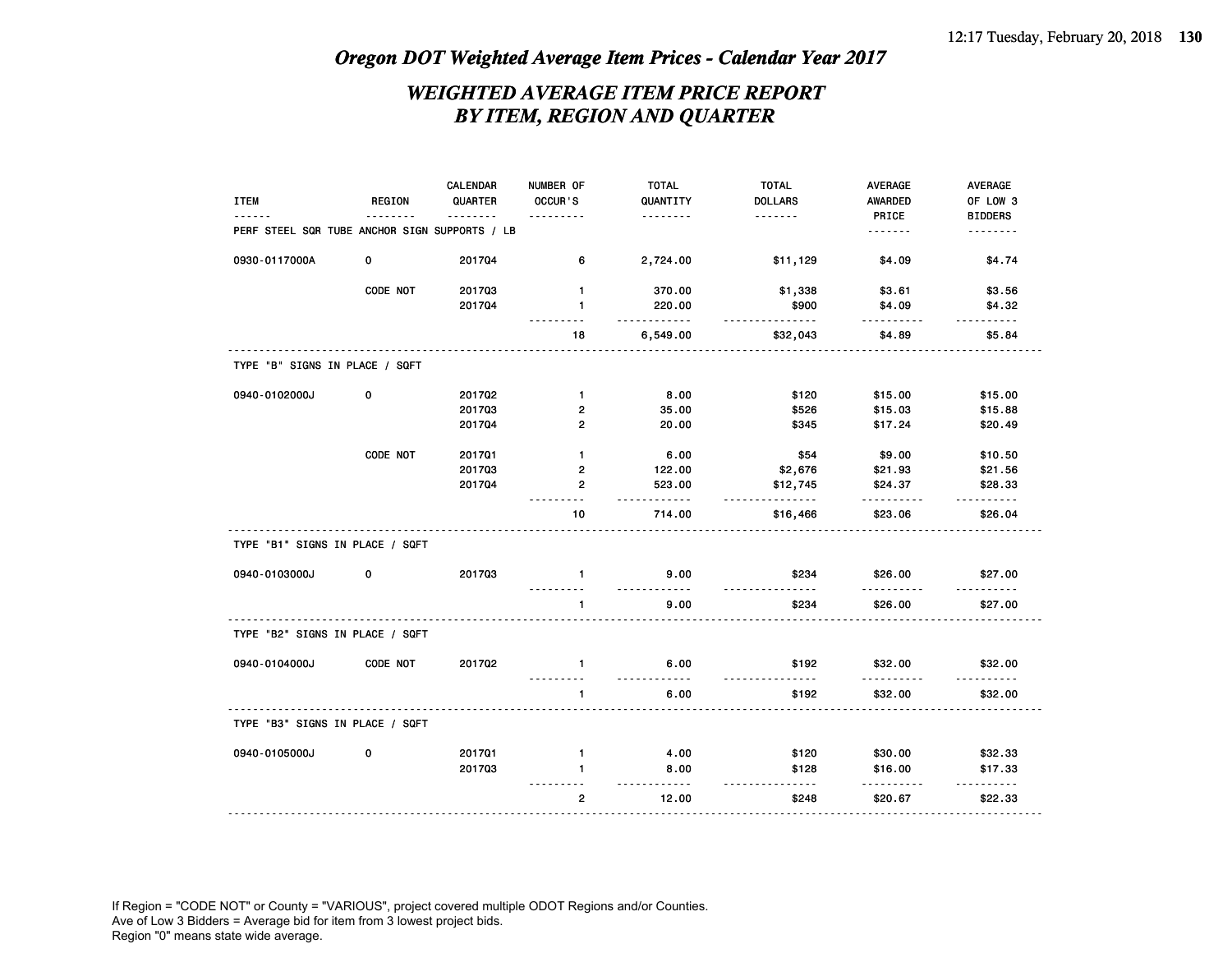## *WEIGHTED AVERAGE ITEM PRICE REPORT BY ITEM, REGION AND QUARTER*

| <b>ITEM</b>                     | REGION   | CALENDAR<br>QUARTER | NUMBER OF<br>OCCUR'S    | <b>TOTAL</b><br>QUANTITY | <b>TOTAL</b><br><b>DOLLARS</b> | <b>AVERAGE</b><br>AWARDED | AVERAGE<br>OF LOW 3 |
|---------------------------------|----------|---------------------|-------------------------|--------------------------|--------------------------------|---------------------------|---------------------|
|                                 |          | .                   |                         | .                        | .                              | PRICE                     | <b>BIDDERS</b>      |
| TYPE "C" SIGNS IN PLACE / SQFT  |          |                     |                         |                          |                                | -------                   | --------            |
| 0940-0107000J                   | 0        | 201702              | $\overline{2}$          | 156.00                   | \$3,984                        | \$25.54                   | \$23.06             |
|                                 |          | 201704              | $\mathbf{1}$            | 33.00                    | \$990                          | \$30.00                   | \$25.33             |
|                                 | CODE NOT | 201701              | $\mathbf{1}$            | 25.00                    | \$500                          | \$20.00                   | \$21.50             |
|                                 |          | 201703              | 1<br>.                  | 58.00<br>.               | \$1,450<br>.                   | \$25.00<br>.              | \$27.67<br>.        |
|                                 |          |                     | 5                       | 272.00                   | \$6,924                        | \$25.46                   | \$24.17             |
| TYPE "F" SIGNS IN PLACE / SQFT  |          |                     |                         |                          |                                |                           |                     |
| 0940-0109000J                   | 0        | 201702              | $\mathbf{1}$            | 8.00                     | \$144                          | \$18.00                   | \$18.00             |
|                                 |          | 201704              | $\mathbf{1}$            | 10.00                    | \$200                          | \$20.00                   | \$22.39             |
|                                 | CODE NOT | 201704              | $\overline{2}$          | 58.00                    | \$1,072                        | \$18.47                   | \$19.95             |
|                                 |          |                     | 4                       | 76.00                    | \$1,416                        | \$18.63                   | \$20.06             |
| TYPE "F1" SIGNS IN PLACE / SQFT |          |                     |                         |                          |                                |                           |                     |
| 0940-0109100J                   | 0        | 201703              | $\mathbf{1}$            | 9.00                     | \$171                          | \$19.00                   | \$19.33             |
|                                 | CODE NOT | 201702              | $\mathbf{1}$            | 168.00                   | \$1,344                        | \$8.00                    | \$8.00              |
|                                 |          | 201704              | $\mathbf{1}$            | 81.00<br>.               | \$1,944<br><u>.</u>            | \$24.00<br>.              | \$22.75<br>.        |
|                                 |          |                     | з                       | 258.00                   | \$3,459                        | \$13.41                   | \$13.03             |
| TYPE "G" SIGNS IN PLACE / SQFT  |          |                     |                         |                          |                                |                           |                     |
| 0940-0113000J                   | 0        | 201701              | $\mathbf{2}$            | 32.00                    | \$788                          | \$24.63                   | \$25.08             |
|                                 |          | 201702              | $\overline{7}$          | 3,394.00                 | \$72,946                       | \$21.49                   | \$20.65             |
|                                 |          | 201703              | 6                       | 1,118.00                 | \$21,475                       | \$19.21                   | \$20.15             |
|                                 |          | 201704              | $\overline{7}$          | 993.00                   | \$24,508                       | \$24.68                   | \$24.62             |
|                                 | CODE NOT | 201701              | $\mathbf{1}$            | 902.00                   | \$17,138                       | \$19.00                   | \$20.50             |
|                                 |          | 201702              | $\overline{\mathbf{c}}$ | 568.00                   | \$11,500                       | \$20.25                   | \$20.25             |
|                                 |          | 201703              | 2                       | 2,357.00                 | \$49,232                       | \$20.89                   | \$19.93             |
|                                 |          | 201704              | $\mathbf{2}$<br>$- - -$ | 265.00<br><u>.</u>       | \$5,825<br><u>.</u>            | \$21.98<br>.              | \$24.65<br>.        |
|                                 |          |                     | 29                      | 9,629.00                 | \$203,411                      | \$21.12                   | \$20.91             |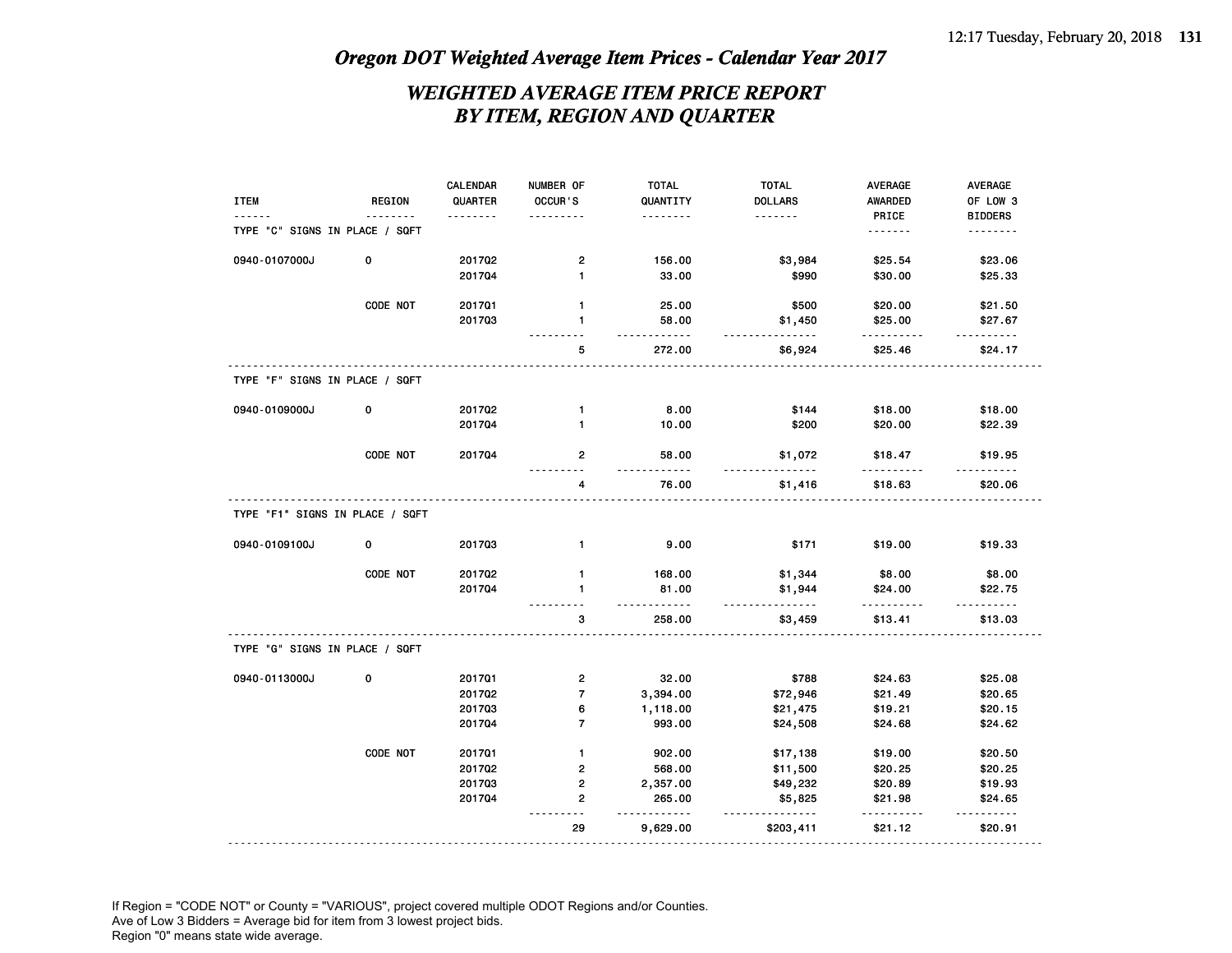## *WEIGHTED AVERAGE ITEM PRICE REPORT BY ITEM, REGION AND QUARTER*

|                                 |               | CALENDAR         | NUMBER OF               | <b>TOTAL</b>         | <b>TOTAL</b>           | <b>AVERAGE</b>     | <b>AVERAGE</b>             |
|---------------------------------|---------------|------------------|-------------------------|----------------------|------------------------|--------------------|----------------------------|
| <b>ITEM</b>                     | <b>REGION</b> | QUARTER          | OCCUR'S                 | QUANTITY             | <b>DOLLARS</b><br>.    | <b>AWARDED</b>     | OF LOW 3                   |
| TYPE "G1" SIGNS IN PLACE / SQFT |               | .                | .                       | .                    |                        | PRICE<br>.         | <b>BIDDERS</b><br><u>.</u> |
|                                 |               |                  |                         |                      |                        |                    |                            |
| 0940-0114000J                   | 0             | 201701           | 1                       | 30.00                | \$1,200                | \$40.00            | \$37.50                    |
|                                 |               | 201702           | $\mathbf{1}$            | 112.00               | \$3,472                | \$31.00            | \$33.33                    |
|                                 |               |                  |                         |                      |                        |                    |                            |
|                                 | CODE NOT      | 201702<br>201704 | $\mathbf{1}$<br>1       | 7,881.00<br>4,617.00 | \$197,025<br>\$115,425 | \$25.00<br>\$25.00 | \$25.00<br>\$29.13         |
|                                 |               |                  |                         | <u>.</u>             | <u>.</u>               | <u>.</u>           | <u>.</u>                   |
|                                 |               |                  | 4                       | 12,640.00            | \$317,122              | \$25.09            | \$26.61                    |
| TYPE "G2" SIGNS IN PLACE / SQFT |               |                  |                         |                      |                        |                    |                            |
| 0940-0115000J                   | 0             | 201702           | $\mathbf{1}$            | 168.00               | \$4,872                | \$29.00            | \$29.00                    |
|                                 |               | 201703           | $\overline{\mathbf{c}}$ | 148.00               | \$3,327                | \$22.48            | \$23.42                    |
|                                 |               | 201704           | 3                       | 451.00               | \$13,769               | \$30.53            | \$34.15                    |
|                                 |               |                  |                         |                      |                        |                    |                            |
|                                 | CODE NOT      | 201702           | $\mathbf{1}$            | 12.00                | \$480                  | \$40.00            | \$40.00                    |
|                                 |               | 201704           | $\mathbf{1}$            | 19.00<br>.           | \$603<br><u>.</u>      | \$31.75            | \$31.00                    |
|                                 |               |                  | 8                       | 798.00               | \$23,052               | .<br>\$28.89       | .<br>\$31.09               |
| TYPE "G3" SIGNS IN PLACE / SQFT |               |                  |                         |                      |                        |                    |                            |
| 0940-0116000J                   | 0             | 201701           | $\mathbf{1}$            | 168.00<br>.          | \$3,864                | \$23.00            | \$25.50<br>.               |
|                                 |               |                  | $\mathbf{1}$            | 168.00               | \$3,864                | \$23.00            | \$25.50                    |
| TYPE "R" SIGNS IN PLACE / SQFT  |               |                  |                         |                      |                        |                    |                            |
| 0940-0121000J                   | 0             | 201701           | 2                       | 45.00                | \$234                  | \$5.21             | \$9.80                     |
|                                 |               | 201702           | 6                       | 581.00               | \$8,803                | \$15.15            | \$14.21                    |
|                                 |               | 201703           | 6                       | 207.00               | \$2,551                | \$12.32            | \$13.11                    |
|                                 |               | 201704           | $\overline{7}$          | 312.00               | \$5,395                | \$17.29            | \$15.58                    |
|                                 | CODE NOT      | 201701           | $\mathbf{1}$            | 249.00               | \$2,241                | \$9.00             | \$10.25                    |
|                                 |               | 201703           | $\overline{\mathbf{c}}$ | 645.00               | \$10,581               | \$16.40            | \$15.22                    |
|                                 |               | 201704           | $\overline{\mathbf{c}}$ | 503.00               | \$6,693                | \$13.31            | \$16.01                    |
|                                 |               |                  | 26                      | 2,542.00             | $- - -$<br>\$36,499    | -----<br>\$14.36   | \$14.44                    |
|                                 |               |                  |                         |                      |                        |                    |                            |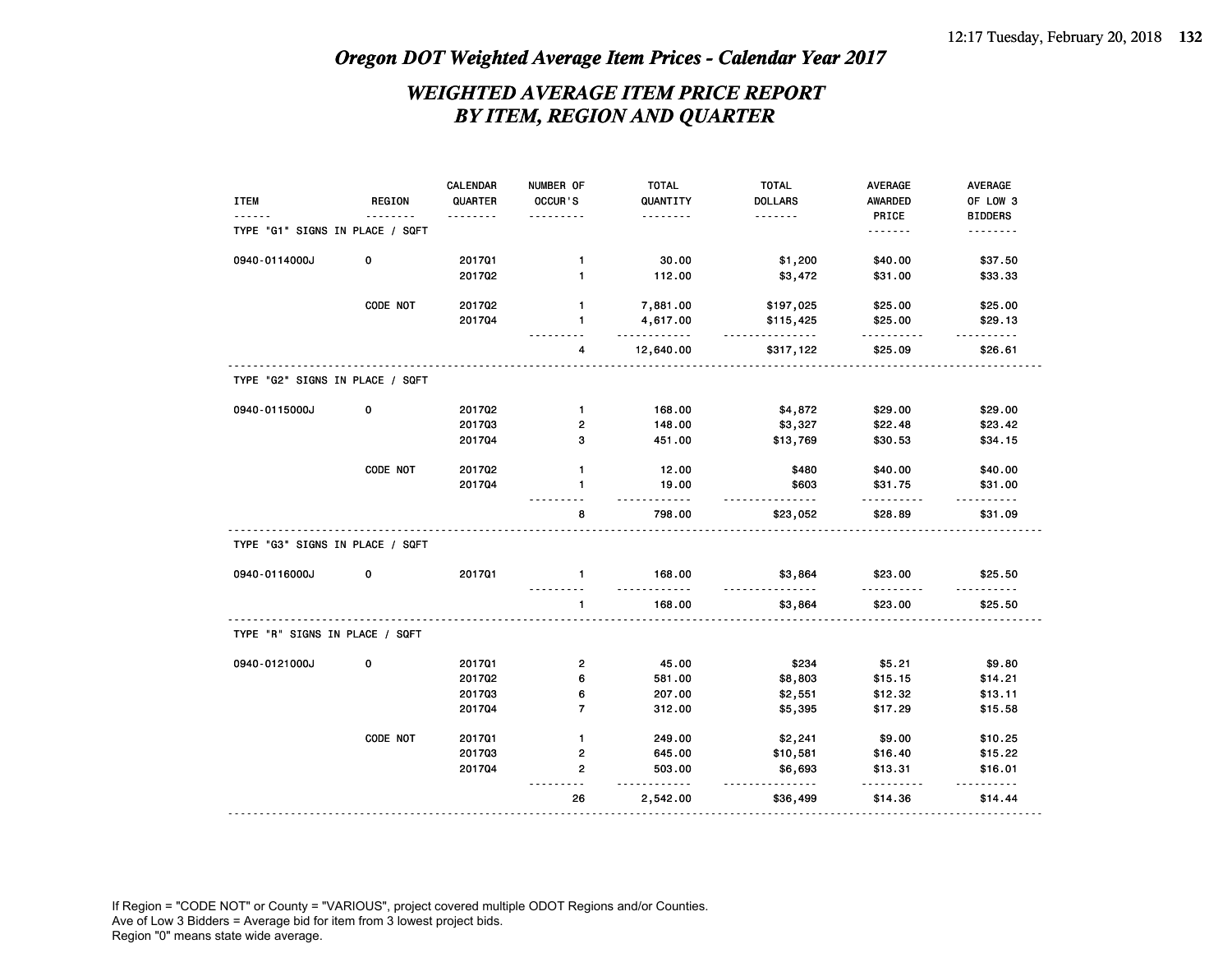## *WEIGHTED AVERAGE ITEM PRICE REPORT BY ITEM, REGION AND QUARTER*

| <b>TOTAL</b><br><b>TOTAL</b><br>CALENDAR<br>NUMBER OF                                      | <b>AVERAGE</b><br><b>AVERAGE</b>         |
|--------------------------------------------------------------------------------------------|------------------------------------------|
| <b>ITEM</b><br><b>REGION</b><br>QUARTER<br>OCCUR'S<br><b>DOLLARS</b><br>QUANTITY           | <b>AWARDED</b><br>OF LOW 3               |
| <u>.</u><br>.<br>.<br>.<br>TYPE "R1" SIGNS IN PLACE / SQFT                                 | PRICE<br><b>BIDDERS</b><br>.<br>.        |
|                                                                                            |                                          |
| \$261<br>0940-0122000J<br>0<br>201701<br>18.00<br>$\mathbf{1}$                             | \$14.50<br>\$16.67                       |
| 201703<br>$\mathbf{1}$<br>16.00<br>\$224                                                   | \$14.00<br>\$14.33                       |
|                                                                                            |                                          |
| CODE NOT<br>$\mathbf{1}$<br>201704<br>2,290.00<br>\$34,350                                 | \$15.00<br>\$20.67                       |
| 3<br>2,324.00<br>\$34,835                                                                  | \$20.59<br>\$14.99                       |
| TYPE "R2" SIGNS IN PLACE / SQFT                                                            |                                          |
| 0940-0122100J<br>0<br>201703<br>3.00<br>\$45<br>$\mathbf{1}$                               | \$15.00<br>\$19.77                       |
| 201704<br>67.00<br>\$1,069<br>з                                                            | \$15.96<br>\$16.68                       |
|                                                                                            |                                          |
| CODE NOT<br>201701<br>7.00<br>\$67<br>$\mathbf{1}$                                         | \$9.50<br>\$10.83                        |
| 201702<br>15.00<br>$\mathbf{1}$<br>\$450                                                   | \$30.00<br>\$30.00                       |
| 9.00<br>\$135<br>201704<br>1<br>-----<br>----                                              | \$15.00<br>\$16.00<br>-----<br>------    |
| 101.00<br>\$1,766<br>$\overline{7}$                                                        | \$17.48<br>\$18.28                       |
| TYPE "R3" SIGNS IN PLACE / SQFT                                                            |                                          |
| 0940-0122200J<br>0<br>201701<br>108.00<br>\$1,620<br>$\mathbf{1}$                          | \$15.00<br>\$16.83                       |
| $\mathbf{1}$<br>108.00<br>\$1,620                                                          | \$15.00<br>\$16.83                       |
| TYPE "W1" SIGNS IN PLACE / SQFT                                                            |                                          |
| 0<br>0940-0124000J<br>201701<br>$\mathbf{1}$<br>10.00<br>\$180                             | \$22.67<br>\$18.00                       |
| 201702<br>4<br>775.00<br>\$11,985                                                          | \$15.46<br>\$14.01                       |
| 201703<br>8<br>536.00<br>\$7,056                                                           | \$13.16<br>\$14.76                       |
| 201704<br>8<br>575.00<br>\$9,907                                                           | \$17.23<br>\$17.63                       |
| CODE NOT                                                                                   |                                          |
| 201701<br>$\mathbf{1}$<br>380.00<br>\$4,370<br>$\mathbf{2}$<br>201702<br>278.00<br>\$2,900 | \$12.83<br>\$11.50<br>\$10.43<br>\$10.43 |
| 201703<br>$\overline{\mathbf{c}}$<br>826.00<br>\$14,850                                    | \$18.24<br>\$17.98                       |
| $\mathbf{2}$<br>201704<br>966.00<br>\$13,101                                               | \$16.03<br>\$13.56                       |
| $- - -$                                                                                    |                                          |
| 28<br>4,346.00<br>\$64,347                                                                 | \$14.81<br>\$15.52                       |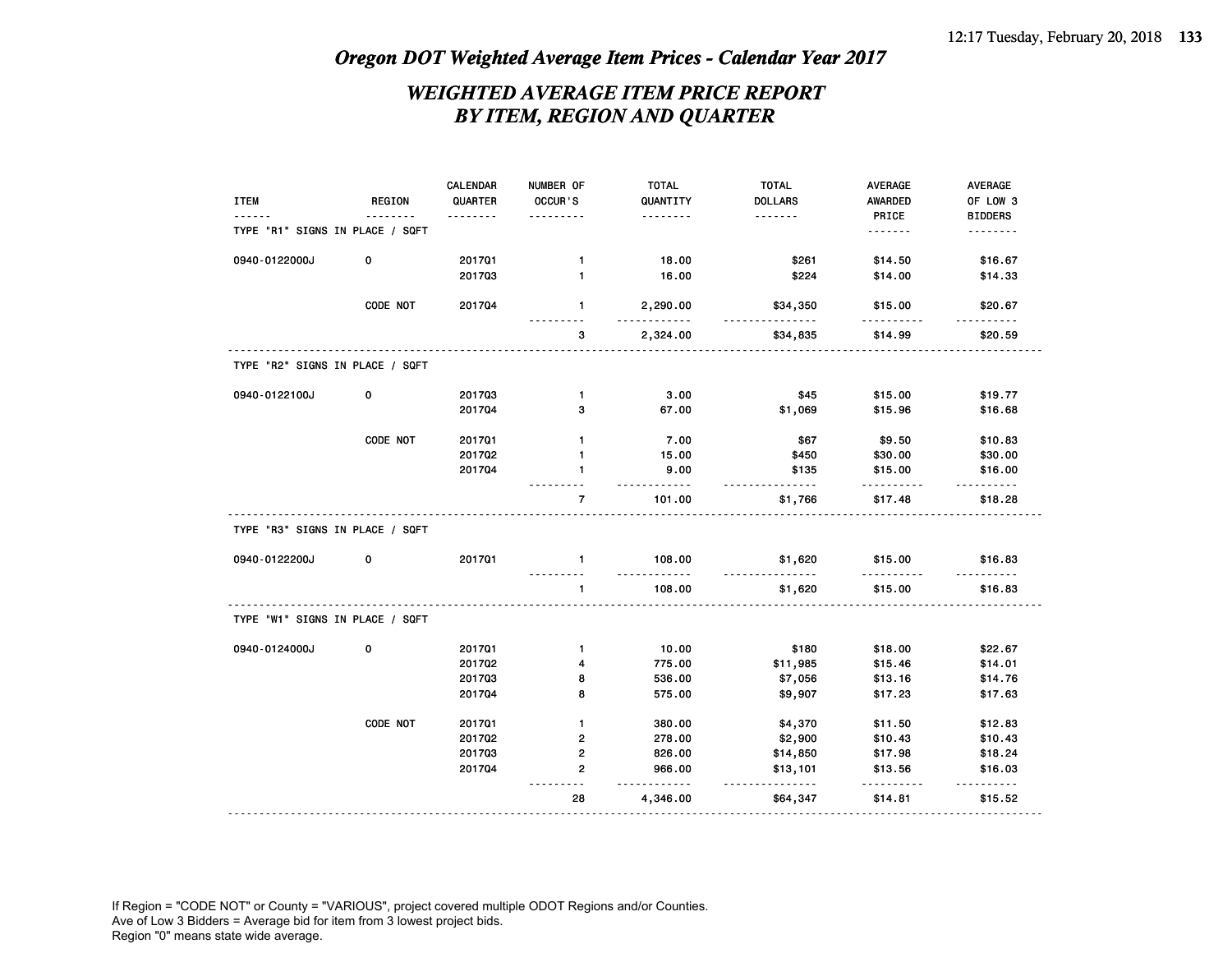## *WEIGHTED AVERAGE ITEM PRICE REPORT BY ITEM, REGION AND QUARTER*

|                                  |          | CALENDAR | NUMBER OF      | <b>TOTAL</b>  | <b>TOTAL</b>   | AVERAGE      | <b>AVERAGE</b> |
|----------------------------------|----------|----------|----------------|---------------|----------------|--------------|----------------|
| <b>ITEM</b>                      | REGION   | QUARTER  | OCCUR'S        | QUANTITY      | <b>DOLLARS</b> | AWARDED      | OF LOW 3       |
|                                  |          |          |                | .             | .              | PRICE        | <b>BIDDERS</b> |
| TYPE "W2" SIGNS IN PLACE / SQFT  |          |          |                |               |                |              | <u>.</u>       |
| 0940-0125000J                    | 0        | 201702   | $\overline{2}$ | 27.00         | \$392          | \$14.50      | \$14.61        |
|                                  |          | 201704   | 3              | 31.00         | \$536          | \$17.29      | \$17.63        |
|                                  | CODE NOT | 201704   | $\mathbf{1}$   | 12.00         | \$156          | \$13.00      | \$16.00        |
|                                  |          |          | 6              | 70.00         | \$1,084        | \$15.48      | \$16.19        |
| TYPE "W4" SIGNS IN PLACE / SQFT  |          |          |                |               |                |              |                |
| 0940-0127000J                    | 0        | 201701   | $\mathbf{1}$   | 6.00          | \$99           | \$16.50      | \$18.67        |
|                                  |          | 201704   | 1              | 3.00          | \$45           | \$15.00      | \$14.33        |
|                                  | CODE NOT | 201701   | 1              | 7.00          | \$74           | \$10.50      | \$11.75        |
|                                  |          |          | 3              | 16.00         | \$218          | \$13.59      | \$14.83        |
| TYPE "W7" SIGNS IN PLACE / SQFT  |          |          |                |               |                |              |                |
| 0940-0130000J                    | 0        | 201701   | $\mathbf{1}$   | 238.00        | \$3,570        | \$15.00      | \$16.83        |
|                                  |          | 201702   | 1              | 16.00         | \$336          | \$21.00      | \$23.67        |
|                                  |          | 201703   | $\mathbf{1}$   | 69.00         | \$966          | \$14.00      | \$14.33        |
|                                  | CODE NOT | 201702   | $\mathbf{1}$   | 116.00<br>.   | \$1,160        | \$10.00<br>. | \$10.00        |
|                                  |          |          | 4              | 439.00        | \$6,032        | \$13.74      | \$14.88        |
| TYPE "W10" SIGNS IN PLACE / SQFT |          |          |                |               |                |              |                |
| 0940-0132100J                    | CODE NOT | 201702   | $\mathbf{1}$   | 63.00<br>---- | \$1,575        | \$25.00      | \$25.00        |
|                                  |          |          | 1              | 63.00         | \$1,575        | \$25.00      | \$25.00        |
| TYPE "W11" SIGNS IN PLACE / SQFT |          |          |                |               |                |              |                |
| 0940-0132200J                    | 0        | 201704   | $\mathbf{1}$   | 8.00          | \$160          | \$20.00      | \$18.00        |
|                                  |          |          | $\mathbf{1}$   | 8.00          | \$160          | \$20.00      | \$18.00        |
|                                  |          |          |                |               |                |              |                |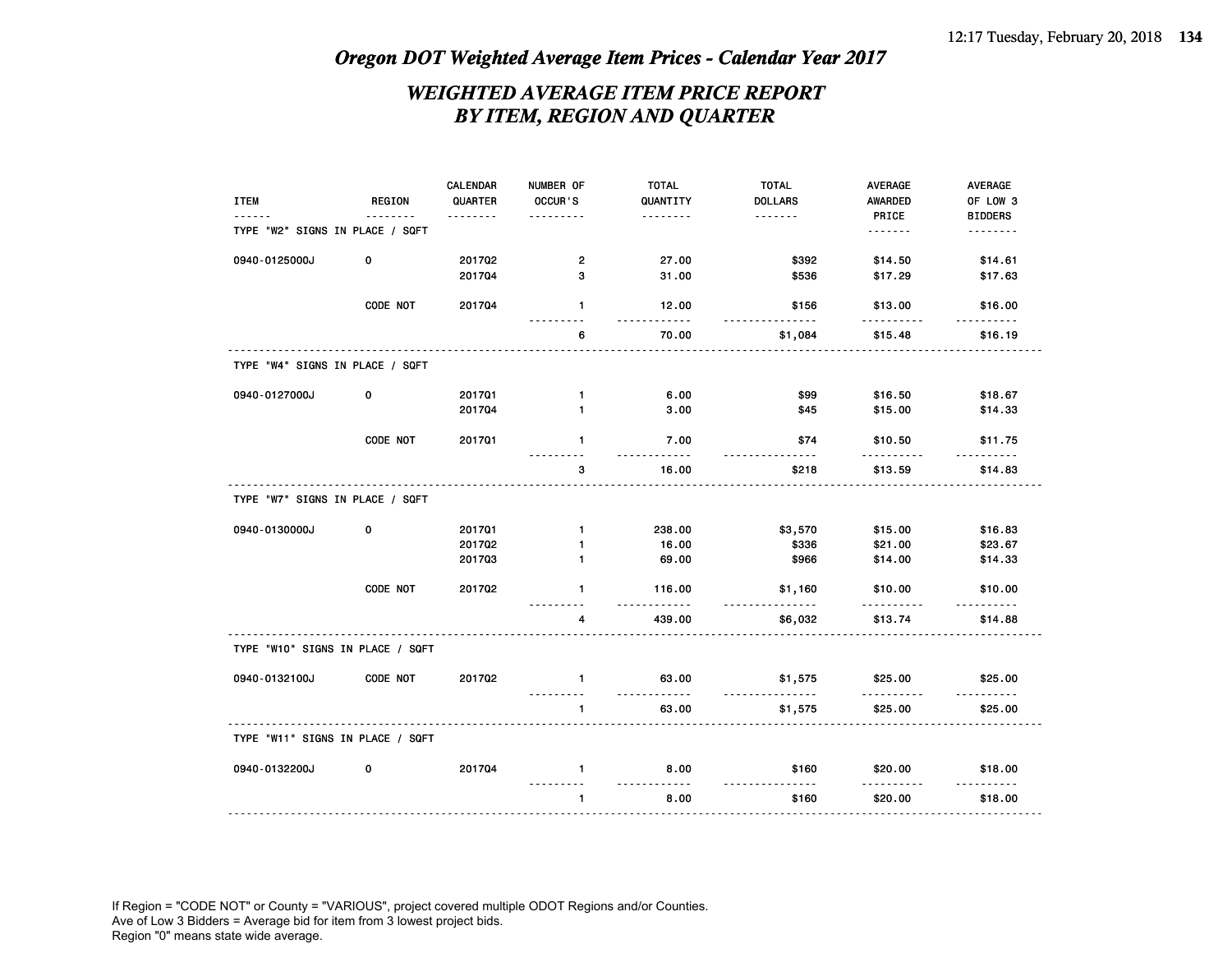## *WEIGHTED AVERAGE ITEM PRICE REPORT BY ITEM, REGION AND QUARTER*

|                                 |             | CALENDAR | NUMBER OF               | <b>TOTAL</b>        | <b>TOTAL</b>   | AVERAGE             | AVERAGE             |
|---------------------------------|-------------|----------|-------------------------|---------------------|----------------|---------------------|---------------------|
| <b>ITEM</b>                     | REGION      | QUARTER  | OCCUR'S                 | QUANTITY            | <b>DOLLARS</b> | <b>AWARDED</b>      | OF LOW 3            |
|                                 |             |          |                         | .                   | .              | PRICE               | <b>BIDDERS</b>      |
| TYPE "W12"SIGNS IN PLACE / SQFT |             |          |                         |                     |                | .                   | .                   |
| 0940-0132300J                   | 0           | 201701   | $\mathbf{1}$            | 1.00<br>.           | \$17<br>- - -  | \$16.50<br>.        | \$18.67<br>.        |
|                                 |             |          | $\mathbf{1}$            | 1.00                | \$17           | \$16.50             | \$18.67             |
| TYPE "Y1" SIGNS IN PLACE / SQFT |             |          |                         |                     |                |                     |                     |
| 0940-0134000J                   | $\mathbf 0$ | 201702   | 5                       | 932.00              | \$14,295       | \$15.34             | \$14.22             |
|                                 |             | 201703   | 8                       | 397.00              | \$5,558        | \$14.00             | \$16.18             |
|                                 |             | 201704   | 6                       | 186.00              | \$3,447        | \$18.53             | \$16.52             |
|                                 | CODE NOT    | 201701   | $\mathbf{1}$            | 346.00              | \$4,152        | \$12.00             | \$13.50             |
|                                 |             | 201702   | $\mathbf{1}$            | 18.00               | \$540          | \$30.00             | \$30.00             |
|                                 |             | 201703   | $\mathbf{2}$            | 1,083.00            | \$18,509       | \$17.09             | \$16.33             |
|                                 |             | 201704   | $\overline{2}$          | 1,238.00            | \$16,613       | \$13.42             | \$15.51             |
|                                 |             |          | 25                      | 2222222<br>4,200.00 | .<br>\$63,114  | .<br>\$15.03        | <u>.</u><br>\$15.44 |
| TYPE "Y2" SIGNS IN PLACE / SQFT |             |          |                         |                     |                |                     |                     |
| 0940-0135000J                   | 0           | 201703   | $\mathbf{1}$            | 9.00                | \$140          | \$15.50             | \$16.73             |
|                                 | CODE NOT    | 201704   | $\mathbf{1}$            | 64.00               | \$1,088<br>.   | \$17.00             | \$19.13             |
|                                 |             |          | $\overline{\mathbf{c}}$ | 73.00               | \$1,228        | \$16.82             | \$18.83             |
| TYPE "Y3" SIGNS IN PLACE / SQFT |             |          |                         |                     |                |                     |                     |
| 0940-0136000J                   | 0           | 201701   | $\mathbf{1}$            | 248.00              | \$3,720        | \$15.00             | \$16.83             |
|                                 |             | 201703   | 1                       | 253.00              | \$3,542        | \$14.00             | \$14.33             |
|                                 |             |          | $\overline{2}$          | .<br>501.00         | \$7,262        | <u>.</u><br>\$14.50 | .<br>\$15.57        |
| TYPE "Y4" SIGNS IN PLACE / SQFT |             |          |                         |                     |                |                     |                     |
| 0940-0137000J                   | 0           | 201702   | $\mathbf{1}$            | 9.00                | \$162          | \$18.00             | \$17.50             |
|                                 |             | 201703   | 4                       | 164.00              | \$2,186        | \$13.33             | \$13.82             |
|                                 |             | 201704   | $\mathbf{1}$            | 13.00               | \$202          | \$15.50             | \$15.50             |
|                                 |             |          |                         |                     |                |                     |                     |

(item continued)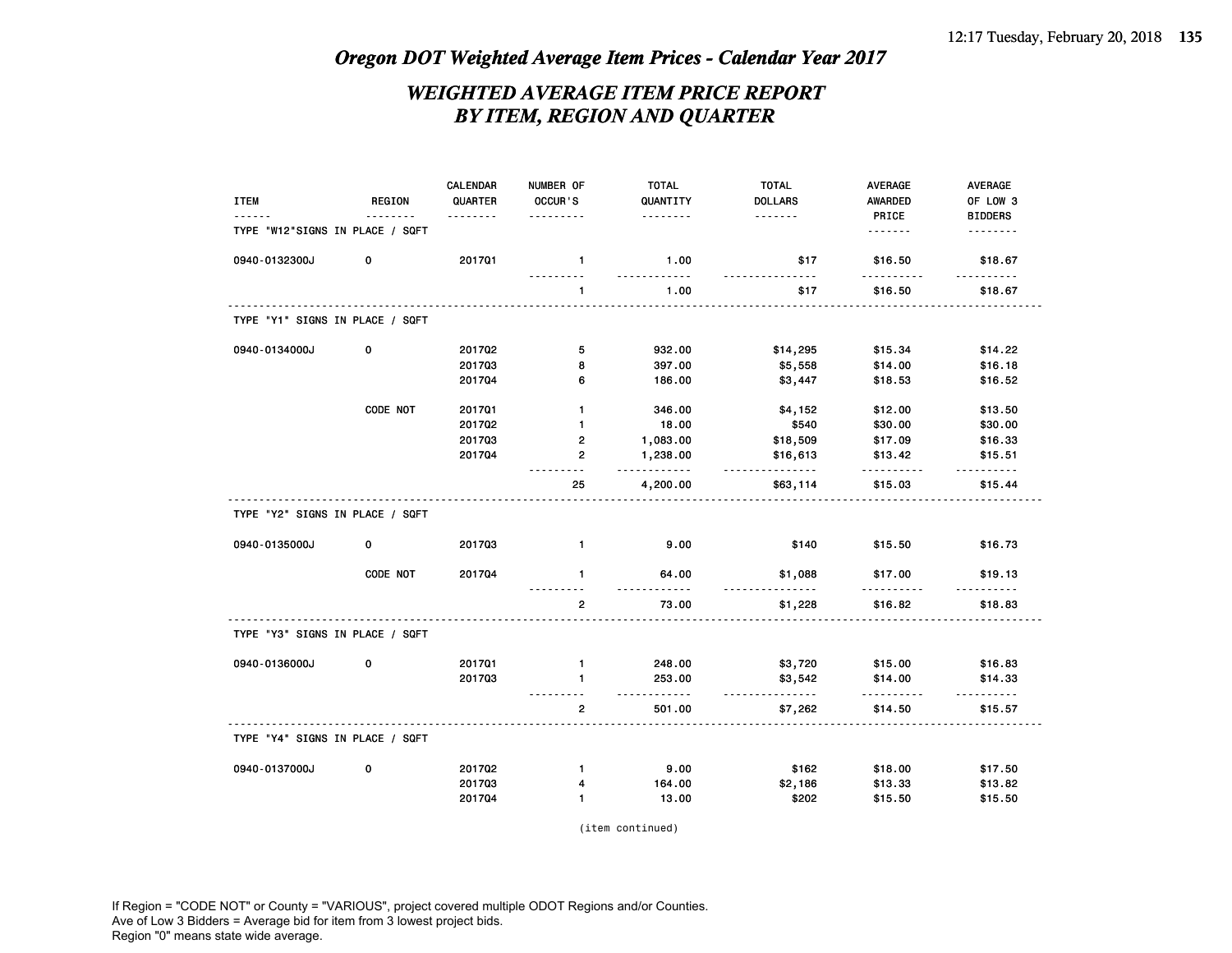## *WEIGHTED AVERAGE ITEM PRICE REPORT BY ITEM, REGION AND QUARTER*

| <b>ITEM</b>                     | <b>REGION</b> | CALENDAR<br>QUARTER | NUMBER OF<br>OCCUR'S | <b>TOTAL</b><br>QUANTITY | <b>TOTAL</b><br><b>DOLLARS</b> | <b>AVERAGE</b><br><b>AWARDED</b> | <b>AVERAGE</b><br>OF LOW 3 |
|---------------------------------|---------------|---------------------|----------------------|--------------------------|--------------------------------|----------------------------------|----------------------------|
| TYPE "Y4" SIGNS IN PLACE / SQFT |               | <u>.</u>            | .                    | .                        | .                              | PRICE<br>.                       | <b>BIDDERS</b><br>.        |
| 0940-0137000J                   | CODE NOT      | 201703              | $\mathbf{2}$         | 141.00                   | \$1,923                        | \$13.64                          | \$13.12                    |
|                                 |               | 201704              | $\mathbf{1}$         | 16.00                    | \$208                          | \$13.00                          | \$15.67                    |
|                                 |               |                     | 9                    | .<br>343.00              | <u>.</u><br>\$4,681            | .<br>\$13.65                     | .<br>\$13.78               |
| TYPE "Y5" SIGNS IN PLACE / SQFT |               |                     |                      |                          |                                |                                  |                            |
| 0940-0138000J                   | CODE NOT      | 201702              | $\mathbf{1}$         | 800.00                   | \$16,000                       | \$20.00                          | \$20.00                    |
|                                 |               | 201704              | 1                    | 262.00                   | \$4,716                        | \$18.00                          | \$21.00                    |
|                                 |               |                     | $\overline{2}$       | <u>.</u><br>1,062.00     | .<br>\$20,716                  | .<br>\$19.51                     | \$20.25                    |
| TYPE "Y8" SIGNS IN PLACE / SQFT |               |                     |                      |                          |                                |                                  |                            |
| 0940-0140000J                   | 0             | 201702              | $\mathbf{1}$         | 32.00                    | \$544                          | \$17.00                          | \$17.00                    |
|                                 |               | 201703              | $\mathbf{1}$         | 9.00                     | \$126                          | \$14.00                          | \$14.17                    |
|                                 | CODE NOT      | 201701              | $\mathbf{1}$         | 9.00                     | \$108                          | \$12.00                          | \$12.83                    |
|                                 |               |                     | 3                    | 50.00                    | \$778                          | \$15.56                          | \$15.74                    |
| TYPE "YG" SIGNS IN PLACE / SQFT |               |                     |                      |                          |                                |                                  |                            |
| 0940-0141000J                   | 0             | 201702              | $\mathbf{1}$         | 9.00                     | \$270                          | \$30.00                          | \$26.00                    |
|                                 | CODE NOT      | 201703              | $\mathbf{1}$         | 51.00                    | \$1,071                        | \$21.00                          | \$19.67                    |
|                                 |               |                     | $\overline{2}$       | 60.00                    | \$1,341                        | \$22.35                          | \$20.62                    |
| TYPE"YW"SIGNS IN PLACE / SQFT   |               |                     |                      |                          |                                |                                  |                            |
| 0940-0143000J                   | CODE NOT      | 201704              | $\mathbf{1}$         | 7.00                     | \$112                          | \$16.00                          | \$19.00                    |
|                                 |               |                     | $\mathbf{1}$         | 7.00                     | \$112                          | \$16.00                          | \$19.00                    |
|                                 |               | .                   |                      |                          |                                |                                  |                            |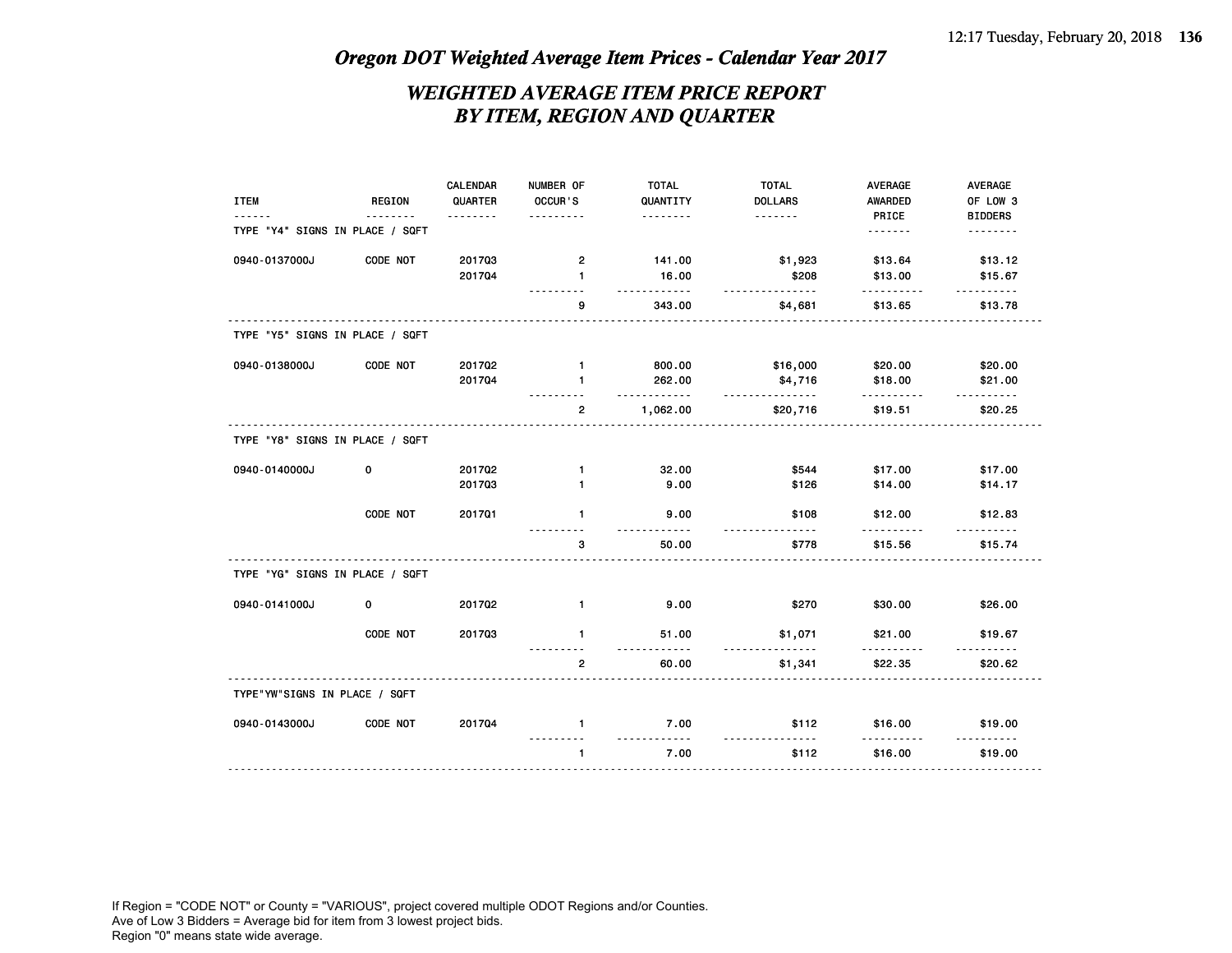## *WEIGHTED AVERAGE ITEM PRICE REPORT BY ITEM, REGION AND QUARTER*

| <b>ITEM</b>                                | <b>REGION</b> | CALENDAR<br>QUARTER | NUMBER OF<br>OCCUR'S    | <b>TOTAL</b><br>QUANTITY<br>. | <b>TOTAL</b><br><b>DOLLARS</b><br>. | AVERAGE<br>AWARDED<br>PRICE | AVERAGE<br>OF LOW 3<br><b>BIDDERS</b> |
|--------------------------------------------|---------------|---------------------|-------------------------|-------------------------------|-------------------------------------|-----------------------------|---------------------------------------|
| 36 IN DIA SIGNAL SUPP DRILLED SHAFT / FOOT |               |                     |                         |                               |                                     | .                           | .                                     |
| 0963-0101000F                              | CODE NOT      | 201704              | $\mathbf{1}$            | 36.00                         | \$27,000                            | \$750.00                    | \$737.50                              |
|                                            |               |                     | $\mathbf{1}$            | 36.00                         | \$27,000                            | \$750.00                    | \$737.50                              |
| 42 IN DIA SIGNAL SUPP DRILLED SHAFT / FOOT |               |                     |                         |                               |                                     |                             |                                       |
| 0963-0102000F                              | 0             | 201703              | $\mathbf{1}$            | 53.00                         | \$44,520                            | \$840.00                    | \$855.00                              |
|                                            |               | 201704              | 4                       | 376.00                        | \$229,082                           | \$609.26                    | \$721.44                              |
|                                            |               |                     | 5                       | .<br>429.00                   | $- - - - - - - -$<br>\$273,602      | .<br>\$637.77               | .<br>\$737.94                         |
| POLE FOUNDATIONS / EACH                    |               |                     |                         |                               |                                     |                             |                                       |
| 0970-0100000A                              | $\mathbf 0$   | 201701              | $\mathbf{1}$            | 56.00                         | \$90,000                            | \$1,607.14                  | \$1,612.50                            |
|                                            |               | 201703              | 3                       | 17.00                         | \$30,972                            | \$1,821.85                  | \$2,328.27                            |
|                                            |               | 201704              | 3                       | 31.00                         | \$76,032                            | \$2,452.65                  | \$2,239.68                            |
|                                            | CODE NOT      | 201704              | $\mathbf{1}$            | 30.00                         | \$45,000                            | \$1,500.00                  | \$1,416.67                            |
|                                            |               |                     | 8                       | 134.00                        | \$242,004                           | \$1,806.00                  | \$1,804.56                            |
| SWITCHING, CONDUIT, AND WIRING / FOOT      |               |                     |                         |                               |                                     |                             |                                       |
| 0970-0105000A                              | $\Omega$      | 201701              | $\mathbf{2}$            | 6,965.00                      | \$321,871                           | \$46.21                     | \$48.50                               |
|                                            |               | 201702              | $\overline{\mathbf{c}}$ | 12,100.00                     | \$143,000                           | \$11.82                     | \$57.66                               |
|                                            |               | 201703              | 3                       | 6,411.00                      | \$301,212                           | \$46.98                     | \$44.23                               |
|                                            |               | 201704              | 3                       | 5,160.00                      | \$254,849                           | \$49.39                     | \$50.27                               |
|                                            | CODE NOT      | 201704              | $\mathbf{1}$            | 2,925.00<br>.                 | \$500,000                           | \$170.94                    | \$119.66                              |
|                                            |               |                     | 11                      | 33,561.00                     | \$1,520,932                         | \$45.32                     | \$57.46                               |
| TRAFFIC SIGNAL INSTALLATION, _____ / EACH  |               |                     |                         |                               |                                     |                             |                                       |
| 0990-0101000A                              | 0             | 201703              | $\overline{\mathbf{c}}$ | 2.00                          | \$260,000                           | \$130,000                   | \$139,587                             |
|                                            |               | 201704              | 6                       | 6.00                          | \$1,594,949                         | \$265,825                   | \$267,972                             |
|                                            | CODE NOT      | 201704              | $\mathbf{1}$            | 1.00<br>22222                 | \$12,500                            | \$12,500.00<br><u>.</u>     | \$13,750.00<br>.                      |
|                                            |               |                     |                         |                               |                                     |                             |                                       |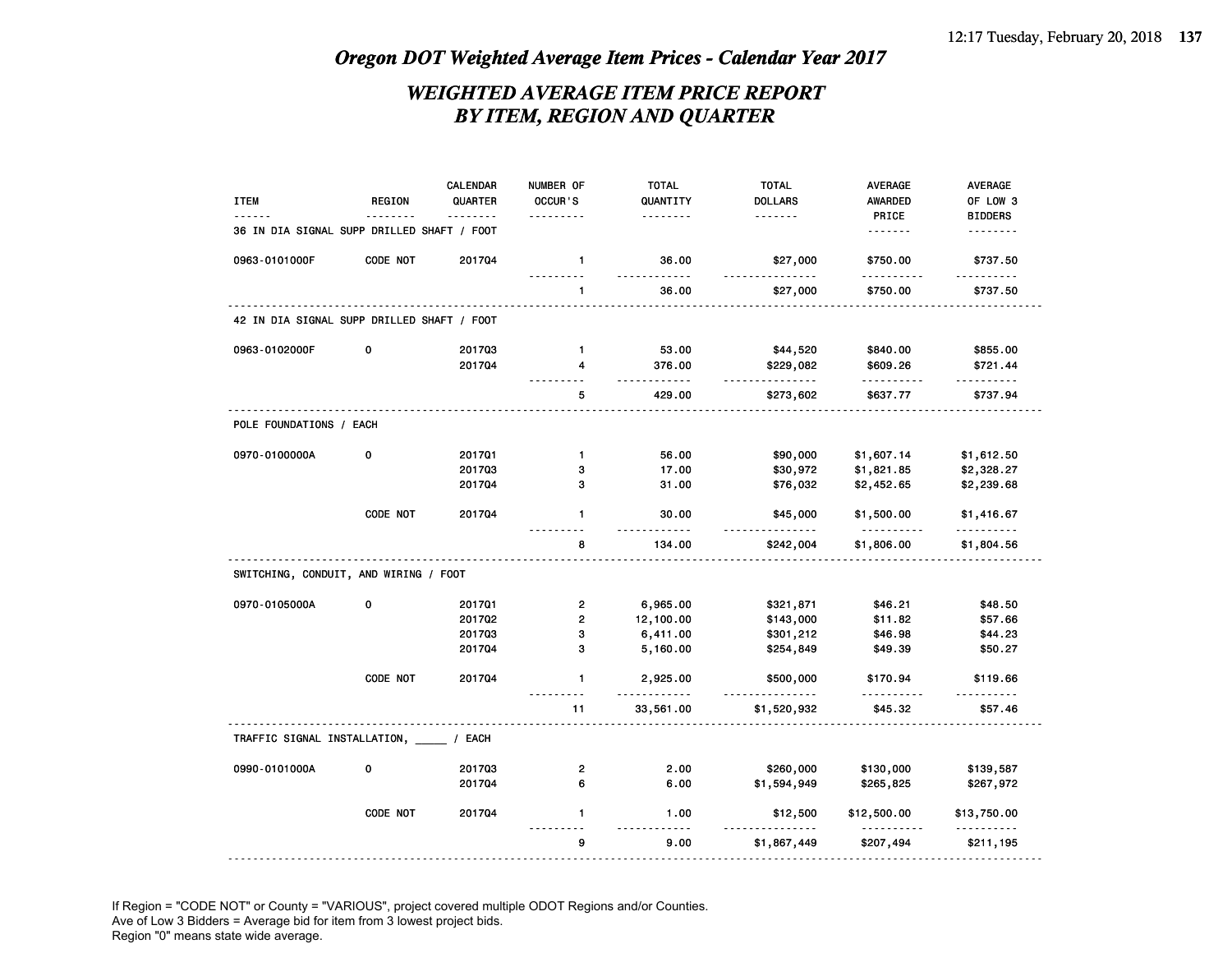## *WEIGHTED AVERAGE ITEM PRICE REPORT BY ITEM, REGION AND QUARTER*

|                                        |               | CALENDAR | NUMBER OF             | <b>TOTAL</b> | <b>TOTAL</b>       | <b>AVERAGE</b>          | AVERAGE          |
|----------------------------------------|---------------|----------|-----------------------|--------------|--------------------|-------------------------|------------------|
| <b>ITEM</b>                            | <b>REGION</b> | QUARTER  | OCCUR'S               | QUANTITY     | <b>DOLLARS</b>     | <b>AWARDED</b>          | OF LOW 3         |
|                                        | .             | .        | .                     | .            | <u>.</u>           | PRICE                   | <b>BIDDERS</b>   |
| TRAFFIC SIGNAL MODIFICATION,           |               | / EACH   |                       |              |                    | .                       | .                |
| 0990-0102000A                          | 0             | 201701   | $\mathbf{2}$          | 2.00         | \$78,327           | \$39,163.44             | \$37,221.15      |
|                                        |               | 201702   | 17                    | 17.00        | \$792,754          | \$46,632.59             | \$43,858.22      |
|                                        |               | 201703   | 1                     | 1.00         | \$70,969           | \$70,968.95             | \$86,056.32      |
|                                        |               | 201704   | 4                     | 4.00         | \$205,000          | \$51,250.00             | \$52,390.18      |
|                                        | CODE NOT      | 201701   | $\mathbf{1}$          | 1.00         | \$7,875            | \$7,875.00              | \$8,291.67       |
|                                        |               | 201703   | 13                    | 13.00        | \$199,494          | \$15,345.69             | \$17,827.10      |
|                                        |               | 201704   | $\mathbf{1}$<br>- - - | 1.00<br>.    | \$7,500<br><u></u> | \$7,500.00<br>.         | \$11,750.00<br>. |
|                                        |               |          | 39                    | 39.00        | \$1,361,919        | \$34,921.00             | \$35,062.64      |
| DETECTOR INSTALLATION, / EACH          |               |          |                       |              |                    |                         |                  |
| 0990-0103000A                          | 0             | 201702   | 4                     | 4.00         | \$26,815           | \$6,703.75              | \$5,741.25       |
|                                        |               | 201704   | 8                     | 8.00         | \$189,529          | \$23,691.13             | \$24,173.74      |
|                                        | CODE NOT      | 201704   | 9                     | 9.00         | \$52,000           | \$5,777.78<br><u>.</u>  | \$6,182.50<br>.  |
|                                        |               |          | 21                    | 21.00        | \$268,344          | \$12,778.29             | \$12,952.26      |
| RAMP METER SIGNAL INSTALLATION, / EACH |               |          |                       |              |                    |                         |                  |
| 0990-0104000A                          | 0             | 201701   | 6                     | 6.00         | \$328,980          | \$54,830.04             | \$53,554.46      |
|                                        | CODE NOT      | 201704   | 2                     | 2.00         | \$130,000          | \$65,000.00<br><u>.</u> | \$80,000.00<br>. |
|                                        |               |          | 8                     | 8.00         | \$458,980          | \$57,372.53             | \$60,165.84      |
| FLASHING BEACON INSTALLATION, / EACH   |               |          |                       |              |                    |                         |                  |
| 0990-0106000A                          | 0             | 201701   | $\mathbf{1}$          | 12.00        | \$100,000          | \$8,333.33              | \$8,527.78       |
|                                        |               | 201702   | з                     | 3.00         | \$50,500           | \$16,833.33             | \$13,380.00      |
|                                        |               | 201703   | 4                     | 4.00         | \$66,918           | \$16,729.56             | \$14,468.19      |
|                                        |               | 201704   | 4                     | 4.00         | \$127,962          | \$31,990.43             | \$31,121.81      |
|                                        | CODE NOT      | 201702   | 2                     | 2.00         | \$60,000           | \$30,000.00             | \$30,000.00      |
|                                        |               |          | 14                    | 25.00        | \$405,380          | \$16,215.20             | \$15,393.33      |
|                                        |               |          |                       |              |                    |                         |                  |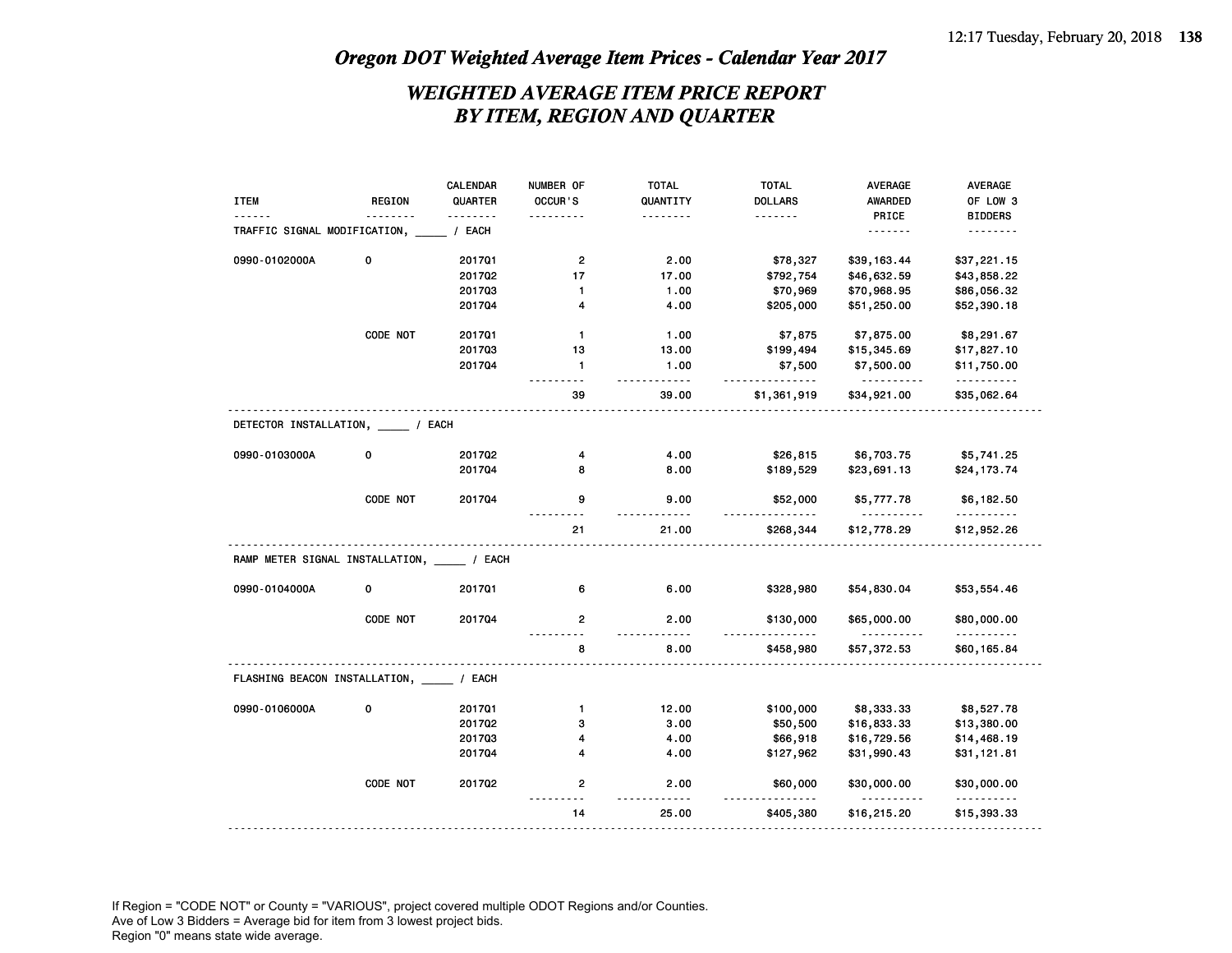## *WEIGHTED AVERAGE ITEM PRICE REPORT BY ITEM, REGION AND QUARTER*

|                                         |               | CALENDAR | NUMBER OF      | <b>TOTAL</b>          | <b>TOTAL</b>         | <b>AVERAGE</b>   | AVERAGE                |
|-----------------------------------------|---------------|----------|----------------|-----------------------|----------------------|------------------|------------------------|
| <b>ITEM</b>                             | <b>REGION</b> | QUARTER  | OCCUR'S        | QUANTITY              | <b>DOLLARS</b>       | <b>AWARDED</b>   | OF LOW 3               |
|                                         |               | .        | .              | .                     | <u>.</u>             | PRICE            | <b>BIDDERS</b>         |
| AUTOMATIC TRAFFIC RECORDER INST, / EACH |               |          |                |                       |                      |                  | .                      |
| 0990-0107000A                           | 0             | 201701   | $\overline{2}$ | 2.00                  | \$122,292            | \$61,146.20      | \$59,478.73            |
|                                         |               | 201702   | 1              | 1.00                  | \$14,400             | \$14,400.00      | \$14,933.33            |
|                                         |               | 201703   | 1              | 1.00                  | \$17,000             | \$17,000.00      | \$11,688.33            |
|                                         | CODE NOT      | 201703   | $\mathbf{1}$   | 1.00                  | \$10,000             | \$10,000.00      | \$12,171.67            |
|                                         |               | 201704   | 2<br>.         | 2.00<br>$\frac{1}{2}$ | \$35,000<br><u>.</u> | \$17,500.00<br>. | \$20,466.67<br>.       |
|                                         |               |          | $\overline{7}$ | 7.00                  | \$198,692            | \$28,384.63      | \$28,383.45            |
| WEED CONTROL / ACRE                     |               |          |                |                       |                      |                  |                        |
| 1030-0101000R                           | 0             | 201701   | 2              |                       |                      |                  |                        |
|                                         |               | 201702   | $\mathbf 2$    | 4.00                  | \$7,200              | \$1,800.00       | \$1,800.00             |
|                                         |               | 201703   | 3              | 3.00                  | \$10,325             | \$3,441.67       | \$4,813.89             |
|                                         |               | 201704   | з              |                       |                      |                  |                        |
|                                         | CODE NOT      | 201702   | 1              |                       |                      |                  |                        |
|                                         |               | 201704   | $\mathbf{1}$   | 16.00<br>$- - - - -$  | \$40,000<br>.        | \$2,500.00<br>.  | \$2,500.00<br><u>.</u> |
|                                         |               |          | 12             | 23.00                 | \$57,525             | \$2,501.09       |                        |
| SEEDING MOBILIZATION / EACH             |               |          |                |                       |                      |                  |                        |
| 1030-0102000E                           | $\mathbf 0$   | 201701   | $\mathbf{1}$   | 1.00                  | \$2,000              | \$2,000.00       | \$1,208.33             |
|                                         |               | 201703   | 2              | 3.00                  | \$2,400              | \$800.00         | \$786.67               |
|                                         |               | 201704   | $\mathbf{1}$   | 2.00                  | \$3,400              | \$1,700.00       | \$1,900.00             |
|                                         | CODE NOT      | 201702   | $\mathbf{1}$   | 1.00                  | \$500                | \$500.00         | \$866.67               |
|                                         |               | 201704   | 1              | 3.00<br>.             | \$2,700              | \$900.00<br>.    | \$900.00<br>.          |
|                                         |               |          | 6              | 10.00                 | \$11,000             | \$1,100.00       | \$1,093.50             |
| TEMPORARY SEEDING / ACRE                |               |          |                |                       |                      |                  |                        |
| 1030-0103000R                           | 0             | 201703   | 1              |                       |                      |                  |                        |
|                                         |               | 201704   | 2<br>- -       | 1.00                  | \$7,350              | \$7,350.00       | \$7,116.67<br><u>.</u> |
|                                         |               |          |                |                       |                      | \$7,350.00       |                        |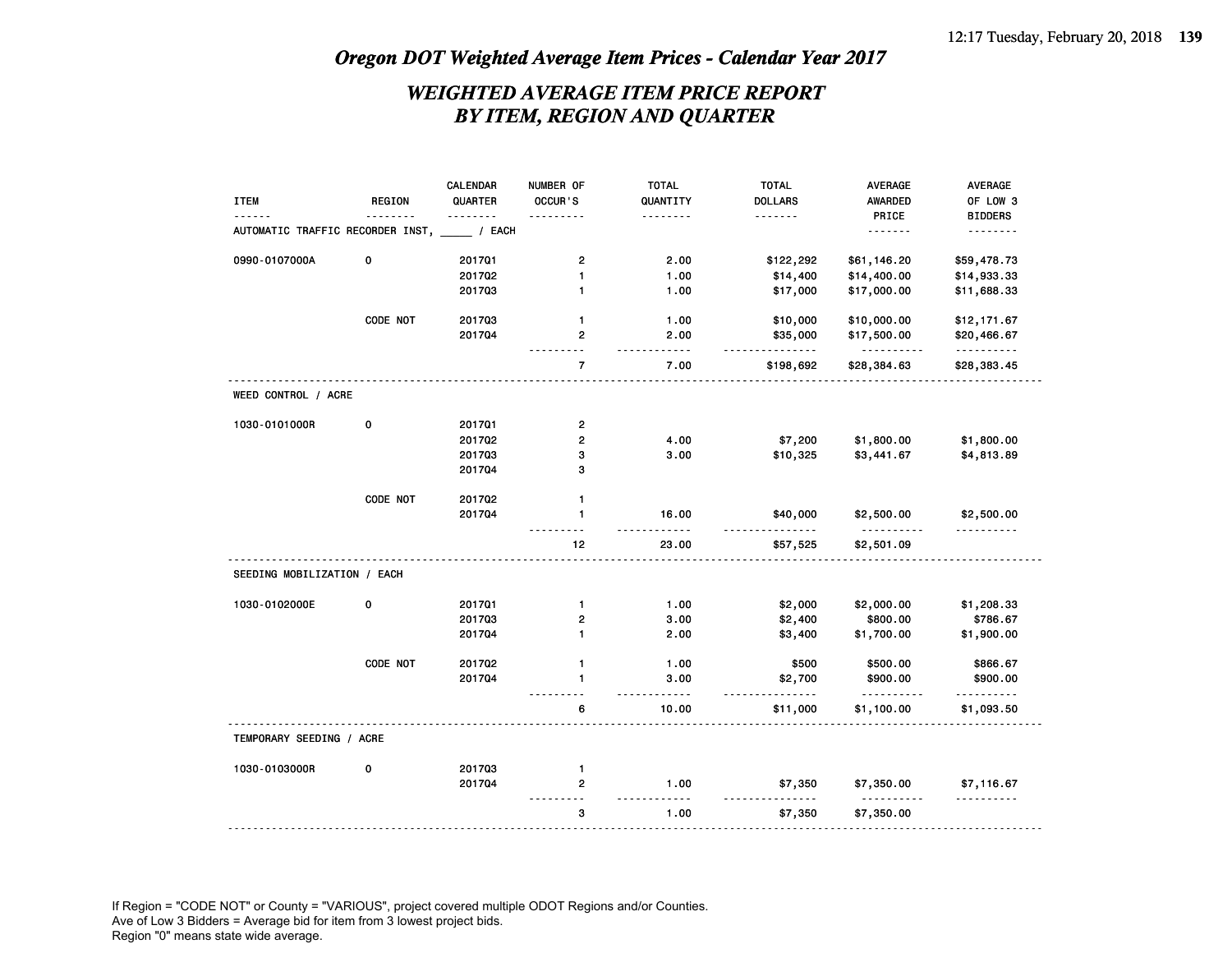## *WEIGHTED AVERAGE ITEM PRICE REPORT BY ITEM, REGION AND QUARTER*

|                               |               | CALENDAR | NUMBER OF               | <b>TOTAL</b> | <b>TOTAL</b>   | <b>AVERAGE</b>                            | AVERAGE                |
|-------------------------------|---------------|----------|-------------------------|--------------|----------------|-------------------------------------------|------------------------|
| <b>ITEM</b>                   | <b>REGION</b> | QUARTER  | OCCUR'S                 | QUANTITY     | <b>DOLLARS</b> | AWARDED                                   | OF LOW 3               |
|                               |               |          |                         | .            | .              | PRICE                                     | <b>BIDDERS</b>         |
| PERMANENT SEEDING / ACRE      |               |          |                         |              |                | .                                         | .                      |
| 1030-0108000R                 | 0             | 201701   | 6                       | 10.00        | \$32,850       | \$3,285.00                                | \$3,049.80             |
|                               |               | 201702   | 8                       | 7.00         | \$29,500       | \$4,214.29                                | \$4,004.76             |
|                               |               | 201703   | $\mathbf{2}$            | 1.00         | \$3,150        | \$3,150.00                                | \$3,100.00             |
|                               |               | 201704   | 8                       | 16.00        | \$53,700       | \$3,356.25                                | \$3,090.94             |
|                               | CODE NOT      | 201701   | $\mathbf{2}$            | 4.00         | \$17,800       | \$4,450.00                                | \$3,675.00             |
|                               |               | 201702   | $\mathbf{2}$            |              |                |                                           |                        |
|                               |               | 201704   | $\mathbf{1}$            | 9.00         | \$34,200       | \$3,800.00                                | \$3,800.00<br><u>.</u> |
|                               |               |          | 29                      | 47.00        | \$171,200      | <u> - - - - - - - - - -</u><br>\$3,642.55 |                        |
| PERM SEEDING, MIX NO 1 / ACRE |               |          |                         |              |                |                                           |                        |
| 1030-0109000R                 | $\mathbf 0$   | 201701   | $\mathbf{2}$            | 1.00         | \$10,000       | \$10,000.00                               | \$4,563.33             |
|                               |               | 201702   | 3                       | 17.00        | \$113,475      | \$6,675.00                                | \$6,675.00             |
|                               |               | 201703   | 3                       | 1.00         | \$5,500        | \$5,500.00                                | \$4,337.33             |
|                               | CODE NOT      | 201702   | $\mathbf{1}$            |              |                |                                           |                        |
|                               |               | 201704   | $\mathbf{1}$            | 1.00         | \$10,000       | \$10,000.00                               | \$9,791.67<br><u>.</u> |
|                               |               |          | 10                      | 20.00        | \$138,975      | .<br>\$6,948.75                           |                        |
| PERM SEEDING, MIX NO 2 / ACRE |               |          |                         |              |                |                                           |                        |
| 1030-0110000R                 | 0             | 201702   | $\mathbf{1}$            | 2.00         | \$8,300        | \$4,150.00                                | \$4,150.00             |
|                               | CODE NOT      | 201704   | $\mathbf{1}$            | 1.00         | \$8,000        | \$8,000.00<br>.                           | \$7,625.00<br>.        |
|                               |               |          | $\overline{\mathbf{c}}$ | 3.00         | \$16,300       | \$5,433.33                                | \$5,308.33             |
| WETLAND SEEDING / ACRE        |               |          |                         |              |                |                                           |                        |
| 1030-0113000R                 | 0             | 201701   | $\mathbf{1}$            | 1.00         | \$9,500        | \$9,500.00                                | \$4,216.67             |
|                               |               | 201704   | $\mathbf{2}$            |              |                |                                           |                        |
|                               |               |          | з                       | 1.00         | \$9,500        | \$9,500.00                                |                        |
|                               |               |          |                         |              |                |                                           |                        |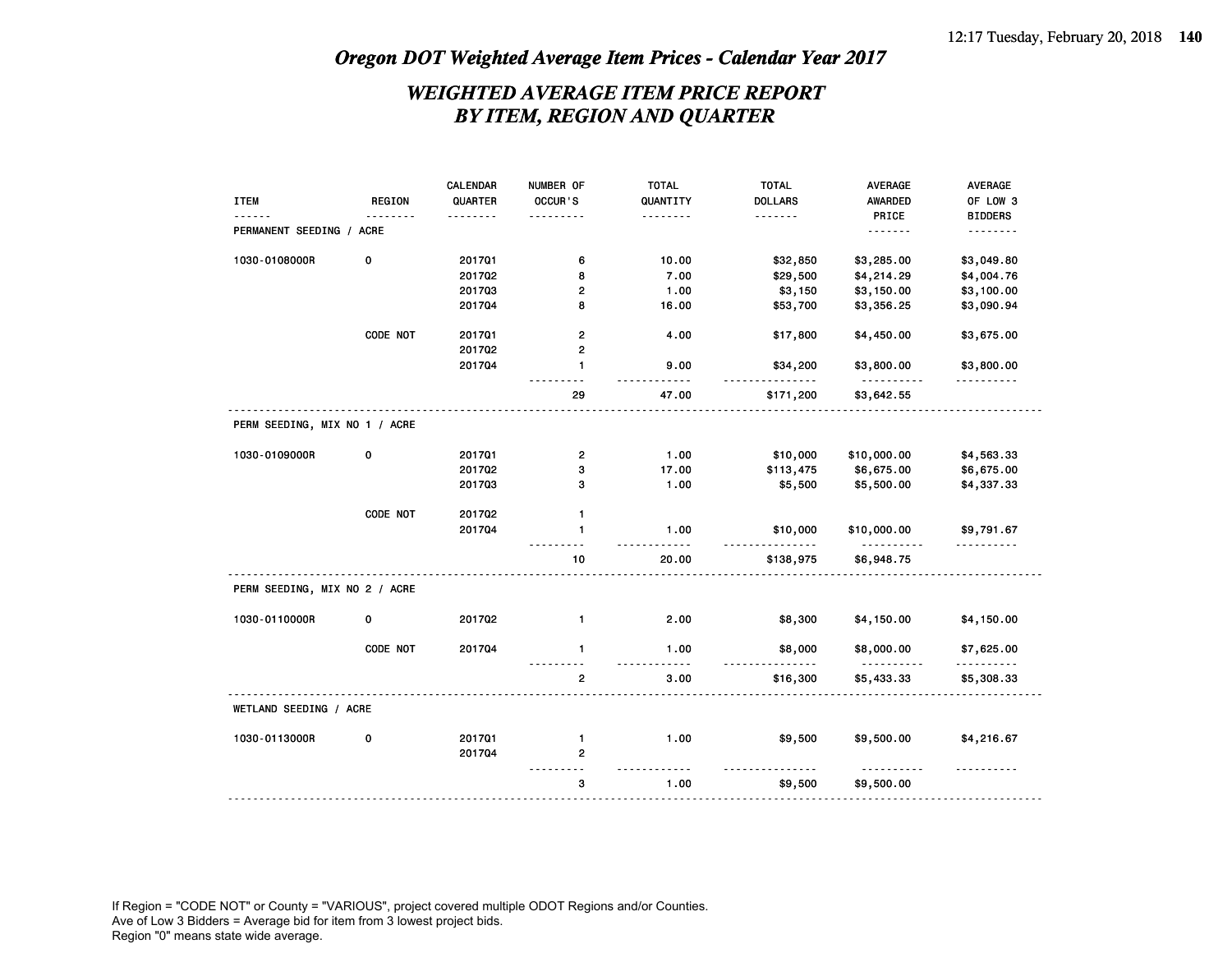## *WEIGHTED AVERAGE ITEM PRICE REPORT BY ITEM, REGION AND QUARTER*

| <b>ITEM</b>                                  | <b>REGION</b> | CALENDAR<br>QUARTER | NUMBER OF<br>OCCUR'S         | <b>TOTAL</b><br>QUANTITY | <b>TOTAL</b><br><b>DOLLARS</b> | AVERAGE<br><b>AWARDED</b> | <b>AVERAGE</b><br>OF LOW 3 |
|----------------------------------------------|---------------|---------------------|------------------------------|--------------------------|--------------------------------|---------------------------|----------------------------|
| <u>.</u><br>WETLAND SEEDING, MIX NO 1 / ACRE |               | <u>.</u>            | .                            |                          | .                              | PRICE<br>                 | <b>BIDDERS</b><br>.        |
| 1030-0114000R                                | 0             | 201702              | $\mathbf{1}$                 |                          |                                |                           |                            |
|                                              |               |                     | 1                            | 0.00                     | \$0                            |                           |                            |
| WETLAND SEEDING, MIX NO 2 / ACRE             |               |                     |                              |                          |                                |                           |                            |
| 1030-0115000R                                | 0             | 201702              | $\mathbf{1}$<br>.            | 2.00<br><u></u>          | \$10,000<br>$- - -$            | \$5,000.00<br>.           | \$5,000.00<br>.            |
|                                              |               |                     | $\mathbf{1}$                 | 2.00                     | \$10,000                       | \$5,000.00                | \$5,000.00                 |
| WATER QUALITY SEEDING / ACRE                 |               |                     |                              |                          |                                |                           |                            |
| 1030-0118000R                                | 0             | 201701<br>201704    | $\mathbf{1}$<br>$\mathbf{1}$ |                          |                                |                           |                            |
|                                              |               |                     |                              |                          |                                |                           |                            |
|                                              | CODE NOT      | 201704              | $\mathbf{1}$<br>.            | 2.00<br>.                | \$11,000<br><u>.</u>           | \$5,500.00<br>.           | \$5,500.00<br>.            |
|                                              |               |                     | 3                            | 2.00                     | \$11,000                       | \$5,500.00                |                            |
| WATER QLTY SEEDING, MIX NO 1 / ACRE          |               |                     |                              |                          |                                |                           |                            |
| 1030-0119000R                                | 0             | 201701              | $\mathbf{1}$                 |                          |                                |                           |                            |
|                                              |               | 201703              | $\overline{2}$               | .                        | <u> - - - - - - - - - -</u>    |                           |                            |
|                                              |               |                     | 3                            | 0.00                     | \$0                            |                           |                            |
| NATIVE PLANT SEEDING / ACRE                  |               |                     |                              |                          |                                |                           |                            |
| 1030-0128000R                                | CODE NOT      | 201704              | $\mathbf{1}$                 | 4.00<br>.                | \$22,000<br>.                  | \$5,500.00<br>.           | \$5,500.00                 |
|                                              |               |                     | 1                            | 4.00                     | \$22,000                       | \$5,500.00                | \$5,500.00                 |
| NATIVE PLANT SEEDING, MIX NO 1 / ACRE        |               |                     |                              |                          |                                |                           |                            |
| 1030-0129000R                                | 0             | 201704              | $\mathbf{1}$                 |                          |                                |                           |                            |
|                                              |               |                     | $\mathbf{1}$                 | 0.00                     | \$0                            |                           |                            |
|                                              |               |                     |                              |                          |                                |                           |                            |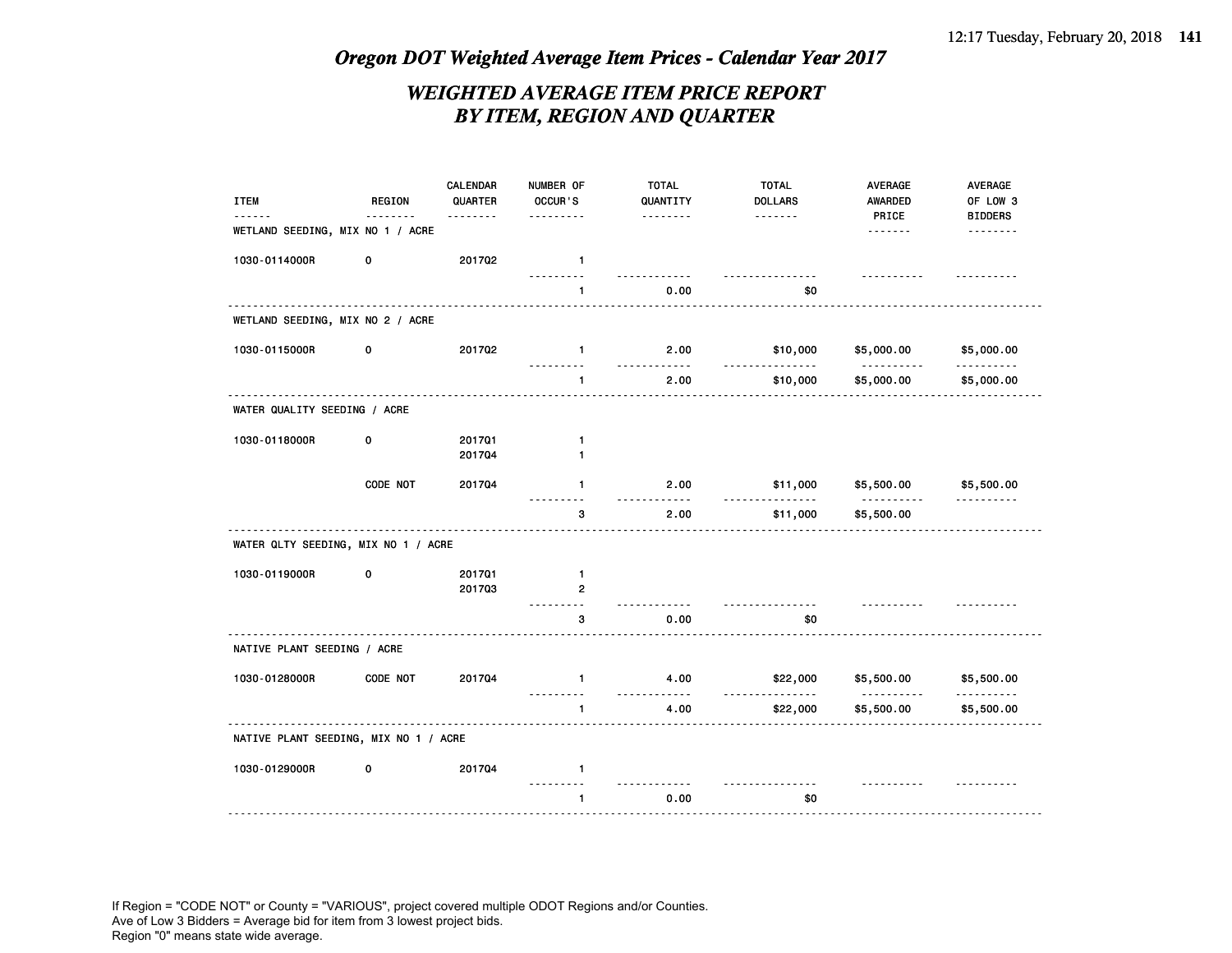## *WEIGHTED AVERAGE ITEM PRICE REPORT BY ITEM, REGION AND QUARTER*

|                     |               | CALENDAR | NUMBER OF      | <b>TOTAL</b> | <b>TOTAL</b>               | AVERAGE         | <b>AVERAGE</b> |
|---------------------|---------------|----------|----------------|--------------|----------------------------|-----------------|----------------|
| <b>ITEM</b>         | <b>REGION</b> | QUARTER  | OCCUR'S        | QUANTITY     | <b>DOLLARS</b>             | AWARDED         | OF LOW 3       |
|                     |               | .        | $- - - -$      | .            | <u>.</u>                   | PRICE           | <b>BIDDERS</b> |
| LAWN SEEDING / SQYD |               |          |                |              |                            |                 | .              |
| 1030-0138000J       | 0             | 201701   | $\overline{2}$ | 2,345.00     | \$3,109                    | \$1.33          | \$1.25         |
|                     |               | 201703   | 1              | 180.00       | \$1,764                    | \$9.80          | \$35.98        |
|                     |               | 201704   | з              | 758.00<br>.  | \$4,575<br>.               | \$6.04<br>.     | \$8.69<br>.    |
|                     |               |          | 6              | 3,283.00     | \$9,448                    | \$2.88          | \$4.87         |
| LAWN SEEDING / ACRE |               |          |                |              |                            |                 |                |
| 1030-0138000R       | 0             | 201702   | $\mathbf{1}$   |              |                            |                 |                |
|                     |               | 201704   | $\mathbf{1}$   |              |                            |                 |                |
|                     |               |          | 2              | 0.00         | \$0                        |                 |                |
| FERTILIZING / ACRE  |               |          |                |              |                            |                 |                |
| 1030-0139000R       | 0             | 201701   | $\mathbf{1}$   |              |                            |                 |                |
|                     |               |          | 1              | 0.00         | \$0                        |                 |                |
| MULCHING / ACRE     |               |          |                |              |                            |                 |                |
| 1030-0140000R       | 0             | 201702   | 1              |              |                            |                 |                |
|                     | CODE NOT      | 201701   | $\mathbf{1}$   | 1.00         | \$7,000                    | \$7,000.00<br>. | \$5,000.00     |
|                     |               |          | $\overline{2}$ | 1.00         | \$7,000                    | \$7,000.00      | ----------     |
| SOIL TESTING / EACH |               |          |                |              |                            |                 |                |
| 1040-0100000E       | 0             | 201702   | 1              | 1.00         | \$800                      | \$800.00        | \$800.00       |
|                     |               | 201703   | $\mathbf{1}$   | 4.00         | \$1,100                    | \$275.00        | \$551.67       |
|                     |               | 201704   | $\mathbf{1}$   | 1.00         | \$350                      | \$350.00        | \$366.67       |
|                     | CODE NOT      | 201704   | $\mathbf{1}$   | 79.00        | \$39,500<br>$\overline{a}$ | \$500.00        | \$500.00       |
|                     |               |          | 4              | 85.00        | \$41,750                   | \$491.18        | \$504.39       |
|                     |               |          |                |              |                            |                 |                |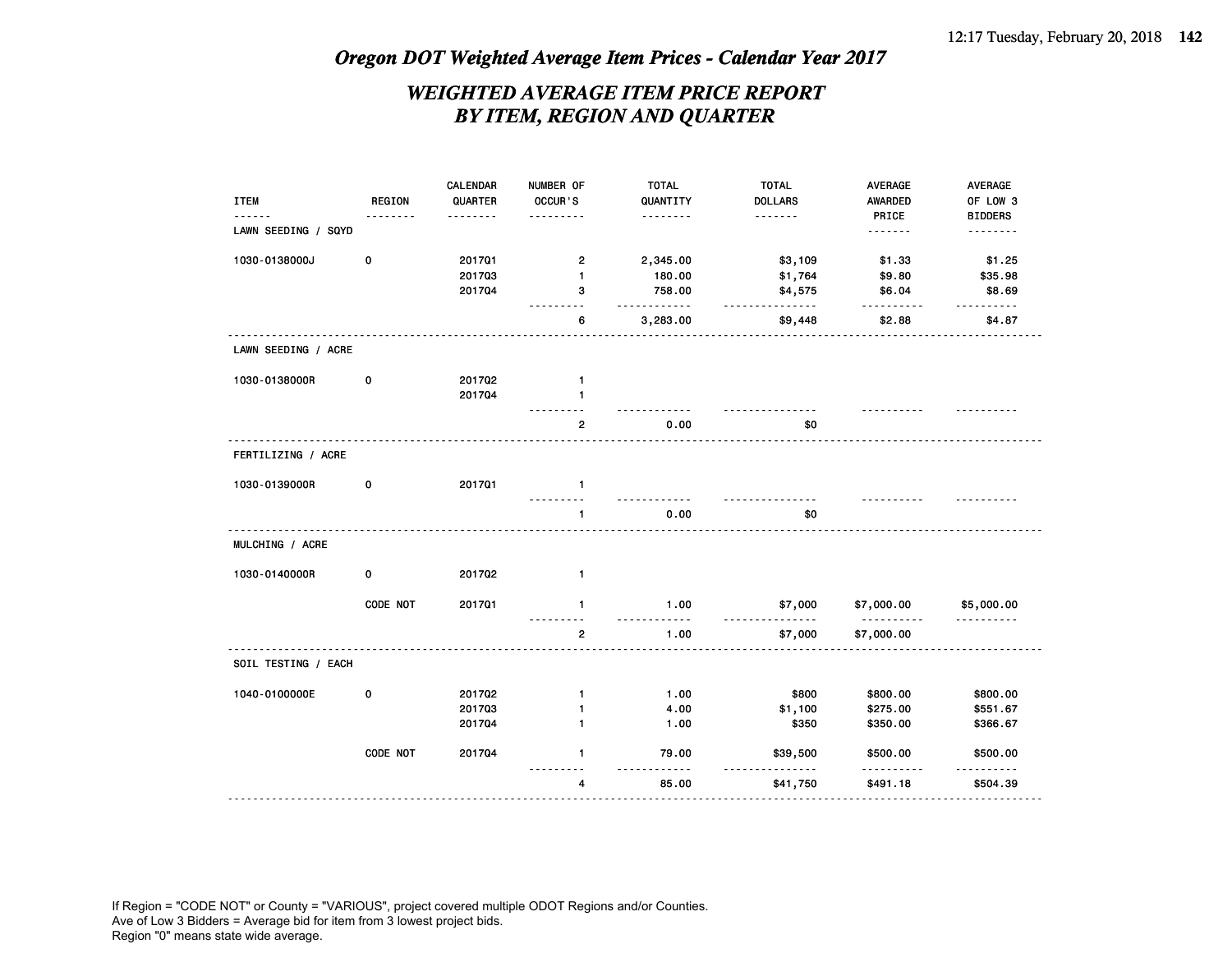## *WEIGHTED AVERAGE ITEM PRICE REPORT BY ITEM, REGION AND QUARTER*

|                                   |               | CALENDAR | NUMBER OF      | <b>TOTAL</b>      | <b>TOTAL</b>                  | AVERAGE      | <b>AVERAGE</b> |
|-----------------------------------|---------------|----------|----------------|-------------------|-------------------------------|--------------|----------------|
| <b>ITEM</b>                       | <b>REGION</b> | QUARTER  | OCCUR'S        | QUANTITY          | <b>DOLLARS</b>                | AWARDED      | OF LOW 3       |
|                                   |               | .        |                | .                 | .                             | PRICE        | <b>BIDDERS</b> |
| TOPSOIL / CUYD                    |               |          |                |                   |                               | .            | <u>.</u>       |
| 1040-0101000K                     | 0             | 201701   | 4              | 5,146.00          | \$189,115                     | \$36.75      | \$36.06        |
|                                   |               | 201702   | $\mathbf{2}$   | 60.00             | \$5,200                       | \$86.67      | \$67.74        |
|                                   |               | 201703   | $\mathbf{2}$   | 296.00            | \$14,815                      | \$50.05      | \$46.94        |
|                                   |               | 201704   | $\overline{2}$ | 12.00             | \$3,155                       | \$262.92     | \$217.92       |
|                                   |               |          | <u>.</u><br>10 | .<br>5,514.00     | .<br>\$212,285                | .<br>\$38.50 | .<br>\$37.39   |
| WETLAND TOPSOIL / CUYD            |               |          |                |                   |                               |              |                |
| 1040-0106000K                     | 0             | 201701   | $\mathbf{1}$   | 145.00            | \$8,990                       | \$62.00      | \$58.00        |
|                                   |               | 201704   | $\mathbf{1}$   | 15.00             | \$1,650                       | \$110.00     | \$125.00       |
|                                   |               |          | 2              | .<br>160.00       | .<br>\$10,640                 | .<br>\$66.50 | .<br>\$64.28   |
| SOIL CONDITIONER / CUYD           |               |          |                |                   |                               |              |                |
| 1040-0107000K                     | 0             | 201701   | $\mathbf{1}$   | 590.00            | \$25,370                      | \$43.00      | \$45.00        |
|                                   |               | 201703   | $\mathbf{1}$   | 19.00             | \$1,995                       | \$105.00     | \$80.33        |
|                                   |               | 201704   | 3              | 12.00             | \$2,325                       | \$193.75     | \$290.86       |
|                                   | CODE NOT      | 201704   | $\mathbf{1}$   | 1.00              | \$400<br>$\sim$ $\sim$ $\sim$ | \$400.00     | \$400.00       |
|                                   |               |          | 6              | 622.00            | \$30,090                      | \$48.38      | \$51.39        |
| CONIFER TREES, SEEDLINGS / EACH   |               |          |                |                   |                               |              |                |
| 1040-0109000E                     | 0             | 201704   | $\overline{2}$ | 194.00<br>.       | \$1,954<br>$- - - - - - - -$  | \$10.07<br>. | \$8.79         |
|                                   |               |          | 2              | 194.00            | \$1,954                       | \$10.07      | \$8.79         |
| CONIFER TREES, 2 FT HEIGHT / EACH |               |          |                |                   |                               |              |                |
| 1040-0110000E                     | 0             | 201701   | $\mathbf{1}$   | 97.00             | \$4,491                       | \$46.30      | \$42.10        |
|                                   |               |          | 1              | <u>.</u><br>97.00 | <u>.</u><br>\$4,491           | \$46.30      | \$42.10        |
|                                   |               |          |                |                   |                               |              |                |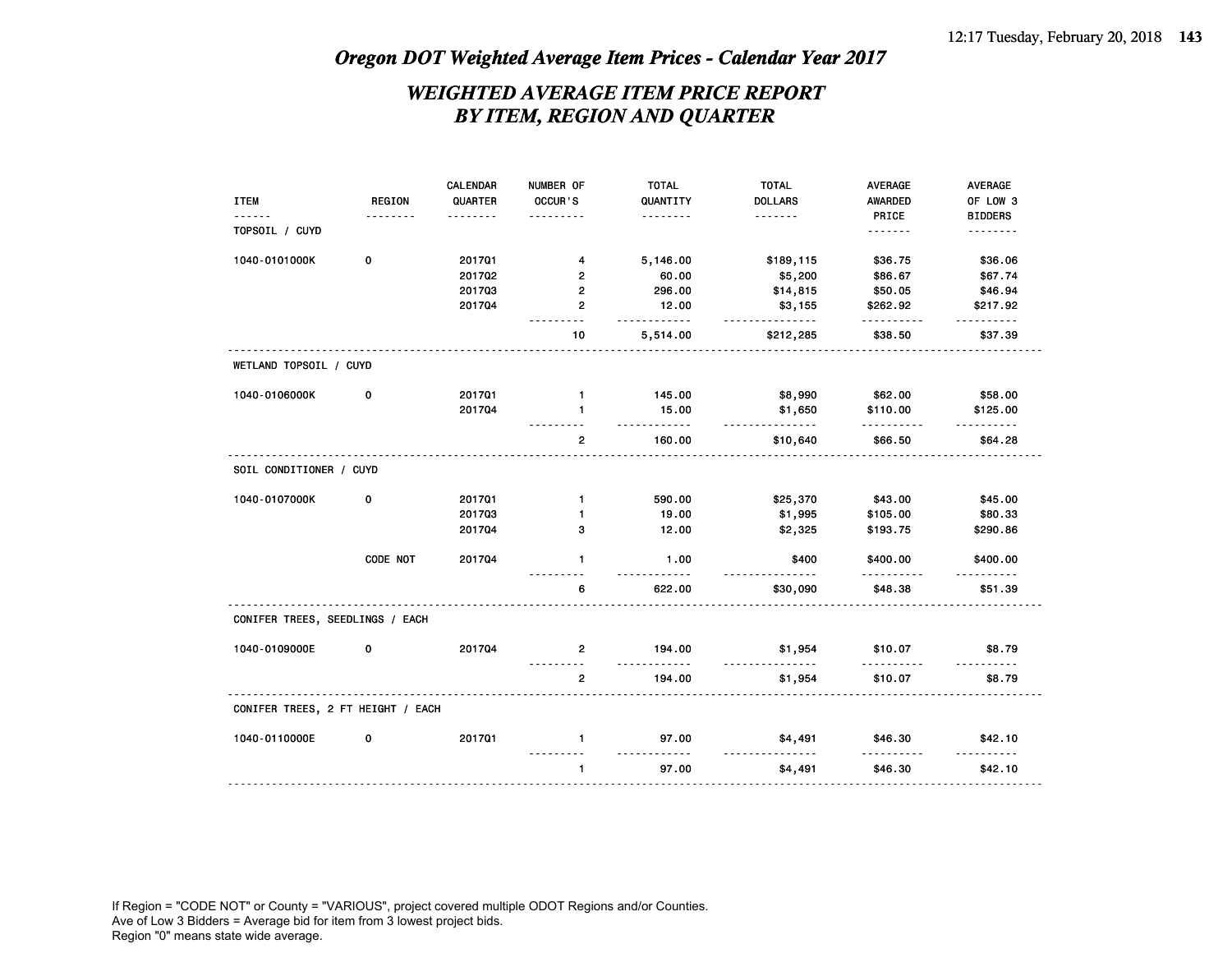## *WEIGHTED AVERAGE ITEM PRICE REPORT BY ITEM, REGION AND QUARTER*

| <b>ITEM</b>                            | <b>REGION</b><br><u>.</u> | <b>CALENDAR</b><br>QUARTER<br>. | NUMBER OF<br>OCCUR'S<br>. | <b>TOTAL</b><br>QUANTITY<br>. | <b>TOTAL</b><br><b>DOLLARS</b><br>. | <b>AVERAGE</b><br><b>AWARDED</b><br>PRICE | AVERAGE<br>OF LOW 3<br><b>BIDDERS</b> |
|----------------------------------------|---------------------------|---------------------------------|---------------------------|-------------------------------|-------------------------------------|-------------------------------------------|---------------------------------------|
| CONIFER TREES, 4 FT HEIGHT / EACH      |                           |                                 |                           |                               |                                     | .                                         | <u>.</u>                              |
| 1040-0112000E                          | 0                         | 201702                          | $\mathbf{1}$              | 2.00                          | \$220                               | \$110.00                                  | \$324.67                              |
|                                        | CODE NOT                  | 201704                          | $\mathbf{1}$              | 47.00<br><u>.</u>             | \$8,930<br>.                        | \$190.00                                  | \$190.00                              |
|                                        |                           |                                 | $\overline{2}$            | 49.00                         | \$9,150                             | \$186.73                                  | \$195.50                              |
| CONIFER TREES, 6 FT HEIGHT / EACH      |                           |                                 |                           |                               |                                     |                                           |                                       |
| 1040-0114000E                          | 0                         | 201701                          | 2                         | 30.00                         | \$4,950                             | \$165.00                                  | \$152.00                              |
|                                        |                           | 201703                          | 1                         | 36.00<br>$- - - - -$          | \$12,780<br>.                       | \$355.00                                  | \$329.17                              |
|                                        |                           | .                               | 3                         | 66.00                         | \$17,730                            | \$268.64                                  | \$248.64                              |
| CONIFER TREES, SPECIMEN / EACH         |                           |                                 |                           |                               |                                     |                                           |                                       |
| 1040-0118000E                          | 0                         | 201701                          | $\mathbf{1}$              | 6.00                          | \$2,310<br><u>.</u>                 | \$385.00                                  | \$371.67                              |
|                                        |                           |                                 | $\mathbf{1}$              | 6.00                          | \$2,310                             | \$385.00                                  | \$371.67                              |
| SEEDLING TREES, DECIDUOUS / EACH       |                           |                                 |                           |                               |                                     |                                           |                                       |
| 1040-0121000E                          | 0                         | 201704                          | $\mathbf{1}$              | 28.00                         | \$700                               | \$25.00                                   | \$25.00                               |
|                                        |                           |                                 | $\mathbf{1}$              | 28.00                         | \$700                               | \$25.00                                   | \$25.00                               |
| DECIDUOUS TREES, 1 INCH CALIPER / EACH |                           |                                 |                           |                               |                                     |                                           |                                       |
| 1040-0126000E                          | 0                         | 201703                          | $\mathbf{1}$              | 7.00                          | \$2,800                             | \$400.00                                  | \$383.33                              |
|                                        | CODE NOT                  | 201704                          | $\mathbf{1}$              | 63.00                         | \$11,340<br>.                       | \$180.00                                  | \$180.00                              |
|                                        |                           |                                 | $\overline{2}$            | 70.00                         | \$14,140                            | .<br>\$202.00                             | \$200.33                              |
|                                        |                           |                                 |                           |                               |                                     |                                           |                                       |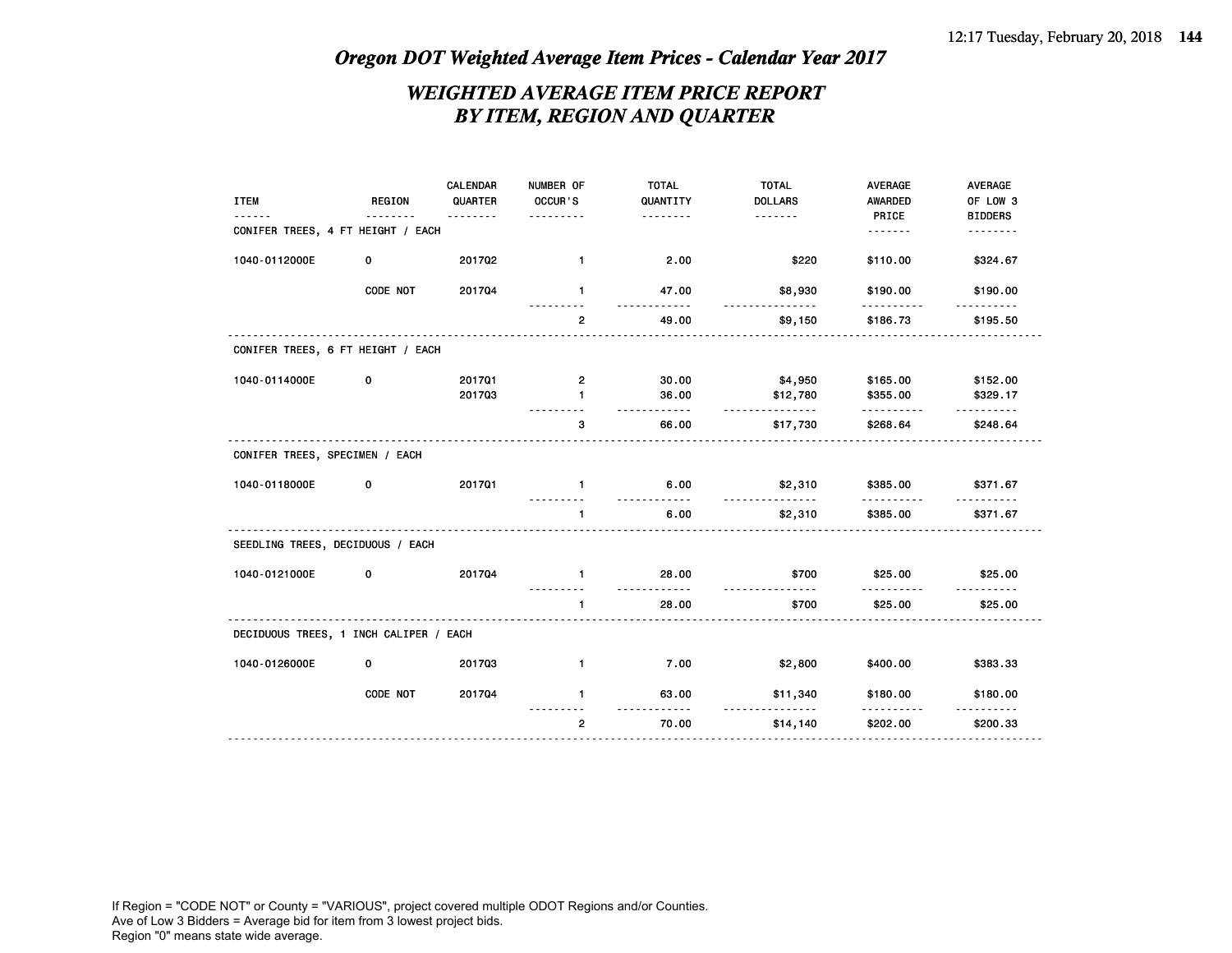### *WEIGHTED AVERAGE ITEM PRICE REPORT BY ITEM, REGION AND QUARTER*

|                                        |               | CALENDAR     | NUMBER OF               | <b>TOTAL</b>                  | <b>TOTAL</b>        | <b>AVERAGE</b>    | <b>AVERAGE</b>                                                                                                                                                                                                                                                                                                                                                                                                                                                                        |
|----------------------------------------|---------------|--------------|-------------------------|-------------------------------|---------------------|-------------------|---------------------------------------------------------------------------------------------------------------------------------------------------------------------------------------------------------------------------------------------------------------------------------------------------------------------------------------------------------------------------------------------------------------------------------------------------------------------------------------|
| <b>ITEM</b>                            | <b>REGION</b> | QUARTER<br>. | OCCUR'S                 | QUANTITY<br>.                 | <b>DOLLARS</b><br>. | AWARDED           | OF LOW 3                                                                                                                                                                                                                                                                                                                                                                                                                                                                              |
| DECIDUOUS TREES, 2 INCH CALIPER / EACH |               |              | ----                    |                               |                     | PRICE<br><u>.</u> | <b>BIDDERS</b><br>.                                                                                                                                                                                                                                                                                                                                                                                                                                                                   |
| 1040-0130000E                          | 0             | 201701       | $\mathbf{1}$            | 57.00                         | \$21,945            | \$385.00          | \$336.67                                                                                                                                                                                                                                                                                                                                                                                                                                                                              |
|                                        |               | 201703       | $\overline{2}$          | 55.00                         | \$26,489            | \$481.62          | \$473.38                                                                                                                                                                                                                                                                                                                                                                                                                                                                              |
|                                        |               | 201704       | $\mathbf{1}$            | 14.00<br>$\sim$ $\sim$ $\sim$ | \$7,140<br>.        | \$510.00          | \$510.00                                                                                                                                                                                                                                                                                                                                                                                                                                                                              |
|                                        |               |              | 4                       | 126.00                        | \$55,574            | .<br>\$441.06     | .<br>\$415.60                                                                                                                                                                                                                                                                                                                                                                                                                                                                         |
| DECIDUOUS TREES, #1 CONTAINER / EACH   |               |              |                         |                               |                     |                   |                                                                                                                                                                                                                                                                                                                                                                                                                                                                                       |
| 1040-0147000E                          | 0             | 201701       | $\mathbf{1}$            | 29.00                         | \$604               | \$20.84           | \$18.95                                                                                                                                                                                                                                                                                                                                                                                                                                                                               |
|                                        |               | 201704       | $\overline{\mathbf{c}}$ | 137.00                        | \$4,658             | \$34.00           | \$33.75                                                                                                                                                                                                                                                                                                                                                                                                                                                                               |
|                                        | CODE NOT      | 201704       | $\mathbf{1}$            | 9.00                          | \$720               | \$80.00           | \$76.67                                                                                                                                                                                                                                                                                                                                                                                                                                                                               |
|                                        |               |              | 4                       | 175.00                        | \$5,982             | \$34.18           | \$33.50                                                                                                                                                                                                                                                                                                                                                                                                                                                                               |
| DECIDUOUS TREES, #2 CONTAINER / EACH   |               |              |                         |                               |                     |                   |                                                                                                                                                                                                                                                                                                                                                                                                                                                                                       |
| 1040-0148000E                          | 0             | 201701       | $\mathbf{1}$            | 34.00                         | \$1,259             | \$37.04           | \$33.68                                                                                                                                                                                                                                                                                                                                                                                                                                                                               |
|                                        |               | 201702       | $\mathbf{1}$            | 45.00<br>$- - - - - - - -$    | \$2,160<br>.        | \$48.00<br>.      | \$48.67<br>$\frac{1}{2} \left( \frac{1}{2} \right) \left( \frac{1}{2} \right) \left( \frac{1}{2} \right) \left( \frac{1}{2} \right) \left( \frac{1}{2} \right) \left( \frac{1}{2} \right) \left( \frac{1}{2} \right) \left( \frac{1}{2} \right) \left( \frac{1}{2} \right) \left( \frac{1}{2} \right) \left( \frac{1}{2} \right) \left( \frac{1}{2} \right) \left( \frac{1}{2} \right) \left( \frac{1}{2} \right) \left( \frac{1}{2} \right) \left( \frac{1}{2} \right) \left( \frac$ |
|                                        |               |              | $\overline{2}$          | 79.00                         | \$3,419             | \$43.28           | \$42.22                                                                                                                                                                                                                                                                                                                                                                                                                                                                               |
| DECIDUOUS TREES, #3 CONTAINER / EACH   |               |              |                         |                               |                     |                   |                                                                                                                                                                                                                                                                                                                                                                                                                                                                                       |
| 1040-0149000E                          | 0             | 201701       | 1                       | 39.00                         | \$780               | \$20.00           | \$27.33                                                                                                                                                                                                                                                                                                                                                                                                                                                                               |
|                                        |               | 201704       | 1                       | 24.00<br>.                    | \$2,268<br><u>.</u> | \$94.50<br>.      | \$91.50<br>.                                                                                                                                                                                                                                                                                                                                                                                                                                                                          |
|                                        |               |              | $\overline{2}$          | 63.00                         | \$3,048             | \$48.38           | \$51.78                                                                                                                                                                                                                                                                                                                                                                                                                                                                               |
| SEEDLING SHRUBS / EACH                 |               |              |                         |                               |                     |                   |                                                                                                                                                                                                                                                                                                                                                                                                                                                                                       |
| 1040-0151000E                          | 0             | 201704       | $\mathbf{1}$            | 71.00                         | \$1,775             | \$25.00           | \$25.00                                                                                                                                                                                                                                                                                                                                                                                                                                                                               |
|                                        |               |              | $\mathbf{1}$            | 71.00                         | \$1,775             | \$25.00           | \$25.00                                                                                                                                                                                                                                                                                                                                                                                                                                                                               |
|                                        |               | .            |                         |                               |                     |                   |                                                                                                                                                                                                                                                                                                                                                                                                                                                                                       |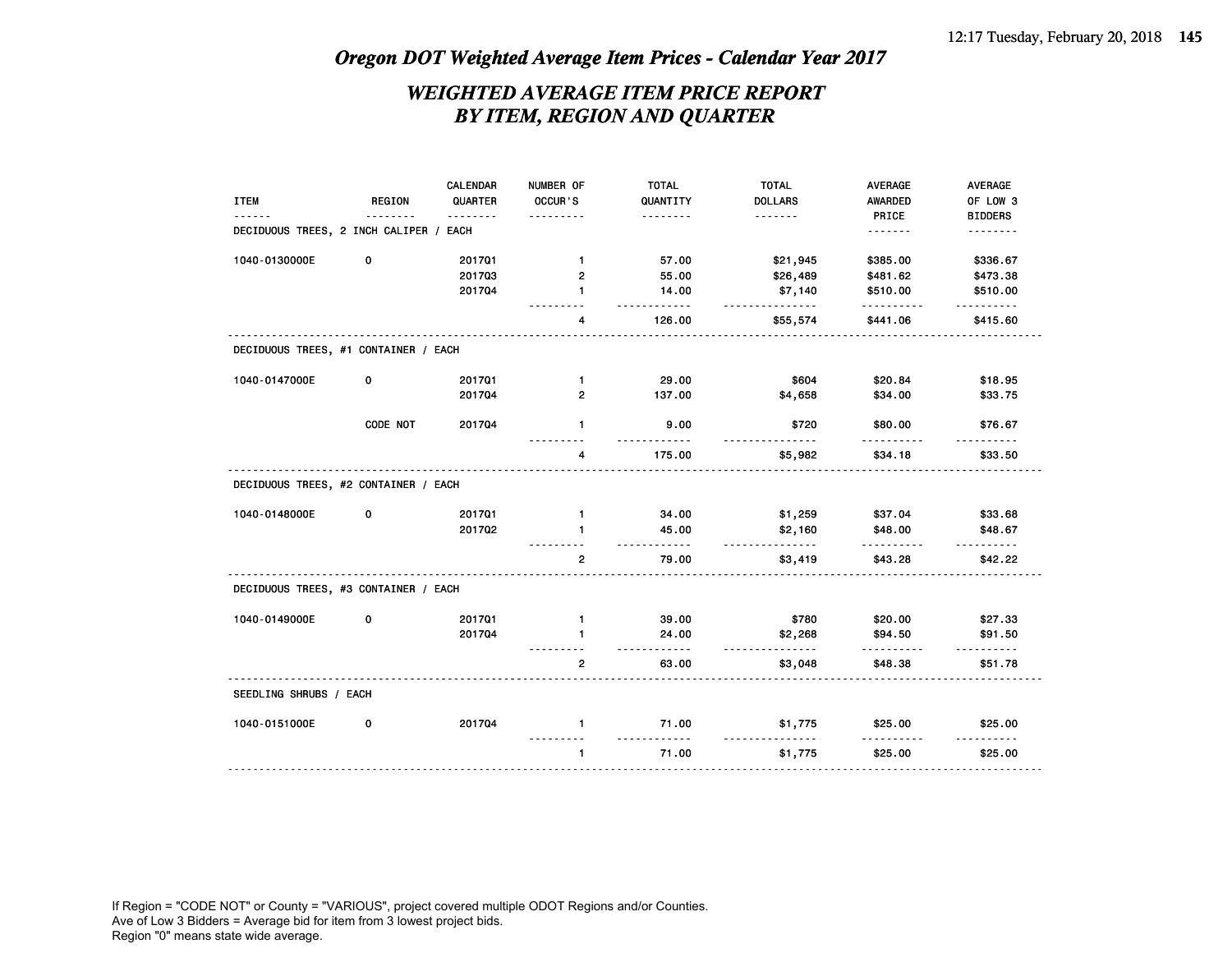### *WEIGHTED AVERAGE ITEM PRICE REPORT BY ITEM, REGION AND QUARTER*

| <b>ITEM</b>                   | REGION      | CALENDAR<br>QUARTER | NUMBER OF<br>OCCUR'S | <b>TOTAL</b><br>QUANTITY | <b>TOTAL</b><br><b>DOLLARS</b> | AVERAGE<br><b>AWARDED</b> | AVERAGE<br>OF LOW 3   |
|-------------------------------|-------------|---------------------|----------------------|--------------------------|--------------------------------|---------------------------|-----------------------|
|                               |             | .                   | .                    | .                        | .                              | PRICE                     | <b>BIDDERS</b>        |
| SHRUBS, #SP4 CONTAINER / EACH |             |                     |                      |                          |                                | .                         | .                     |
| 1040-0152010E                 | 0           | 201702              | 1                    | 350.00<br><u>.</u>       | \$3,500<br><u>.</u>            | \$10.00<br>.              | \$10.00<br>.          |
|                               |             |                     | $\mathbf{1}$         | 350.00                   | \$3,500                        | \$10.00                   | \$10.00               |
| SHRUBS, #1 CONTAINER / EACH   |             |                     |                      |                          |                                |                           |                       |
| 1040-0153000E                 | 0           | 201701              | $\mathbf{2}$         | 1,068.00                 | \$14,713                       | \$13.78                   | \$16.47               |
|                               |             | 201702              | $\mathbf{1}$         | 585.00                   | \$7,020                        | \$12.00                   | \$13.00               |
|                               |             | 201703              | 1                    | 9,290.00                 | \$106,835                      | \$11.50                   | \$13.27               |
|                               |             | 201704              | 1                    | 390.00                   | \$5,265                        | \$13.50                   | \$13.00               |
|                               | CODE NOT    | 201704              | $\mathbf{1}$         | 3,394.00<br>$- - - - -$  | \$37,334<br>.                  | \$11.00<br><u>.</u>       | \$11.00               |
|                               |             |                     | 6                    | 14,727.00                | \$171,167                      | \$11.62                   | \$12.96               |
| SHRUBS, #2 CONTAINER / EACH   |             |                     |                      |                          |                                |                           |                       |
| 1040-0154000E                 | $\mathbf 0$ | 201701              | $\mathbf{1}$         | 803.00                   | \$17,666                       | \$22.00                   | \$20.33               |
|                               |             | 201702              | $\mathbf{2}$         | 105.00                   | \$2,700                        | \$25.71                   | \$28.60               |
|                               |             | 201703              | $\mathbf{1}$         | 72.00                    | \$2,016                        | \$28.00                   | \$26.00               |
|                               | CODE NOT    | 201704              | $\mathbf{1}$         | 1,873.00                 | \$33,714<br>.                  | \$18.00                   | \$18.00               |
|                               |             |                     | 5                    | 2,853.00                 | \$56,096                       | \$19.66                   | \$19.25               |
| SHRUBS, #3 CONTAINER / EACH   |             |                     |                      |                          |                                |                           |                       |
| 1040-0155000E                 | 0           | 201701              | $\mathbf{1}$         | 1,435.00<br><u>.</u>     | \$33,005                       | \$23.00                   | \$21.67               |
|                               |             |                     | .<br>$\mathbf{1}$    | 1,435.00                 | <br>\$33,005                   | .<br>\$23.00              | . <b>.</b><br>\$21.67 |
| SHRUBS, #5 CONTAINER / EACH   |             |                     |                      |                          |                                |                           |                       |
| 1040-0156000E                 | 0           | 201701              | $\mathbf{1}$         | 838.00                   | \$29,330                       | \$35.00                   | \$35.00               |
|                               |             | 201703              | $\mathbf{1}$         | 19.00                    | \$855                          | \$45.00                   | \$40.33               |
|                               |             | 201704              | 1                    | 3.00                     | \$135                          | \$45.00                   | \$45.00               |
|                               |             |                     | 3                    | 860.00                   | \$30,320                       | \$35.26                   | \$35.15               |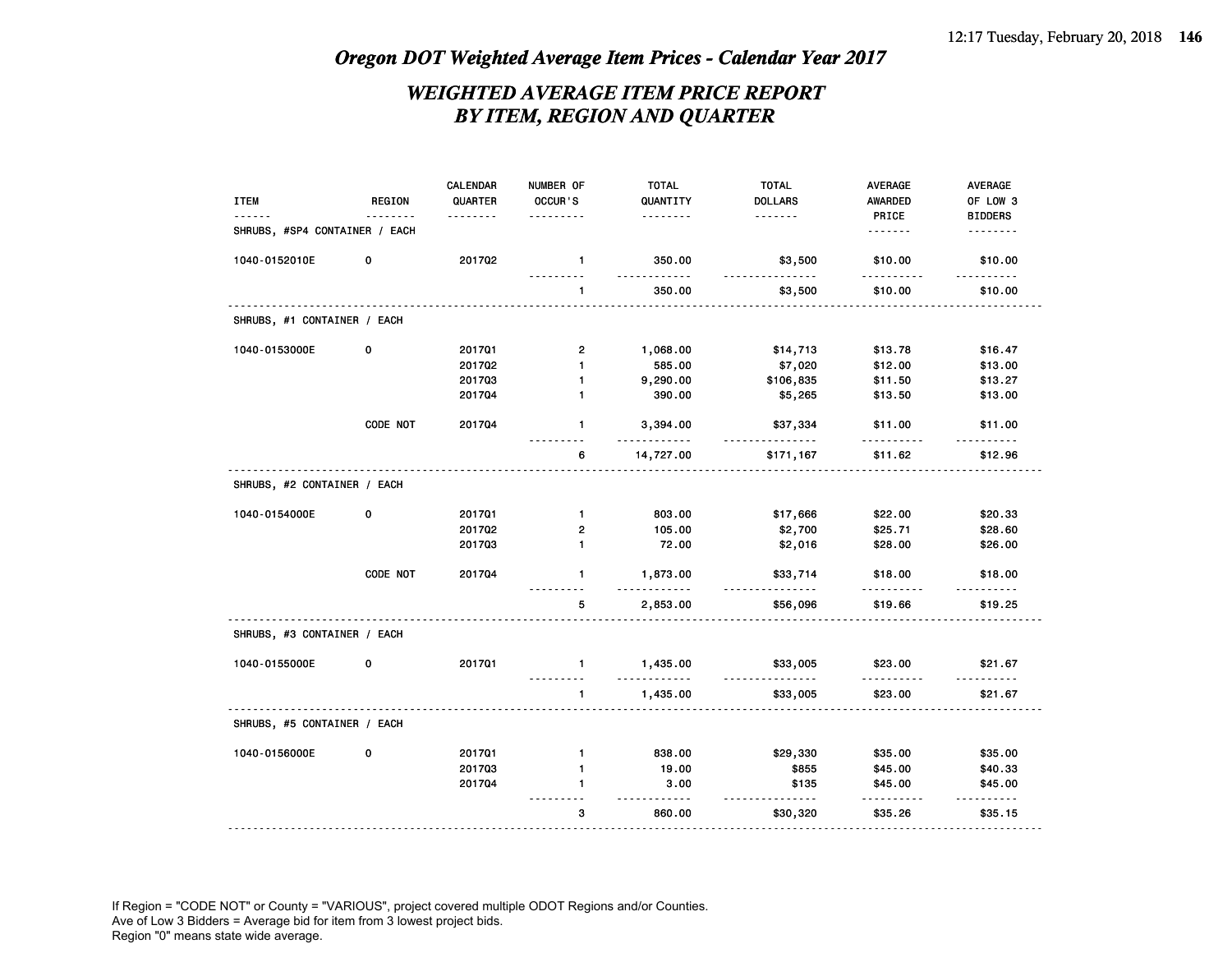### *WEIGHTED AVERAGE ITEM PRICE REPORT BY ITEM, REGION AND QUARTER*

|                                     |             | CALENDAR | NUMBER OF         | <b>TOTAL</b>         | <b>TOTAL</b>        | AVERAGE              | AVERAGE             |
|-------------------------------------|-------------|----------|-------------------|----------------------|---------------------|----------------------|---------------------|
| <b>ITEM</b>                         | REGION      | QUARTER  | OCCUR'S           | QUANTITY             | <b>DOLLARS</b>      | <b>AWARDED</b>       | OF LOW 3            |
|                                     |             |          |                   | .                    | .                   | PRICE                | <b>BIDDERS</b>      |
| TUBELING PLANT / EACH               |             |          |                   |                      |                     | .                    | .                   |
| 1040-0161000E                       | $\mathbf 0$ | 201701   | $\mathbf{1}$      | 25.00                | \$232               | \$9.26               | \$8.42              |
|                                     |             | 201702   | $\mathbf{1}$      | 500.00               | \$2,625             | \$5.25               | \$5.25              |
|                                     |             | 201703   | $\mathbf{1}$      | 90.00                | \$2,250             | \$25.00              | \$20.00             |
|                                     |             | 201704   | $\mathbf{1}$      | 895.00               | \$6,668             | \$7.45               | \$8.30              |
|                                     | CODE NOT    | 201704   | $\mathbf{1}$      | 75.00<br>.           | \$1,875<br><u>.</u> | \$25.00              | \$21.67             |
|                                     |             |          | 5                 | 1,585.00             | \$13,649            | \$8.61               | \$8.64              |
| GROUNDCOVERS, #1 CONTAINER / EACH   |             |          |                   |                      |                     |                      |                     |
| 1040-0171000E                       | 0           | 201701   | $\mathbf{1}$      | 14,566.00            | \$145,660           | \$10.00              | \$10.33             |
|                                     |             | 201703   | $\overline{2}$    | 2,809.00<br><u>.</u> | \$32,738<br>.       | \$11.65<br><u>.</u>  | \$13.33<br>.        |
|                                     |             |          | 3                 | 17,375.00            | \$178,398           | \$10.27              | \$10.82             |
| GROUNDCOVERS, #SP4 CONTAINER / EACH |             |          |                   |                      |                     |                      |                     |
| 1040-0174000E                       | 0           | 201703   | $\mathbf{1}$      | 3,200.00             | \$24,800            | \$7.75               | \$6.58              |
|                                     |             | 201704   | $\mathbf{1}$<br>. | 65.00<br>.           | \$1,625<br><u>.</u> | \$25.00<br><u>.</u>  | \$25.00<br><u>.</u> |
|                                     |             |          | $\overline{2}$    | 3,265.00             | \$26,425            | \$8.09               | \$6.95              |
| BULBS / EACH                        |             |          |                   |                      |                     |                      |                     |
| 1040-0176000E                       | 0           | 201701   | $\mathbf{1}$      | 300.00<br>.          | \$1,050<br>.        | \$3.50<br>.          | \$2.75              |
|                                     |             |          | $\mathbf{1}$      | 300.00               | \$1,050             | \$3.50               | \$2.75              |
| SITE-COLLECTED PLANTS / EACH        |             |          |                   |                      |                     |                      |                     |
| 1040-0177000E                       | 0           | 201702   | $\mathbf{1}$      | 3.00                 | \$630               | \$210.00             | \$210.00            |
|                                     | CODE NOT    | 201704   | $\mathbf{1}$      | 14.00<br>$- - - - -$ | \$5,600             | \$400.00<br><u>.</u> | \$373.33            |
|                                     |             |          | $\mathbf{2}$      | 17.00                | \$6,230             | \$366.47             | \$344.51            |
|                                     |             |          |                   |                      |                     |                      |                     |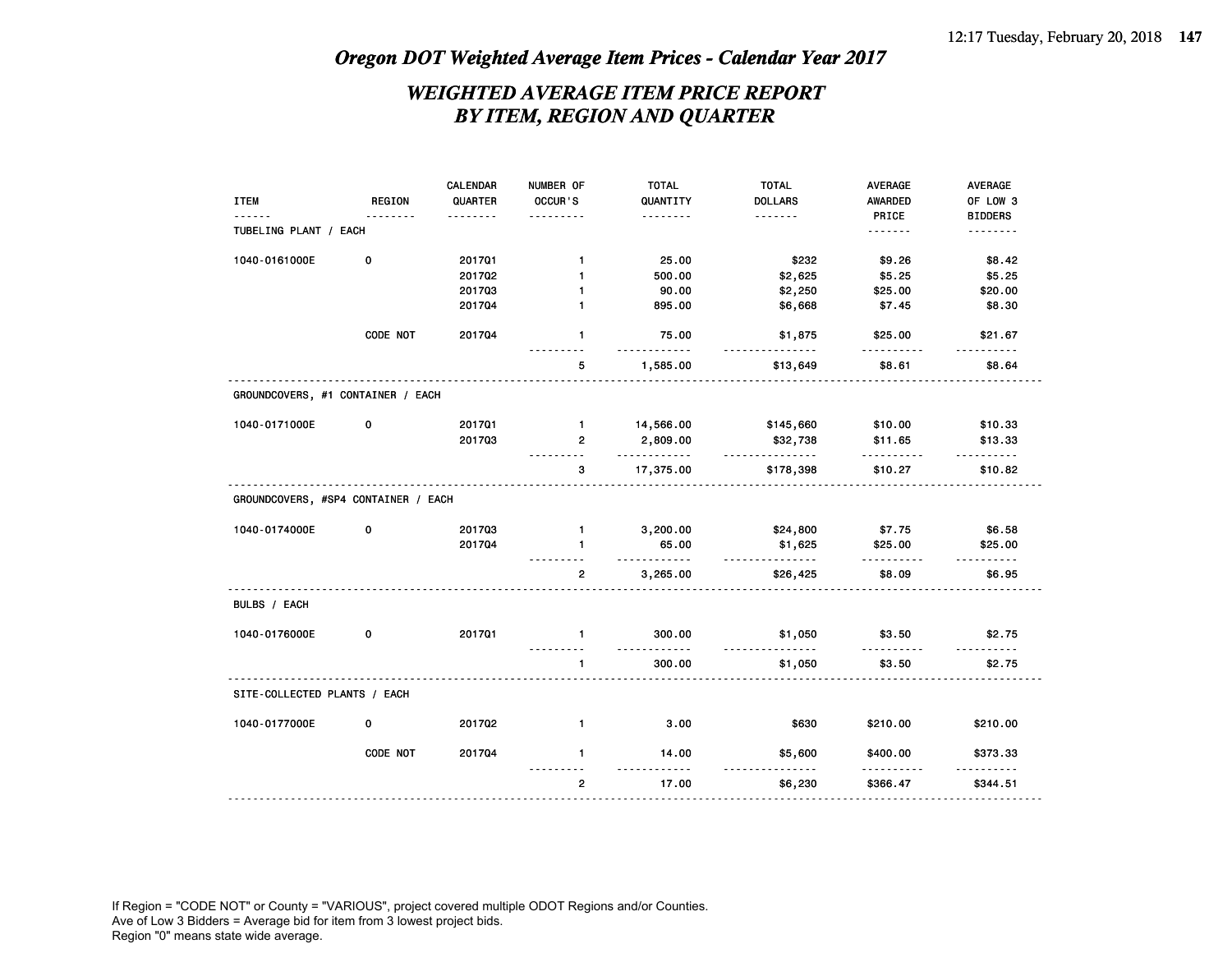### *WEIGHTED AVERAGE ITEM PRICE REPORT BY ITEM, REGION AND QUARTER*

|                                            |             | <b>CALENDAR</b> | NUMBER OF<br>OCCUR'S | <b>TOTAL</b>         | <b>TOTAL</b>               | <b>AVERAGE</b>          | <b>AVERAGE</b><br>OF LOW 3 |
|--------------------------------------------|-------------|-----------------|----------------------|----------------------|----------------------------|-------------------------|----------------------------|
| <b>ITEM</b>                                | REGION      | QUARTER<br>.    | .                    | QUANTITY<br><u>.</u> | <b>DOLLARS</b><br><u>.</u> | <b>AWARDED</b><br>PRICE | <b>BIDDERS</b>             |
| PLANT CUTTINGS, LESS THAN 1 INCH /         |             | EACH            |                      |                      |                            | .                       | .                          |
| 1040-0179000E                              | 0           | 201701          | $\mathbf{1}$         | 70.00                | \$567                      | \$8.10                  | \$7.37                     |
|                                            |             | 201702          | $\mathbf{1}$<br>.    | 150.00<br>.          | \$1,650<br>.               | \$11.00<br>.            | \$11.00<br>.               |
|                                            |             |                 | $\overline{2}$       | 220.00               | \$2,217                    | \$10.08                 | \$9.84                     |
| PLANT CUTTINGS, GREATER THAN 1 INCH / EACH |             |                 |                      |                      |                            |                         |                            |
| 1040-0180000E                              | 0           | 201704          | $\overline{2}$       | 250.00<br>.          | \$1,150<br>.               | \$4.60<br>.             | \$6.53<br>.                |
|                                            |             |                 | $\overline{2}$       | 250.00               | \$1,150                    | \$4.60                  | \$6.53                     |
| ROOTED PLANT CUTTINGS / EACH               |             |                 |                      |                      |                            |                         |                            |
| 1040-0181000E                              | 0           | 201701          | $\mathbf{1}$         | 524.00               | \$2,620                    | \$5.00                  | \$4.00                     |
|                                            |             |                 | $\mathbf{1}$         | 524.00               | <u>.</u><br>\$2,620        | \$5.00                  | \$4.00                     |
| WETLAND PLANTS, PLUGS / EACH               |             |                 |                      |                      |                            |                         |                            |
| 1040-0183000E                              | $\mathbf 0$ | 201701          | $\mathbf{1}$         | 4,200.00             | \$27,300                   | \$6.50                  | \$3.08                     |
|                                            |             | 201702          | $\overline{2}$       | 3,208.00             | \$20,376                   | \$6.35                  | \$6.18                     |
|                                            |             | 201704          | $\mathbf{1}$         | 1,960.00             | \$27,440                   | \$14.00                 | \$14.00                    |
|                                            |             |                 | 4                    | .<br>9,368.00        | <u>.</u><br>\$75,116       | $- - - - - -$<br>\$8.02 | \$6.43                     |
| SOD LAWN / SQYD                            |             |                 |                      |                      |                            |                         |                            |
| 1040-0189000J                              | 0           | 201702          | $\mathbf{1}$         | 73.00                | \$2,920                    | \$40.00                 | \$40.00                    |
|                                            |             | 201704          | $\overline{2}$       | 1,272.00             | \$37,423                   | \$29.42                 | \$44.43                    |
|                                            |             |                 | <u>.</u><br>3        | .<br>1,345.00        | <u>.</u><br>\$40,343       | .<br>\$29.99            | \$44.19                    |
| BARK MULCH / CUYD                          |             |                 |                      |                      |                            |                         |                            |
| 1040-0190000K                              | 0           | 201701          | $\mathbf{1}$         | 590.00               | \$24,190                   | \$41.00                 | \$43.67                    |
|                                            |             | 201702          | $\mathbf{1}$         | 2.00                 | \$140                      | \$70.00                 | \$301.67                   |
|                                            |             | 201703          | 3                    | 461.00               | \$39,865                   | \$86.48                 | \$69.56                    |

(item continued)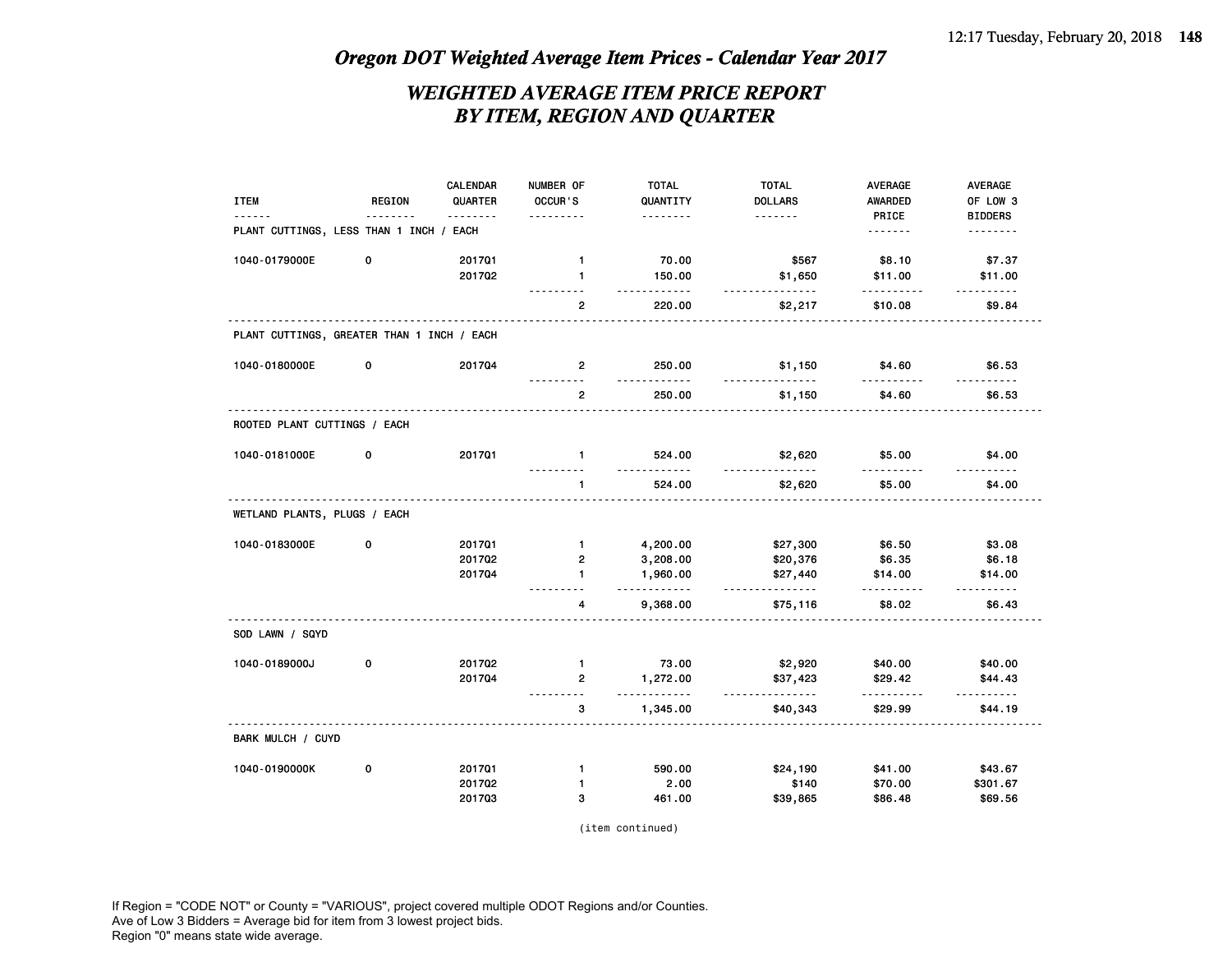### *WEIGHTED AVERAGE ITEM PRICE REPORT BY ITEM, REGION AND QUARTER*

| <b>ITEM</b>            | <b>REGION</b> | <b>CALENDAR</b><br>QUARTER<br>. | NUMBER OF<br>OCCUR'S | <b>TOTAL</b><br>QUANTITY<br><u>.</u> | <b>TOTAL</b><br><b>DOLLARS</b><br>. | <b>AVERAGE</b><br><b>AWARDED</b><br>PRICE | <b>AVERAGE</b><br>OF LOW 3<br><b>BIDDERS</b> |
|------------------------|---------------|---------------------------------|----------------------|--------------------------------------|-------------------------------------|-------------------------------------------|----------------------------------------------|
| BARK MULCH / CUYD      |               |                                 |                      |                                      |                                     | .                                         | .                                            |
| 1040-0190000K          | 0             | 201704                          | 3                    | 70.00                                | \$6,840                             | \$97.71                                   | \$143.35                                     |
|                        | CODE NOT      | 201704                          | $\mathbf{1}$         |                                      |                                     |                                           |                                              |
|                        |               |                                 | 9                    | 1,123.00                             | \$71,035                            | \$63.25                                   |                                              |
| WOOD CHIP MULCH / CUYD |               |                                 |                      |                                      |                                     |                                           |                                              |
| 1040-0193000K          | 0             | 201701                          | 1                    | 10.00                                | \$1,505                             | \$150.49                                  | \$143.50                                     |
|                        | CODE NOT      | 201704                          | 1                    | 724.00                               | \$53,576<br>$\sim$ $\sim$           | \$74.00                                   | \$74.00                                      |
|                        |               |                                 | $\overline{2}$       | 734.00                               | \$55,081                            | \$75.04                                   | \$74.95                                      |
| COMPOST MULCH / CUYD   |               |                                 |                      |                                      |                                     |                                           |                                              |
| 1040-0194000K          | 0             | 201701                          | 2                    | 27.00                                | \$2,822                             | \$104.51                                  | \$106.93                                     |
|                        |               | 201702                          | $\mathbf{1}$         | 8.00                                 | \$3,280                             | \$410.00                                  | \$410.00                                     |
|                        |               | 201703                          | 1                    | 26.00                                | \$3,510                             | \$135.00                                  | \$93.00                                      |
|                        |               | 201704                          | 2                    | 62.00                                | \$3,880                             | \$62.58                                   | \$67.63                                      |
|                        | CODE NOT      | 201704                          | $\mathbf{1}$         | 134.00                               | \$8,710                             | \$65.00                                   | \$65.00                                      |
|                        |               |                                 | $\overline{7}$       | 257.00                               | \$22,202                            | \$86.39                                   | \$83.61                                      |
| ROCK MULCH / TON       |               |                                 |                      |                                      |                                     |                                           |                                              |
| 1040-0196000M          | 0             | 201701                          | 1                    | 250.00                               | \$9,000                             | \$36.00                                   | \$36.67                                      |
|                        |               | 201702                          | 1                    | 12.00                                | \$1,500                             | \$125.00                                  | \$125.00                                     |
|                        |               | 201704                          | 2                    | 13.00                                | \$1,150<br><u>.</u>                 | \$88.46                                   | \$169.23<br>------                           |
|                        |               |                                 | 4                    | 275.00                               | \$11,650                            | \$42.36                                   | \$46.79                                      |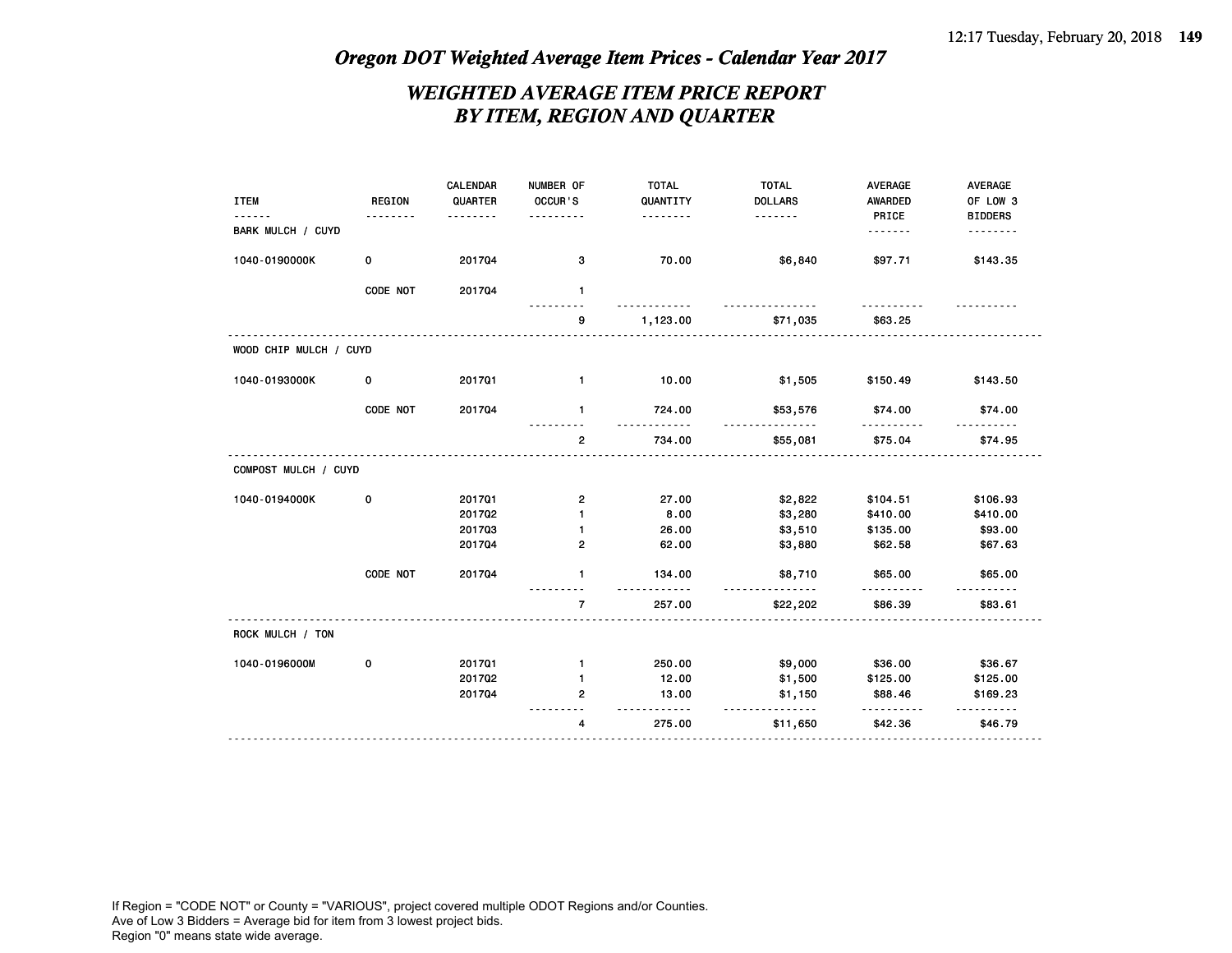### *WEIGHTED AVERAGE ITEM PRICE REPORT BY ITEM, REGION AND QUARTER*

| <b>ITEM</b>                | REGION<br>. | CALENDAR<br>QUARTER<br><u>.</u> | NUMBER OF<br>OCCUR'S<br>. | <b>TOTAL</b><br>QUANTITY<br><u>.</u> | <b>TOTAL</b><br><b>DOLLARS</b><br>. | AVERAGE<br><b>AWARDED</b><br>PRICE | AVERAGE<br>OF LOW 3<br><b>BIDDERS</b> |
|----------------------------|-------------|---------------------------------|---------------------------|--------------------------------------|-------------------------------------|------------------------------------|---------------------------------------|
| TREE GRATES / EACH         |             |                                 |                           |                                      |                                     | .                                  | .                                     |
| 1040-0200000E              | $\mathbf 0$ | 201703                          | $\mathbf{1}$              | 12.00                                | \$24,000                            | \$2,000.00                         | \$1,672.00                            |
|                            |             | 201704                          | $\mathbf{1}$              | 11.00                                | \$15,400<br>.                       | \$1,400.00<br>.                    | \$1,450.00<br>.                       |
|                            |             |                                 | $\overline{2}$            | 23.00                                | \$39,400                            | \$1,713.04                         | \$1,565.83                            |
| WOODY COARSE DEBRIS / EACH |             |                                 |                           |                                      |                                     |                                    |                                       |
| 1040-0202000E              | 0           | 201703                          | $\mathbf{1}$              | 6.00<br>-----                        | \$2,040<br><u>.</u>                 | \$340.00<br>.                      | \$946.67                              |
|                            |             |                                 | $\mathbf{1}$              | 6.00                                 | \$2,040                             | \$340.00                           | \$946.67                              |
| <b>BOULDERS / EACH</b>     |             |                                 |                           |                                      |                                     |                                    |                                       |
| 1040-0203000E              | 0           | 201701                          | 2                         | 106.00                               | \$17,420                            | \$164.34                           | \$271.10                              |
|                            |             | 201703                          | $\mathbf{1}$              | 72.00                                | \$2,520<br>.                        | \$35.00<br>.                       | \$170.00<br><u> - - - - - - -</u>     |
|                            |             |                                 | 3                         | 178.00                               | \$19,940                            | \$112.02                           | \$230.21                              |
| ROOT BARRIER / FOOT        |             |                                 |                           |                                      |                                     |                                    |                                       |
| 1040-0206000F              | 0           | 201701                          | $\mathbf{1}$              | 690.00                               | \$6,210                             | \$9.00                             | \$8.17                                |
|                            |             | 201703                          | $\mathbf{1}$              | 20.00                                | \$1,361                             | \$68.05                            | \$29.95                               |
|                            |             | 201704                          | $\mathbf{1}$              | 40.00                                | \$1,400                             | \$35.00                            | \$35.00                               |
|                            |             |                                 | з                         | <u>.</u><br>750.00                   | <u>.</u><br>\$8,971                 | \$11.96                            | .<br>\$10.18                          |
| TYPE 1 FENCE / FOOT        |             |                                 |                           |                                      |                                     |                                    |                                       |
| 1050-0100000F              | 0           | 201701                          | $\mathbf{1}$              | 440.00                               | \$3,520                             | \$8.00                             | \$9.67                                |
|                            |             | 201702                          | $\mathbf{2}$              | 724.00                               | \$5,960                             | \$8.23                             | \$26.41                               |
|                            |             | 201704                          | $\mathbf{1}$              | 172.00                               | \$1,892<br><u>.</u>                 | \$11.00                            | \$24.67                               |
|                            |             |                                 | 4                         | 1,336.00                             | \$11,372                            | \$8.51                             | \$20.67                               |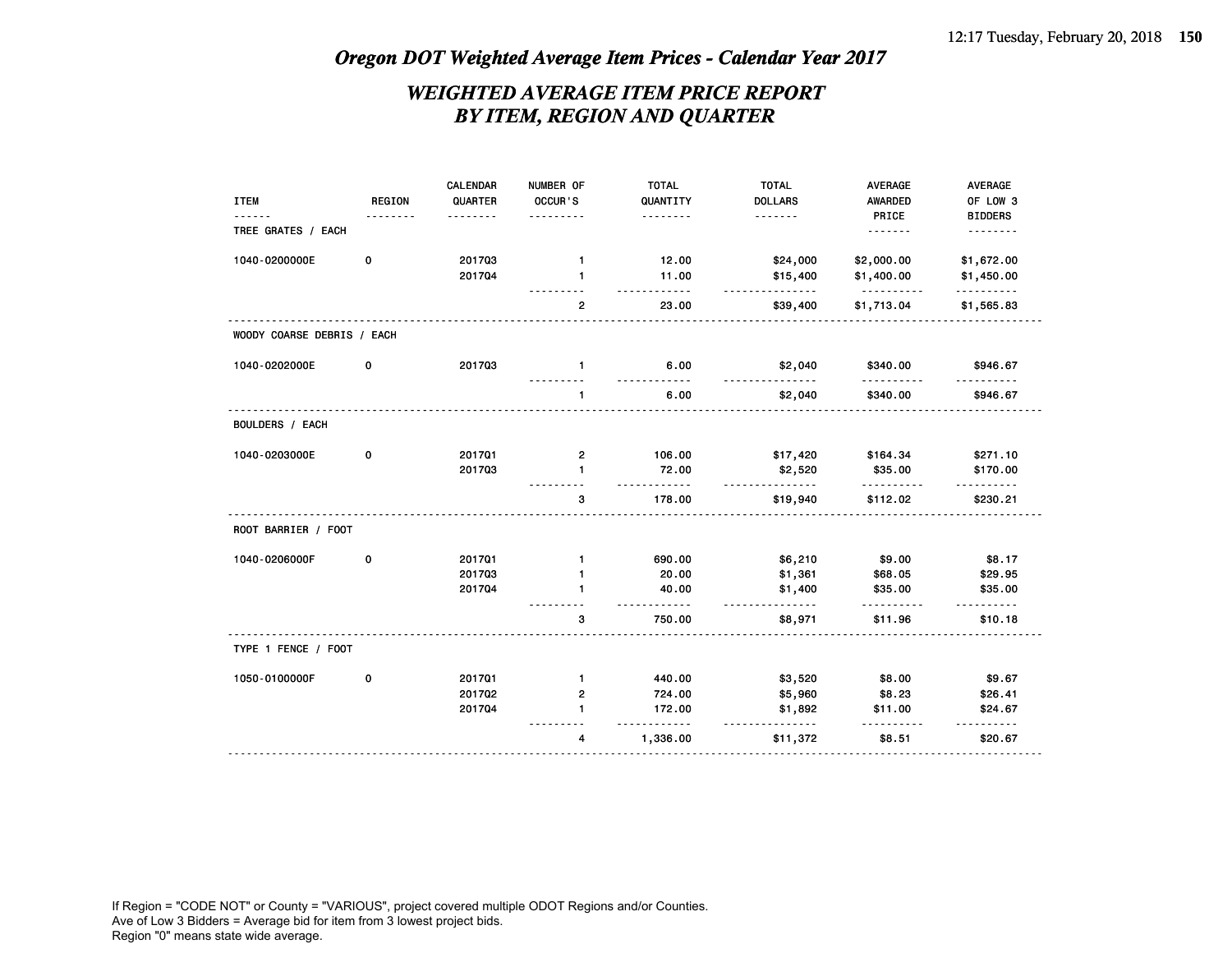### *WEIGHTED AVERAGE ITEM PRICE REPORT BY ITEM, REGION AND QUARTER*

|                             |                         | CALENDAR     | NUMBER OF      | <b>TOTAL</b>       | <b>TOTAL</b>        | AVERAGE                | AVERAGE                    |
|-----------------------------|-------------------------|--------------|----------------|--------------------|---------------------|------------------------|----------------------------|
| <b>ITEM</b>                 | <b>REGION</b>           | QUARTER<br>. | OCCUR'S<br>.   | QUANTITY<br>.      | <b>DOLLARS</b><br>. | AWARDED<br>PRICE       | OF LOW 3<br><b>BIDDERS</b> |
| TYPE 1-5W FENCE / FOOT      |                         |              |                |                    |                     | .                      | .                          |
| 1050-0102000F               | CODE NOT                | 201704       | $\mathbf{1}$   | 1,290.00           | \$15,480            | \$12.00                | \$11.92                    |
|                             |                         |              | $\mathbf{1}$   | .<br>1,290.00      | .<br>\$15,480       | \$12.00                | \$11.92                    |
| TYPE 2 FENCE / FOOT         |                         |              |                |                    |                     |                        |                            |
| 1050-0104000F               | 0                       | 201701       | $\mathbf{1}$   | 75.00              | \$2,171             | \$28.94                | \$32.98                    |
|                             |                         | 201702       | $\overline{2}$ | 458.00<br><u>.</u> | \$5,498<br><u>.</u> | \$12.00<br>.           | \$24.00                    |
|                             |                         |              | ---------<br>3 | 533.00             | \$7,668             | \$14.39                | .<br>\$25.26               |
| 16 FOOT DOUBLE GATES / EACH |                         |              |                |                    |                     |                        |                            |
| 1050-0114000E               | 0                       | 201703       | $\mathbf{1}$   | 1.00               | \$1,240             | \$1,240.00             | \$1,330.00                 |
|                             |                         | 201704       | $\mathbf{1}$   | 1.00<br><u>.</u>   | \$2,000<br>.        | \$2,000.00<br><u>.</u> | \$1,866.67<br>.            |
|                             |                         |              | $\overline{2}$ | 2.00               | \$3,240             | \$1,620.00             | \$1,598.33                 |
| 34 FOOT DOUBLE GATES / EACH |                         |              |                |                    |                     |                        |                            |
| 1050-0121000E               | 0                       | 201701       | $\mathbf{1}$   | 2.00               | \$5,800             | \$2,900.00             | \$2,710.67                 |
|                             |                         |              | $\mathbf{1}$   | .<br>2.00          | <u>.</u><br>\$5,800 | .<br>\$2,900.00        | .<br>\$2,710.67            |
|                             | CHAIN LINK FENCE / FOOT |              |                |                    |                     |                        |                            |
| 1050-0135000F               | 0                       | 201701       | $\mathbf{1}$   | 476.00             | \$11,424            | \$24.00                | \$26.82                    |
|                             |                         | 201702       | $\mathbf{1}$   | 270.00             | \$9,450             | \$35.00                | \$38.50                    |
|                             |                         | 201703       | $\overline{2}$ | 510.00             | \$10,850            | \$21.27                | \$22.22                    |
|                             |                         | 201704       | 4              | 228.00             | \$11,265            | \$49.41                | \$48.09                    |
|                             | CODE NOT                | 201704       | $\overline{2}$ | 1,250.00           | \$33,370            | \$26.70                | \$27.04                    |
|                             |                         |              | 10             | 2,734.00           | \$76,359            | \$27.93                | \$28.99                    |
|                             |                         |              |                |                    |                     |                        |                            |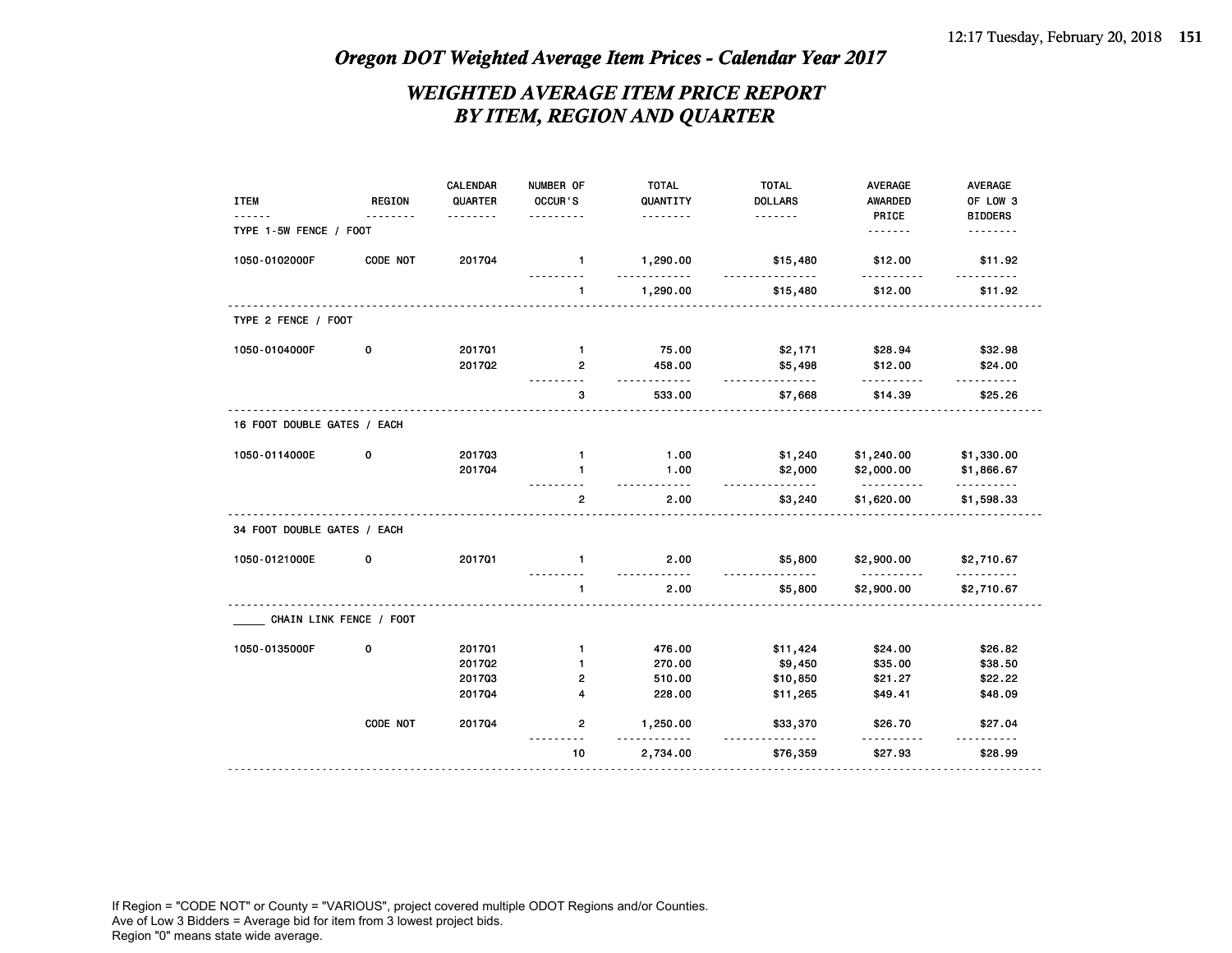### *WEIGHTED AVERAGE ITEM PRICE REPORT BY ITEM, REGION AND QUARTER*

|                                      |               | CALENDAR      | NUMBER OF                 | <b>TOTAL</b>      | <b>TOTAL</b>       | AVERAGE                  | AVERAGE        |
|--------------------------------------|---------------|---------------|---------------------------|-------------------|--------------------|--------------------------|----------------|
| <b>ITEM</b>                          | <b>REGION</b> | QUARTER       | OCCUR'S                   | QUANTITY          | <b>DOLLARS</b>     | AWARDED                  | OF LOW 3       |
|                                      |               | $\frac{1}{2}$ |                           | .                 | .                  | PRICE                    | <b>BIDDERS</b> |
| CHAIN LINK FENCE WITH                |               | / FOOT        |                           |                   |                    | .                        | .              |
| 1050-0162000F                        | 0             | 201702        | $\mathbf{1}$<br>--------- | 186.00<br>.       | \$10,230<br>.      | \$55.00<br>$- - - - - -$ | \$88.33        |
|                                      |               |               | 1                         | 186.00            | \$10,230           | \$55.00                  | \$88.33        |
| REMOVING AND REBUILDING FENCE / FOOT |               |               |                           |                   |                    |                          |                |
| 1050-0240000F                        | $\mathbf 0$   | 201702        | 5                         | 595.00            | \$6,910            | \$11.61                  | \$25.21        |
|                                      |               | 201703        | $\mathbf{1}$              | 190.00            | \$6,460            | \$34.00                  | \$36.00        |
|                                      |               | 201704        | з                         | 599.00            | \$13,560           | \$22.64                  | \$28.48        |
|                                      | CODE NOT      | 201702        | $\mathbf{1}$              | 30.00<br><u>.</u> | \$3,000            | \$100.00                 | \$100.00       |
|                                      |               |               | 10                        | 1,414.00          | \$29,930           | .<br>\$21.17             | .<br>\$29.63   |
| SINGLE MAILBOX SUPPORTS / EACH       |               |               |                           |                   |                    |                          |                |
| 1070-0100000E                        | 0             | 201701        | $\mathbf{2}$              | 3.00              | \$1,125            | \$375.00                 | \$348.78       |
|                                      |               | 201702        | 6                         | 14.00             | \$3,480            | \$248.57                 | \$284.38       |
|                                      |               | 201703        | $\mathbf{2}$              | 15.00             | \$3,575            | \$238.33                 | \$238.87       |
|                                      |               | 201704        | 3                         | 14.00             | \$3,522            | \$251.58                 | \$289.54       |
|                                      | CODE NOT      | 201701        | $\mathbf{1}$              | 7.00              | \$1,225            | \$175.00                 | \$196.67       |
|                                      |               | 201702        | $\mathbf{1}$              | 1.00<br>$- - - -$ | \$300<br>$- - - -$ | \$300.00                 | \$300.00       |
|                                      |               |               | 15                        | 54.00             | \$13,227           | \$244.95                 | \$265.57       |
| MULTIPLE MAILBOX SUPPORTS / EACH     |               |               |                           |                   |                    |                          |                |
| 1070-0101000E                        | 0             | 201701        | $\mathbf{1}$              | 1.00              | \$625              | \$625.00                 | \$658.33       |
|                                      |               | 201702        | 5                         | 19.00             | \$11,580           | \$609.47                 | \$425.04       |
|                                      |               | 201703        | 1                         | 2.00              | \$630              | \$315.00                 | \$395.00       |
|                                      |               | 201704        | 2                         | 4.00              | \$1,750            | \$437.50                 | \$398.33       |
|                                      | CODE NOT      | 201701        | 1                         | 2.00              | \$660              | \$330.00                 | \$331.67       |
|                                      |               |               | 10                        | 28.00             | \$15,245           | \$544.46                 | \$420.74       |
|                                      |               |               |                           |                   |                    |                          |                |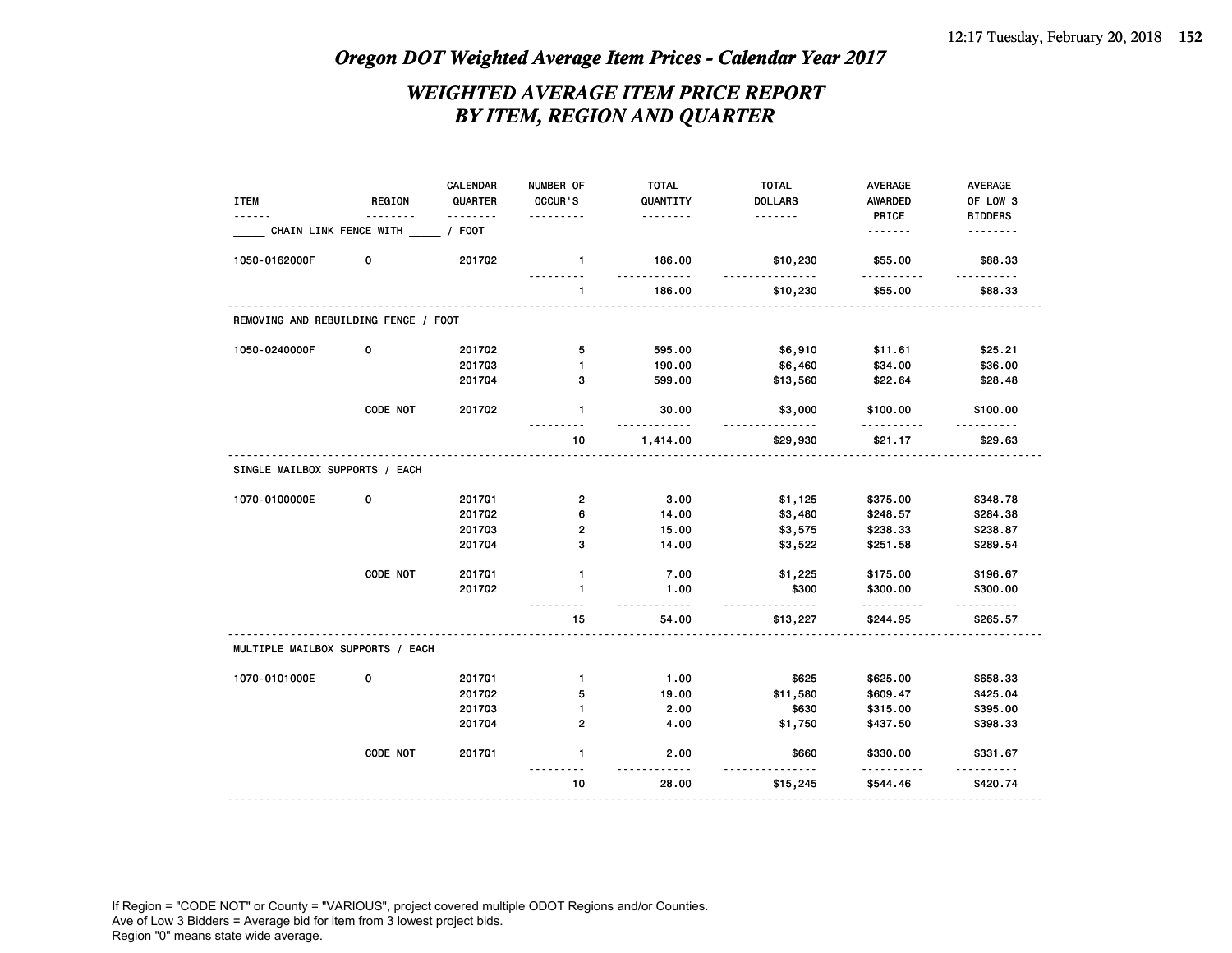### *WEIGHTED AVERAGE ITEM PRICE REPORT BY ITEM, REGION AND QUARTER*

| <b>ITEM</b><br><u>.</u>         | <b>REGION</b><br><u>.</u> | CALENDAR<br>QUARTER<br>. | NUMBER OF<br>OCCUR'S<br>. | <b>TOTAL</b><br>QUANTITY<br>. | <b>TOTAL</b><br><b>DOLLARS</b><br>. | AVERAGE<br><b>AWARDED</b><br>PRICE | AVERAGE<br>OF LOW 3<br><b>BIDDERS</b> |
|---------------------------------|---------------------------|--------------------------|---------------------------|-------------------------------|-------------------------------------|------------------------------------|---------------------------------------|
| MAILBOX CONCRETE COLLARS / EACH |                           |                          |                           |                               |                                     |                                    | <u>.</u>                              |
| 1070-0102000E                   | 0                         | 201702                   | 4                         | 10.00                         | \$1,310                             | \$131.00                           | \$122.42                              |
|                                 |                           | 201703                   | $\mathbf{1}$              | 13.00                         | \$1,625                             | \$125.00                           | \$87.83                               |
|                                 |                           | 201704                   | 3                         | 5.00                          | \$600                               | \$120.00                           | \$245.50                              |
|                                 | CODE NOT                  | 201701                   | $\mathbf{1}$              | 4.00                          | \$200                               | \$50.00                            | \$46.67                               |
|                                 |                           | 201702                   | $\mathbf{1}$              | 1.00<br>$- - - - -$           | \$100<br><u>.</u>                   | \$100.00                           | \$100.00                              |
|                                 |                           |                          | 10                        | 33.00                         | \$3,835                             | \$116.21                           | \$117.58                              |
| GRAVEL BLANKET / SQYD           |                           |                          |                           |                               |                                     |                                    |                                       |
| 1090-0101000J                   | 0                         | 201702                   | $\sim$ 1                  | 1,100.00<br>.                 | \$8,800<br>.                        | \$8.00                             | \$8.00                                |
|                                 |                           |                          | $\mathbf{1}$              | 1,100.00                      | \$8,800                             | \$8.00                             | \$8.00                                |
| FISH LOGS / EACH                |                           |                          |                           |                               |                                     |                                    |                                       |
| 1091-0103000E                   | 0                         | 201703                   | $\mathbf{1}$              | 3.00<br>.                     | \$675<br>.                          | \$225.00                           | \$741.67                              |
|                                 |                           |                          | $\mathbf{1}$              | 3.00                          | \$675                               | \$225.00                           | \$741.67                              |
| STREAMBED GRAVEL / CUYD         |                           |                          |                           |                               |                                     |                                    |                                       |
| 1091-0104000K                   | 0                         | 201704                   | $\overline{1}$            | 120.00                        | \$24,000                            | \$200.00                           | \$176.67                              |
|                                 |                           |                          | $\mathbf{1}$              | 120.00                        | <u>.</u><br>\$24,000                | \$200.00                           | \$176.67                              |
| BENCHES, TYPE / EACH            |                           |                          |                           |                               |                                     |                                    |                                       |
| 1095-0100000E                   | 0                         | 201704                   | $\mathbf{1}$              | 4.00<br>$- - - - -$           | \$12,220<br>.                       | \$3,055.00<br><b></b>              | \$1,918.33<br><u>.</u>                |
|                                 |                           |                          | $\mathbf{1}$              | 4.00                          | \$12,220                            | \$3,055.00                         | \$1,918.33                            |
|                                 |                           |                          |                           |                               |                                     |                                    |                                       |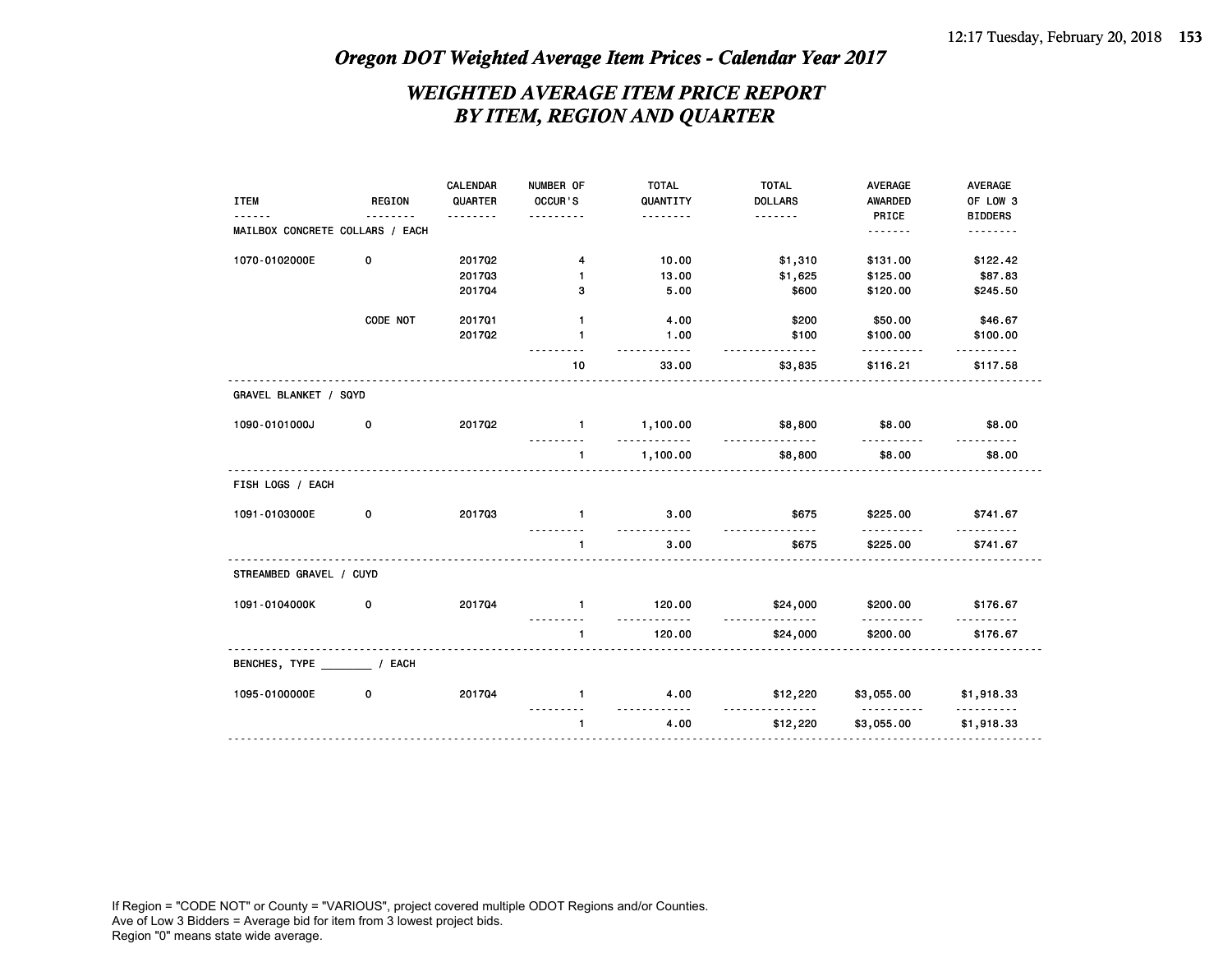### *WEIGHTED AVERAGE ITEM PRICE REPORT BY ITEM, REGION AND QUARTER*

|                                            |               | CALENDAR    | NUMBER OF      | <b>TOTAL</b>          | <b>TOTAL</b>   | <b>AVERAGE</b>  | AVERAGE           |
|--------------------------------------------|---------------|-------------|----------------|-----------------------|----------------|-----------------|-------------------|
| <b>ITEM</b>                                | <b>REGION</b> | QUARTER     | OCCUR'S        | QUANTITY              | <b>DOLLARS</b> | <b>AWARDED</b>  | OF LOW 3          |
|                                            | <u>.</u>      | <u>.</u>    | .              | <u> - - - - - - -</u> | .              | PRICE           | <b>BIDDERS</b>    |
| IN POT WTR PIPE, FTNG & CLS                |               | BKFL / FOOT |                |                       |                | .               | .                 |
| 1140-0100000F                              | 0             | 201701      | 1              | 14.00                 | \$2,170        | \$155.00        | \$223.33          |
|                                            |               | 201704      | 1              | 39.00                 | \$4,650        | \$119.23        | \$76.74           |
|                                            | CODE NOT      | 201702      | 3              | 134.00                | \$23,100       | \$172.39        | \$172.39          |
|                                            |               | 201704      | 1              | 613.00<br><u>.</u>    | \$1,226        | \$2.00<br>.     | \$7.00            |
|                                            |               |             | 6              | 800.00                | \$31,146       | \$38.93         | ------<br>\$41.89 |
| IN POT WTR PIPE, RES JN CLS __ BKFL / FOOT |               |             |                |                       |                |                 |                   |
| 1140-0145000F                              | 0             | 201703      | $\mathbf{1}$   | 10.00                 | \$2,524        | \$252.43        | \$195.08          |
|                                            |               | 201704      | 2              | 793.00                | \$66,375       | \$83.70         | \$88.63           |
|                                            | CODE NOT      | 201702      | 5              | 670.00<br>.           | \$112,665<br>. | \$168.16        | \$168.16<br>.     |
|                                            |               |             | 8              | 1,473.00              | \$181,564      | .<br>\$123.26   | \$125.53          |
| BLOWOFF ASSEMBLY, INCH / EACH              |               |             |                |                       |                |                 |                   |
| 1140-0195000E                              | 0             | 201704      | 2<br><u>.</u>  | 2.00<br><u>.</u>      | \$4,395        | \$2,197.50<br>. | \$2,690.83<br>.   |
|                                            |               |             | $\overline{2}$ | 2.00                  | \$4,395        | \$2,197.50      | \$2,690.83        |
| INCH CONNECT TO INCH MAIN / EACH           |               |             |                |                       |                |                 |                   |
| 1140-0300000E                              | 0             | 201701      | $\mathbf{1}$   | 1.00                  | \$4,000        | \$4,000.00      | \$2,450.00        |
|                                            |               | 201704      | $\overline{2}$ | 3.00                  | \$8,175        | \$2,725.00      | \$1,515.00        |
|                                            | CODE NOT      | 201702      | $\mathbf{1}$   | 1.00                  | \$1,800        | \$1,800.00      | \$1,800.00        |
|                                            |               |             | 4              | 5.00                  | \$13,975       | \$2,795.00      | \$1,759.00        |
| IN DUCTILE IRON PIPE W CLS BKFL / FOOT     |               |             |                |                       |                |                 |                   |
| 1140-0400000F                              | 0             | 201701      | $\mathbf{1}$   | 300.00                | \$24,600       | \$82.00         | \$74.00           |
|                                            |               | 201704      | $\mathbf{1}$   | 930.00                | \$93,000       | \$100.00        | \$113.00          |
|                                            |               |             |                |                       |                |                 |                   |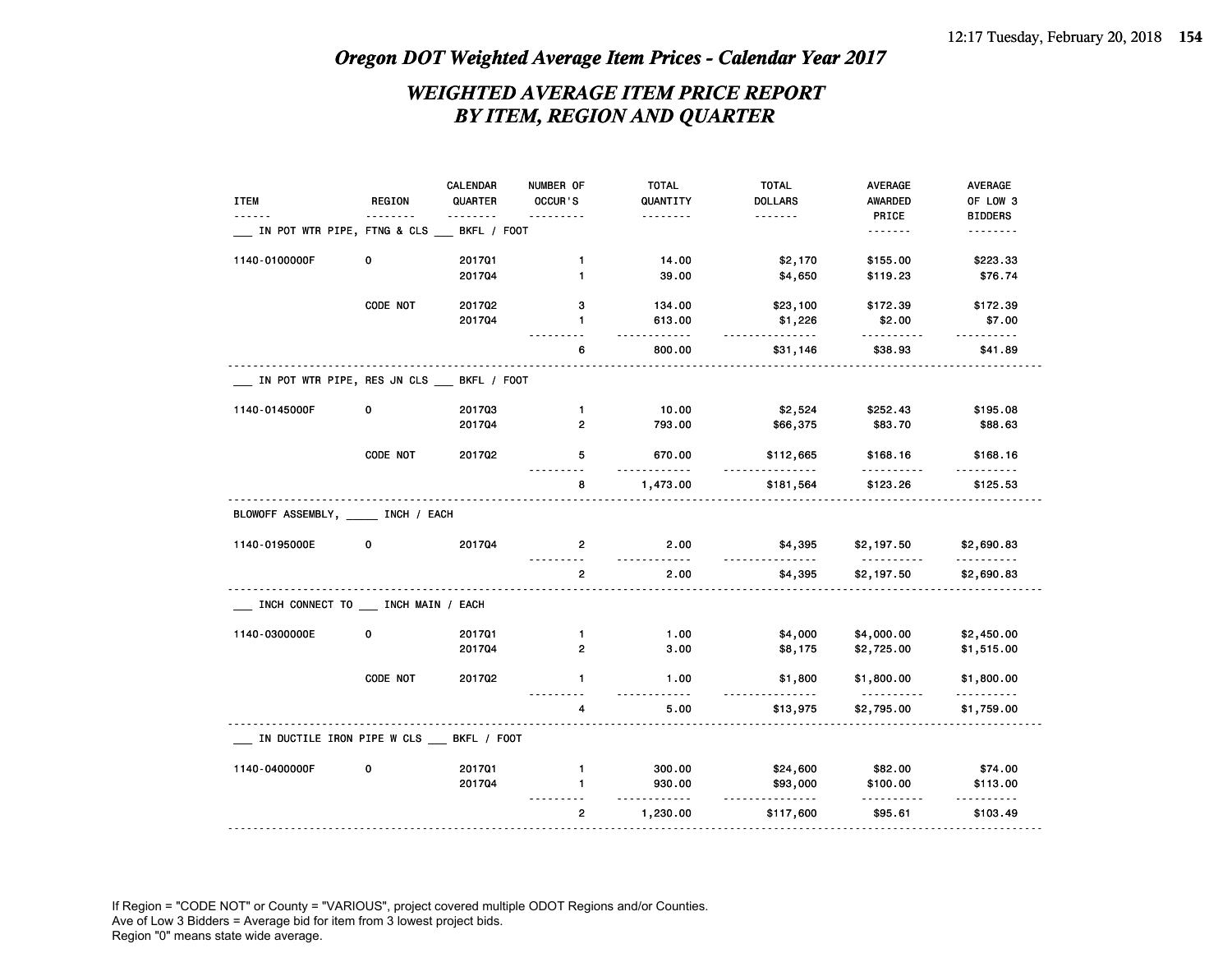### *WEIGHTED AVERAGE ITEM PRICE REPORT BY ITEM, REGION AND QUARTER*

|                                               |               | <b>CALENDAR</b> | NUMBER OF           | <b>TOTAL</b>          | <b>TOTAL</b>        | AVERAGE                | AVERAGE         |
|-----------------------------------------------|---------------|-----------------|---------------------|-----------------------|---------------------|------------------------|-----------------|
| <b>ITEM</b>                                   | <b>REGION</b> | QUARTER         | OCCUR'S             | QUANTITY              | <b>DOLLARS</b>      | AWARDED                | OF LOW 3        |
|                                               | <u>.</u>      |                 | .                   | .                     | <u>.</u>            | PRICE                  | <b>BIDDERS</b>  |
| IN DUC PIPE W RES JN & CLS                    |               | BKFL / FOOT     |                     |                       |                     | <u>.</u>               | <u>.</u>        |
| 1140-0500000F                                 | 0             | 201701          | $\mathbf{1}$        | 9.00                  | \$630               | \$70.00                | \$128.67        |
|                                               |               | 201704          | $\overline{2}$<br>. | 781.00<br><u></u>     | \$84,542<br>.       | \$108.25<br>.          | \$141.64<br>.   |
|                                               |               |                 | 3                   | 790.00                | \$85,172            | \$107.81               | \$141.50        |
| DUCTILE IRON PIPE TEES, INCH / EACH           |               |                 |                     |                       |                     |                        |                 |
| 1140-0610000E                                 | 0             | 201704          | 4                   | 6.00<br><u></u>       | \$9,535<br>.        | \$1,589.17<br>.        | \$1,515.83<br>. |
|                                               |               |                 | 4                   | 6.00                  | \$9,535             | \$1,589.17             | \$1,515.83      |
| DUCTILE IRON PIPE BEND, INCH / EACH           |               |                 |                     |                       |                     |                        |                 |
| 1140-0650000E                                 | 0             | 201701          | $\mathbf{1}$        | 1.00                  | \$180               | \$180.00               | \$198.33        |
|                                               |               | 201704          | 4                   | 21.00                 | \$20,575            | \$979.76               | \$1,031.35      |
|                                               |               |                 |                     | <u>.</u>              | .                   | .                      |                 |
|                                               |               |                 | 5                   | 22.00                 | \$20,755            | \$943.41               | \$993.48        |
| DUCTILE IRON PIPE COUPLING, _____ INCH / EACH |               |                 |                     |                       |                     |                        |                 |
| 1140-0660000E                                 | 0             | 201704          | $2^{\circ}$         | 2.00                  | \$2,108<br><u>.</u> | \$1,054.00<br>.        | \$814.67        |
|                                               |               |                 | $\overline{2}$      | 2.00                  | \$2,108             | \$1,054.00             | \$814.67        |
| DUCTILE IRON PIPE REDUCER, INCH / EACH        |               |                 |                     |                       |                     |                        |                 |
| 1140-0670000E                                 | 0             | 201704          | $\mathbf{1}$        | 1.00                  | \$400               | \$400.00               | \$713.33        |
|                                               | CODE NOT      | 201702          | $\mathbf{1}$        | 2.00<br>$\frac{1}{2}$ | \$4,000<br><u>.</u> | \$2,000.00<br><u>.</u> | \$2,000.00<br>. |
|                                               |               |                 | $\overline{2}$      | 3.00                  | \$4,400             | \$1,466.67             | \$1,571.11      |
| INCH VALVE / EACH                             |               |                 |                     |                       |                     |                        |                 |
| 1150-0100000E                                 | 0             | 201704          | 4                   | 8.00                  | \$17,700            | \$2,212.50             | \$2,248.33      |
|                                               | CODE NOT      | 201702          | 3                   | 5.00                  | \$21,400            | \$4,280.00             | \$4,280.00      |

(item continued)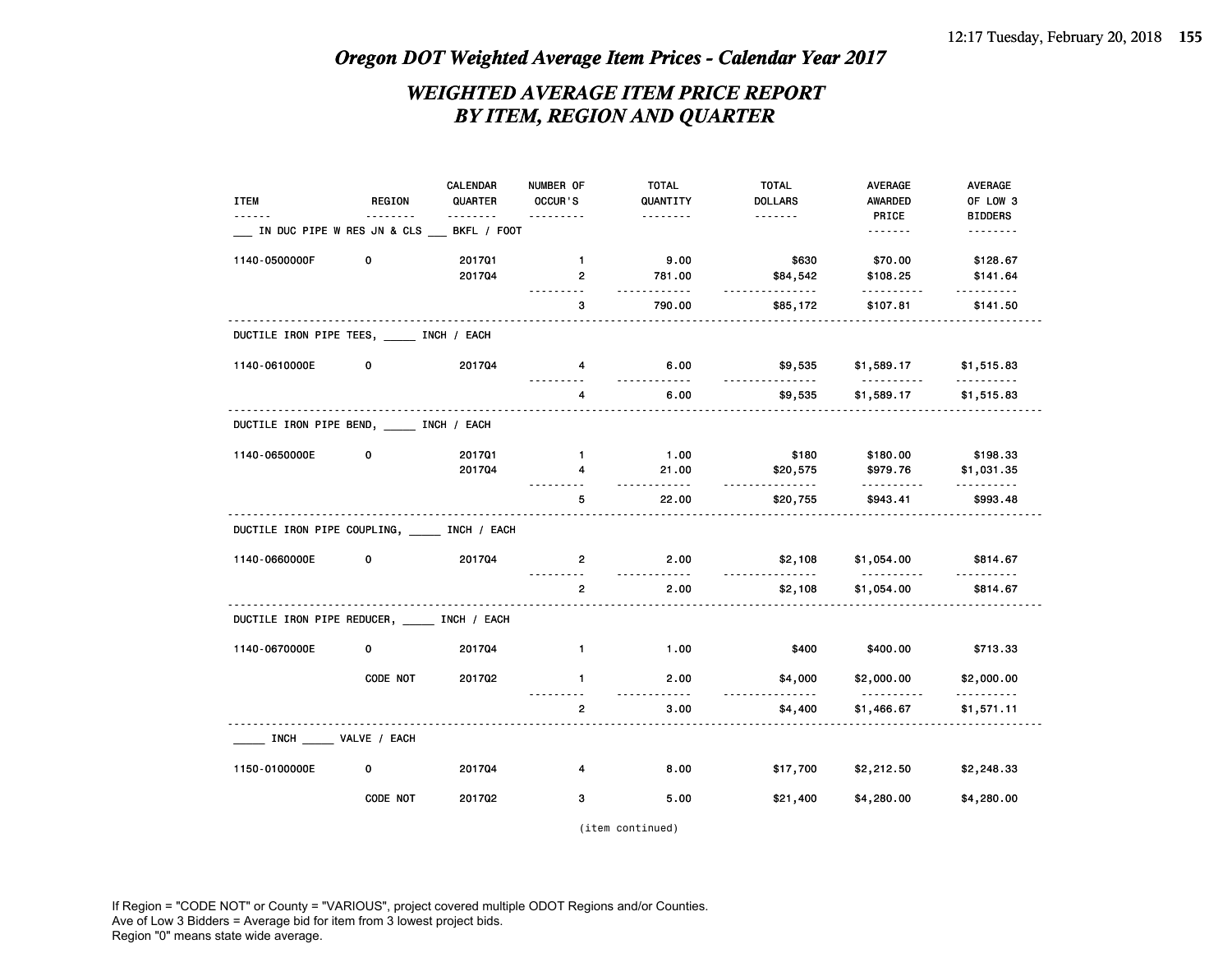### *WEIGHTED AVERAGE ITEM PRICE REPORT BY ITEM, REGION AND QUARTER*

|                                    |                                           | CALENDAR | NUMBER OF      | <b>TOTAL</b>          | <b>TOTAL</b>   | <b>AVERAGE</b>                            | AVERAGE                    |
|------------------------------------|-------------------------------------------|----------|----------------|-----------------------|----------------|-------------------------------------------|----------------------------|
| <b>ITEM</b>                        | <b>REGION</b>                             | QUARTER  | OCCUR'S        | QUANTITY              | <b>DOLLARS</b> | AWARDED                                   | OF LOW 3                   |
| <b>INCH</b>                        | VALVE / EACH                              | .        | $\frac{1}{2}$  | .                     | -------        | PRICE<br>-------                          | <b>BIDDERS</b><br>-------- |
| 1150-0100000E                      | CODE NOT                                  | 201704   | $\overline{2}$ | 8.00                  | \$2,300        | \$287.50                                  | \$178.42                   |
|                                    |                                           |          | 9              | .<br>21.00            | \$41,400       | <u>.</u><br>\$1,971.43                    | .<br>\$1,943.52            |
|                                    | IN COMB AIR REL/AIR VAC VALV ASMBL / EACH |          |                |                       |                |                                           |                            |
| 1150-0600000E                      | 0                                         | 201704   | $\mathbf{1}$   | 4.00                  | \$7,000        | \$1,750.00                                | \$1,616.67                 |
|                                    |                                           |          | 1              | $\frac{1}{2}$<br>4.00 | \$7,000        | <u> - - - - - - - - - -</u><br>\$1,750.00 | .<br>\$1,616.67            |
|                                    | IN TAP SLEEVE & IN VALV ASSEMB / EACH     |          |                |                       |                |                                           |                            |
| 1150-0700000E                      | 0                                         | 201704   | $\mathbf{1}$   | 1.00                  | \$1,700        | \$1,700.00                                | \$1,933.33                 |
|                                    |                                           |          | $\mathbf{1}$   | 1.00                  | \$1,700        | \$1,700.00                                | \$1,933.33                 |
| HYDRANT ASSEMBLIES / EACH          |                                           |          |                |                       |                |                                           |                            |
| 1160-0100000E                      | 0                                         | 201703   | $\mathbf{1}$   | 1.00                  | \$4,515        | \$4,514.64                                | \$3,835.55                 |
|                                    |                                           | 201704   | 3              | 5.00<br>22222         | \$19,600<br>.  | \$3,920.00<br><u>.</u>                    | \$4,233.33<br>.            |
|                                    |                                           |          | 4              | 6.00                  | \$24,115       | \$4,019.11                                | \$4,167.04                 |
| RESETTING EXISTING HYDRANTS / EACH |                                           |          |                |                       |                |                                           |                            |
| 1160-0101000E                      | 0                                         | 201701   | $\mathbf{1}$   | 3.00                  | \$4,800        | \$1,600.00<br>.                           | \$1,196.67                 |
|                                    |                                           |          | 1              | $\frac{1}{2}$<br>3.00 | \$4,800        | \$1,600.00                                | \$1,196.67                 |
| MOVING EXISTING HYDRANTS / EACH    |                                           |          |                |                       |                |                                           |                            |
| 1160-0102000E                      | 0                                         | 201701   | $\mathbf{1}$   | 1.00                  | \$4,200        | \$4,200.00                                | \$2,133.33                 |
|                                    |                                           |          | $\mathbf{1}$   | 1.00                  | \$4,200        | \$4,200.00                                | \$2,133.33                 |
|                                    |                                           |          |                |                       |                |                                           |                            |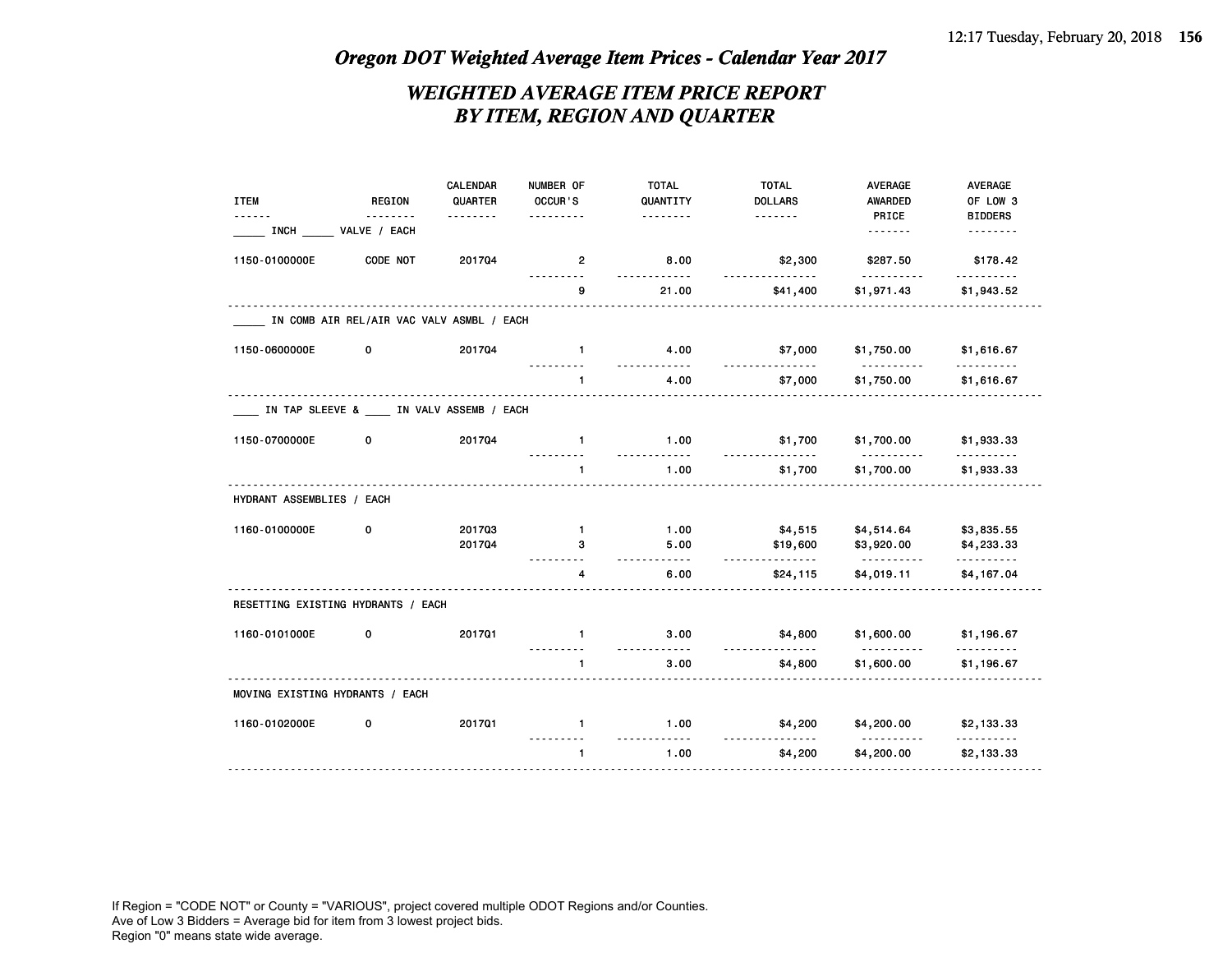### *WEIGHTED AVERAGE ITEM PRICE REPORT BY ITEM, REGION AND QUARTER*

| <b>ITEM</b>                         | <b>REGION</b>                               | CALENDAR<br>QUARTER | NUMBER OF<br>OCCUR'S | <b>TOTAL</b><br>QUANTITY | <b>TOTAL</b><br><b>DOLLARS</b> | <b>AVERAGE</b><br>AWARDED | <b>AVERAGE</b><br>OF LOW 3 |
|-------------------------------------|---------------------------------------------|---------------------|----------------------|--------------------------|--------------------------------|---------------------------|----------------------------|
|                                     |                                             | $- - - -$           |                      | <u>.</u>                 | <u>.</u>                       | PRICE                     | <b>BIDDERS</b>             |
|                                     | INCH WATER SERVICE CONNECTION PIPING / FOOT |                     |                      |                          |                                | <u>.</u>                  | .                          |
| 1170-0103000F                       | 0                                           | 201704              | $\overline{2}$<br>.  | 401.00<br>.              | \$15,100<br>.                  | \$37.66<br>.              | \$37.98<br>.               |
|                                     |                                             |                     | $\overline{2}$       | 401.00                   | \$15,100                       | \$37.66                   | \$37.98                    |
| RECONN EXTG WAT SER 3/4 INCH / EACH |                                             |                     |                      |                          |                                |                           |                            |
| 1170-0104000E                       | 0                                           | 201704              | $\mathbf{1}$         | 2.00<br><u>.</u>         | \$4,000<br>.                   | \$2,000.00<br><u>.</u>    | \$3,900.00<br>.            |
|                                     |                                             |                     | $\mathbf{1}$         | 2.00                     | \$4,000                        | \$2,000.00                | \$3,900.00                 |
| RECONN EXTG WATER SER 1 INCH / EACH |                                             |                     |                      |                          |                                |                           |                            |
| 1170-0105000E                       | 0                                           | 201704              | $\overline{2}$       | 13.00                    | \$2,900                        | \$223.08                  | \$333.33                   |
|                                     | CODE NOT                                    | 201702              | $\mathbf{1}$         | 1.00                     | \$5,000                        | \$5,000.00                | \$5,000.00                 |
|                                     |                                             |                     | 3                    | 14.00                    | \$7,900                        | \$564.29                  | \$666.67                   |
| RECONN EXTG WAT SER 1-1/2 IN / EACH |                                             |                     |                      |                          |                                |                           |                            |
| 1170-0106000E                       | 0                                           | 201704              | $\mathbf{1}$         | 1.00<br><u>.</u>         | \$800                          | \$800.00<br>.             | \$633.33                   |
|                                     |                                             |                     | 1                    | 1.00                     | .<br>\$800                     | \$800.00                  | .<br>\$633.33              |
|                                     | INCH WATER SERVICE LINE / FOOT              |                     |                      |                          |                                |                           |                            |
| 1170-0109000F                       | 0                                           | 201703              | $\mathbf{1}$         | 2.00                     | \$3,252                        | \$1,626.02                | \$1,420.34                 |
|                                     |                                             | 201704              | $\mathbf{1}$         | 141.00<br>.              | \$2,397<br><u>.</u>            | \$17.00<br>.              | \$22.67<br><b></b>         |
|                                     |                                             |                     | $\overline{2}$       | 143.00                   | \$5,649                        | \$39.50                   | \$42.21                    |
|                                     | INCH WATER METER ASSEMBLY / EACH            |                     |                      |                          |                                |                           |                            |
| 1170-0110000E                       | 0                                           | 201704              | 3                    | 20.00                    | \$13,450                       | \$672.50                  | \$1,153.33                 |
|                                     |                                             |                     | 3                    | 20.00                    | \$13,450                       | \$672.50                  | \$1,153.33                 |
|                                     |                                             |                     |                      |                          |                                |                           |                            |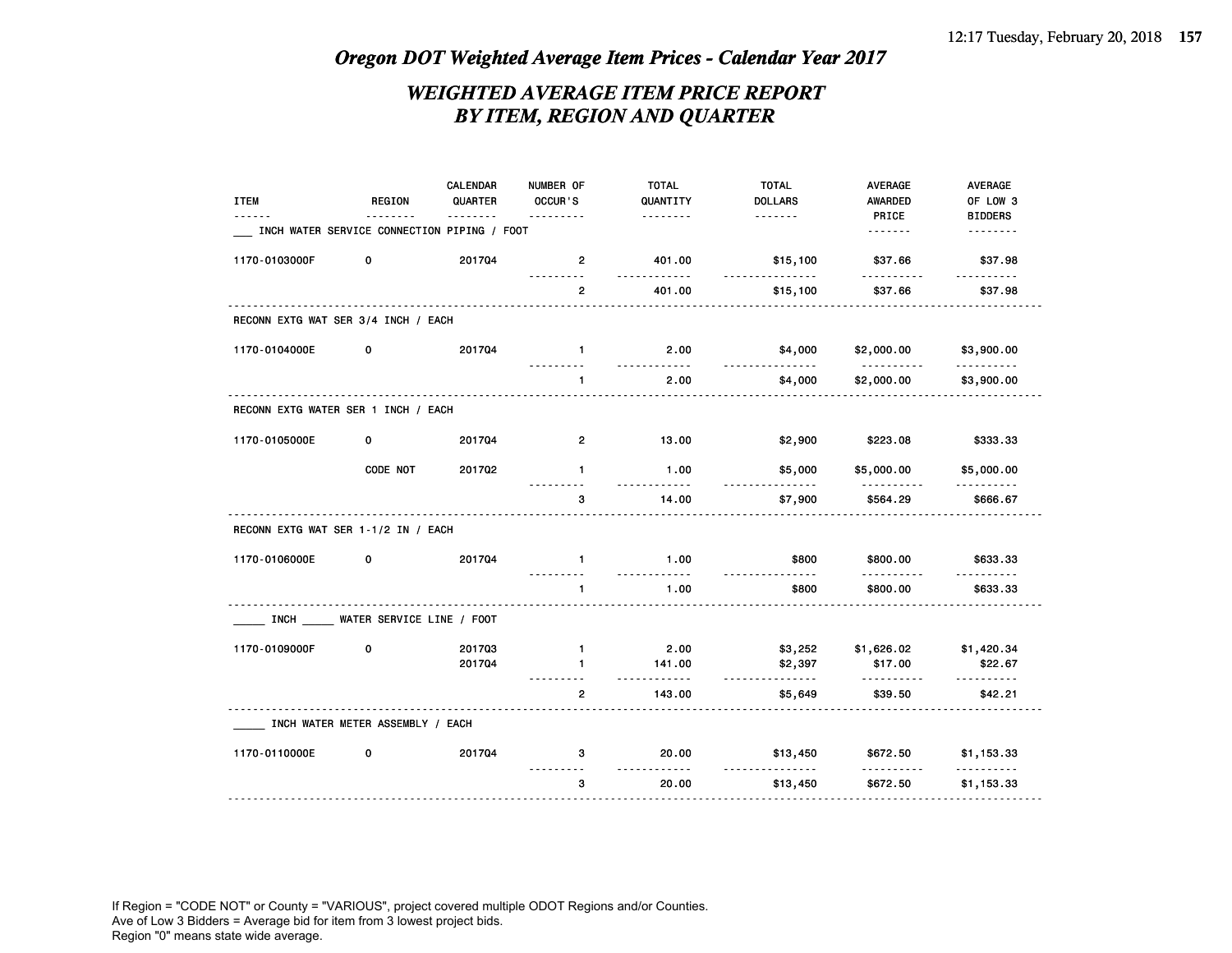### *WEIGHTED AVERAGE ITEM PRICE REPORT BY ITEM, REGION AND QUARTER*

| <b>ITEM</b>                                    | REGION   | <b>CALENDAR</b><br>QUARTER | NUMBER OF<br>OCCUR'S | <b>TOTAL</b><br>QUANTITY | <b>TOTAL</b><br><b>DOLLARS</b> | AVERAGE<br><b>AWARDED</b> | <b>AVERAGE</b><br>OF LOW 3 |
|------------------------------------------------|----------|----------------------------|----------------------|--------------------------|--------------------------------|---------------------------|----------------------------|
| RELOCATE ____ INCH WATER METER ASSEMBLY / EACH |          |                            | .                    | .                        |                                | PRICE                     | <b>BIDDERS</b><br>.        |
|                                                |          |                            |                      |                          |                                |                           |                            |
| 1170-0111000E                                  | 0        | 201704                     | $\mathbf{1}$         | 1.00<br>.                | \$3,500<br>.                   | \$3,500.00<br><u>.</u>    | \$3,166.67<br><u>.</u>     |
|                                                |          |                            | $\mathbf{1}$         | 1.00                     | \$3,500                        | \$3,500.00                | \$3,166.67                 |
| LOCATE NEAR SURFACE METAL / SQFT               |          |                            |                      |                          |                                |                           |                            |
| 1215-0100000A                                  | CODE NOT | 201702                     | $\mathbf{2}$         | 26,000.00<br><u>.</u>    | \$20,000<br>.                  | \$0.77<br><u>.</u>        | \$0.77                     |
|                                                |          |                            | $\overline{2}$       | 26,000.00                | \$20,000                       | \$0.77                    | \$0.77                     |
| REMOVE N-ESS NEAR SURF METAL / EACH            |          |                            |                      |                          |                                |                           |                            |
| 1215-0301000E                                  | CODE NOT | 201702                     | $\mathbf{2}$         | 40.00<br><u>.</u>        | \$4,000<br>.                   | \$100.00<br>.             | \$100.00                   |
|                                                |          |                            | $\overline{2}$       | 40.00                    | \$4,000                        | \$100.00                  | \$100.00                   |
| REPAIR DAMAGED REINFORCING BARS / EACH         |          |                            |                      |                          |                                |                           |                            |
| 1220-0100000E                                  | 0        | 201701                     | $\overline{2}$       | 37.00                    | \$14,800                       | \$400.00                  | \$400.00                   |
|                                                |          | 201702                     | $\mathbf{1}$         | 5.00                     | \$4,000                        | \$800.00                  | \$1,166.67                 |
|                                                |          | 201703                     | $\mathbf{1}$         | 6.00                     | \$3,000                        | \$500.00                  | \$616.67                   |
|                                                |          | 201704                     | $\mathbf{1}$         | 10.00                    | \$9,000                        | \$900.00                  | \$400.00                   |
|                                                | CODE NOT | 201702                     | $\overline{2}$       | 46.00                    | \$9,200                        | \$200.00                  | \$200.00                   |
|                                                |          | 201704                     | $\overline{2}$       | 6.00<br>.                | \$1,200<br><u>.</u>            | \$200.00<br>.             | \$541.67                   |
|                                                |          |                            | 9                    | 110.00                   | \$41,200                       | \$374.55                  | \$370.76                   |
| LOCATE DAMAGED CONCRETE / SQFT                 |          |                            |                      |                          |                                |                           |                            |
| 1235-0200000A                                  | 0        | 201703                     | $\mathbf{1}$         | 1.00<br>.                | \$30,000                       | \$30,000.00               | \$36,266.67<br><u>.</u>    |
|                                                |          |                            | $\mathbf{1}$         | 1.00                     | .<br>\$30,000                  | <b></b><br>\$30,000.00    | \$36,266.67                |
|                                                |          |                            |                      |                          |                                |                           |                            |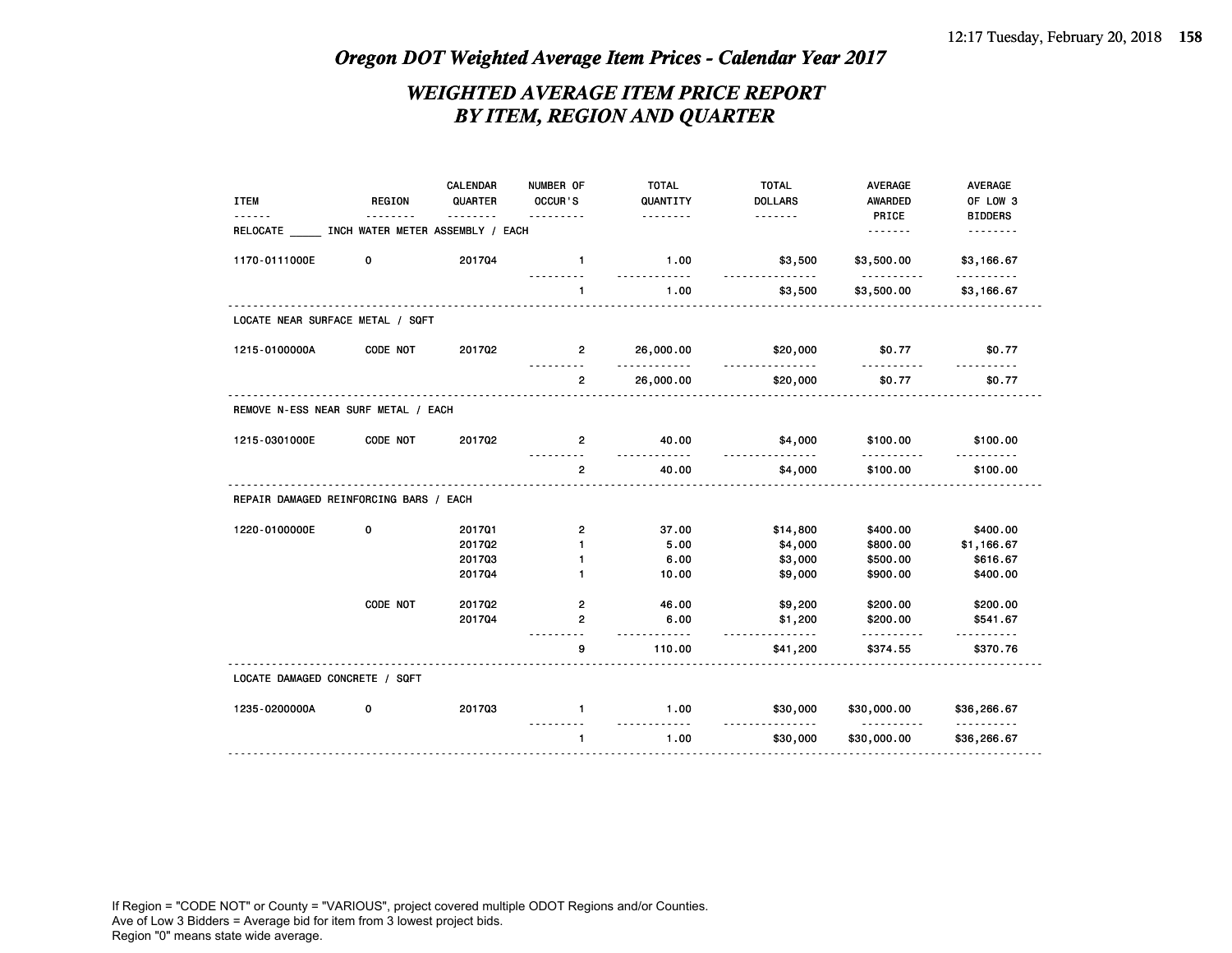### *WEIGHTED AVERAGE ITEM PRICE REPORT BY ITEM, REGION AND QUARTER*

|                                          |               | CALENDAR | NUMBER OF            | <b>TOTAL</b>       | <b>TOTAL</b>   | <b>AVERAGE</b>  | <b>AVERAGE</b>     |
|------------------------------------------|---------------|----------|----------------------|--------------------|----------------|-----------------|--------------------|
| <b>ITEM</b>                              | <b>REGION</b> | QUARTER  | OCCUR'S              | QUANTITY           | <b>DOLLARS</b> | <b>AWARDED</b>  | OF LOW 3           |
|                                          |               | .        | .                    | .                  | <u>.</u>       | PRICE           | <b>BIDDERS</b>     |
| REPAIR DAMAGED CONCRETE / SQYD           |               |          |                      |                    |                | .               | .                  |
| 1235-0400000J                            | 0             | 201701   | $\mathbf{2}$         | 213.00             | \$675,000      | \$3,169.01      | \$3,169.01         |
|                                          |               | 201702   | 1                    | 278.00             | \$291,900      | \$1,050.00      | \$1,350.00         |
|                                          |               | 201703   | $\mathbf{1}$         | 58.00              | \$145,000      | \$2,500.00      | \$1,766.67         |
|                                          | CODE NOT      | 201702   | 2                    | 635.00             | \$762,000      | \$1,200.00      | \$1,200.00         |
|                                          |               | 201704   | $\overline{2}$       | 7.00               | \$5,600        | \$800.00        | \$2,052.38         |
|                                          |               |          | . <b>.</b>           | .                  | .              | .               | .                  |
|                                          |               |          | 8                    | 1,191.00           | \$1,879,500    | \$1,578.09      | \$1,619.76         |
| CONCRETE BUILDUP ON SHALLOW REBAR / SQYD |               |          |                      |                    |                |                 |                    |
| 1235-0500000J                            | 0             | 201702   | 1                    | 22.00              | \$26,400       | \$1,200.00      | \$1,133.33         |
|                                          |               | 201703   | $\mathbf{1}$         | 3.00               | \$4,500        | \$1,500.00      | \$2,383.33         |
|                                          |               |          |                      |                    |                |                 |                    |
|                                          | CODE NOT      | 201702   | 2                    | 6.00               | \$12,000       | \$2,000.00      | \$2,000.00         |
|                                          |               |          | $- - - - - - -$<br>4 | 1.1.1.1.1<br>31.00 | .<br>\$42,900  | .<br>\$1,383.87 | .<br>\$1,422.04    |
| RESIN BUILDUP ON SHALLOW REBAR / SQYD    |               |          |                      |                    |                |                 |                    |
| 1235-0600000J                            | 0             | 201703   | $\mathbf{1}$         | 3.00               | \$3,000        | \$1,000.00      | \$1,173.67         |
|                                          |               |          | $\mathbf{1}$         | 3.00               | \$3,000        | \$1,000.00      | \$1,173.67         |
| BASIC CONTINUITY CHECK / SQFT            |               |          |                      |                    |                |                 |                    |
| 1245-0100000A                            | CODE NOT      | 201702   | $\mathbf{2}$         | 16,000.00<br>.     | \$61,000<br>.  | \$3.81<br>.     | \$3.81<br><u>.</u> |
|                                          |               |          | $\overline{2}$       | 16,000.00          | \$61,000       | \$3.81          | \$3.81             |
| ADDITIONAL CONTINUITY CHECK / EACH       |               |          |                      |                    |                |                 |                    |
| 1245-0200000E                            | CODE NOT      | 201702   | 2                    | 50.00              | \$3,750        | \$75.00         | \$75.00            |
|                                          |               |          | $\mathbf{2}$         | 50.00              | \$3,750        | \$75.00         | \$75.00            |
|                                          |               |          |                      |                    |                |                 |                    |